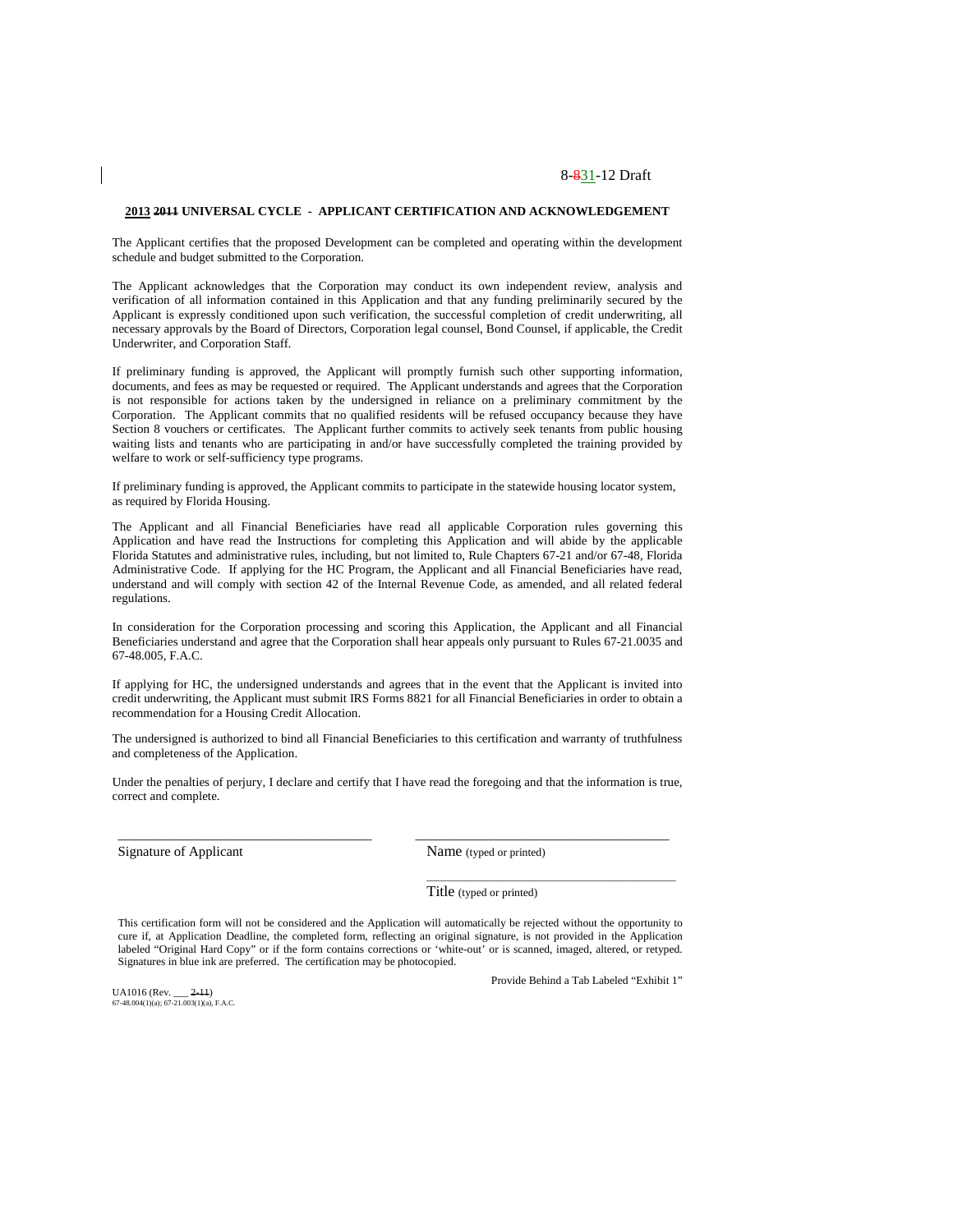### **2013 2011 UNIVERSAL CYCLE - DEVELOPER OR PRINCIPAL OF DEVELOPER CERTIFICATION**

| (Part III.A.1. of the 2013 2014 Universal Cycle Application)                      |
|-----------------------------------------------------------------------------------|
|                                                                                   |
|                                                                                   |
|                                                                                   |
|                                                                                   |
| (street address, city, state)                                                     |
| ,我们也不能在这里,我们的人们也不能在这里,我们也不能在这里的人们,我们也不能会在这里,我们也不能会在这里,我们也不能会在这里,我们也不能会不能会不能会不能会。我 |
|                                                                                   |
|                                                                                   |
|                                                                                   |
|                                                                                   |
| Relationship to Applicant:                                                        |
|                                                                                   |

As the Developer or Principal of the Developer of the referenced Development, I certify that I have the requisite skills, experience and credit worthiness to successfully produce the units proposed by this Application. I further certify that the design, plans, and specifications for the proposed Development will comply with all federal, state and local requirements and the requirements of the Federal Fair Housing Act as implemented by 24 CFR 100, Section 504 of the Rehabilitation Act of 1973, and Titles II and III of the Americans with Disabilities Act of 1990 as implemented by 28 CFR 35, incorporating the most recent amendments and other legislation, regulations, rules, and other related requirements which apply or could apply to the proposed Development. Since January 1, 1991, I have developed and completed at least three (3) affordable rental housing developments, at least one (1) of which was completed since January 1, 2001. At least one (1) of the three (3) completed developments consists of a total number of units no less than 50 percent of the total number of units in the Development proposed by this Application, as evidenced by the prior experience chart provided in this Application. For purposes of this certification, completed for each of the three (3) developments means (i) that the temporary or final certificate of occupancy has been issued for at least one (1) unit in a building with dwelling units or (ii) at least one (1) IRS Form 8609 has been issued. I understand I am the Developer or Principal of the Developer of record for this Development and that, if funded by the Corporation, I will remain in this capacity until the Development has been completed. I certify that neither the Developer, Applicant, any Principal or Financial Beneficiary has any existing Developments participating in Corporation programs that remain in non-compliance with the IRC, applicable rule chapter, or applicable loan documents and for which any applicable cure period granted for correcting such noncompliance has ended. I further certify that the information provided within this Application is true and correct.

Signature of Developer or Principal of Developer Print or Type Name of Signatory

# **APPLICANT'S CERTIFICATION**

\_\_\_\_\_\_\_\_\_\_\_\_\_\_\_\_\_\_\_\_\_\_\_\_\_\_\_\_\_\_\_\_\_\_\_\_\_\_\_\_\_\_\_\_\_\_\_\_\_\_\_\_\_ \_\_\_\_\_\_\_\_\_\_\_\_\_\_\_\_\_\_\_\_\_\_\_\_\_\_\_\_\_\_\_\_\_\_\_\_\_\_\_\_\_\_\_\_\_\_\_

\_\_\_\_\_\_\_\_\_\_\_\_\_\_\_\_\_\_\_\_\_\_\_\_\_\_\_\_\_\_\_\_\_\_\_\_\_\_\_\_\_\_\_\_\_\_\_\_\_\_\_\_\_\_\_ \_\_\_\_\_\_\_\_\_\_\_\_\_\_\_\_\_\_\_\_\_\_\_\_\_\_\_\_\_\_\_\_\_\_\_\_\_\_\_\_\_\_\_\_\_\_\_\_\_\_\_

I certify that the Developer identified above will serve as the Developer of the proposed Development.

Applicant's Signature Print or Type Name of Signatory

If this certification contains corrections or 'white-out', or if it is scanned, imaged, altered, or retyped, this form will not be considered and the Application will fail to meet threshold. The certification may be photocopied.

UA1016 (Rev. \_\_\_ <del>2-11</del>)<br>67-48.004(1)(a); 67-21.003(1)(a), F.A.C.

Provide Behind a Tab Labeled "Exhibit 10"

**Formatted:** Font: 6 pt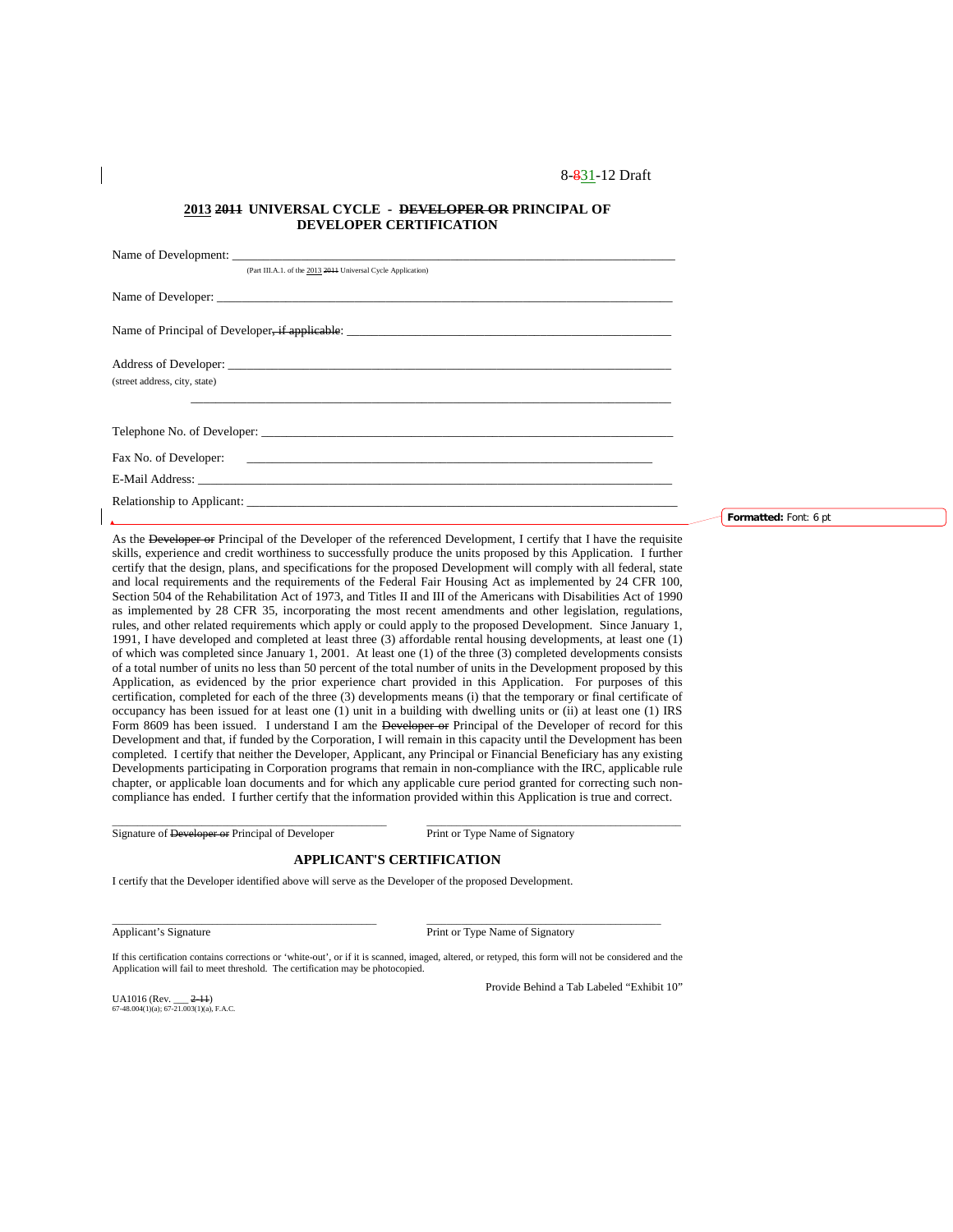# **2013 2011 UNIVERSAL CYCLE - MANAGEMENT COMPANY OR PRINCIPAL OF MANAGEMENT COMPANY CERTIFICATION**

| (Part III.A.1. of the 2013 2014 Universal Cycle Application)                      |
|-----------------------------------------------------------------------------------|
|                                                                                   |
|                                                                                   |
| Name of principal of Management Company, if applicable: _________________________ |
| (street address, city, state)                                                     |
|                                                                                   |
|                                                                                   |

I certify that I have the requisite skills and knowledge of affordable housing management requirements to successfully manage the units proposed by this Application and that I have specific experience in the management of affordable rental housing and have successfully managed at least two (2) affordable rental housing properties for at least two (2) years each, at least one (1) of which consists of a total number of units no less than 50 percent of the total number of units in the Development proposed by this Application, as evidenced by the prior experience chart provided in this Application. I further certify that the proposed Development will comply with all federal, state and local requirements and the requirements of the Federal Fair Housing Act as implemented by 24 CFR 100, Section 504 of the Rehabilitation Act of 1973 and Titles II and III of the Americans with Disabilities Act of 1990 as implemented by 28 CFR 35, incorporating the most recent amendments and other legislation, regulations, rules and other related requirements which apply or could apply to the proposed Development while under our management. I further certify that the information provided above is true and correct.

Signature of Management Company or principal of Print or Type Name of Signatory Management Company

If this certification contains corrections or 'white-out', or if it is scanned, imaged, altered, or retyped, this form will not be considered and the Application will fail to meet threshold. The certification may be photocopied.

\_\_\_\_\_\_\_\_\_\_\_\_\_\_\_\_\_\_\_\_\_\_\_\_\_\_\_\_\_\_\_\_\_\_\_\_\_\_\_\_\_\_\_\_\_ \_\_\_\_\_\_\_\_\_\_\_\_\_\_\_\_\_\_\_\_\_\_\_\_\_\_\_\_\_\_\_\_\_

Provide Behind a Tab Labeled "Exhibit 11"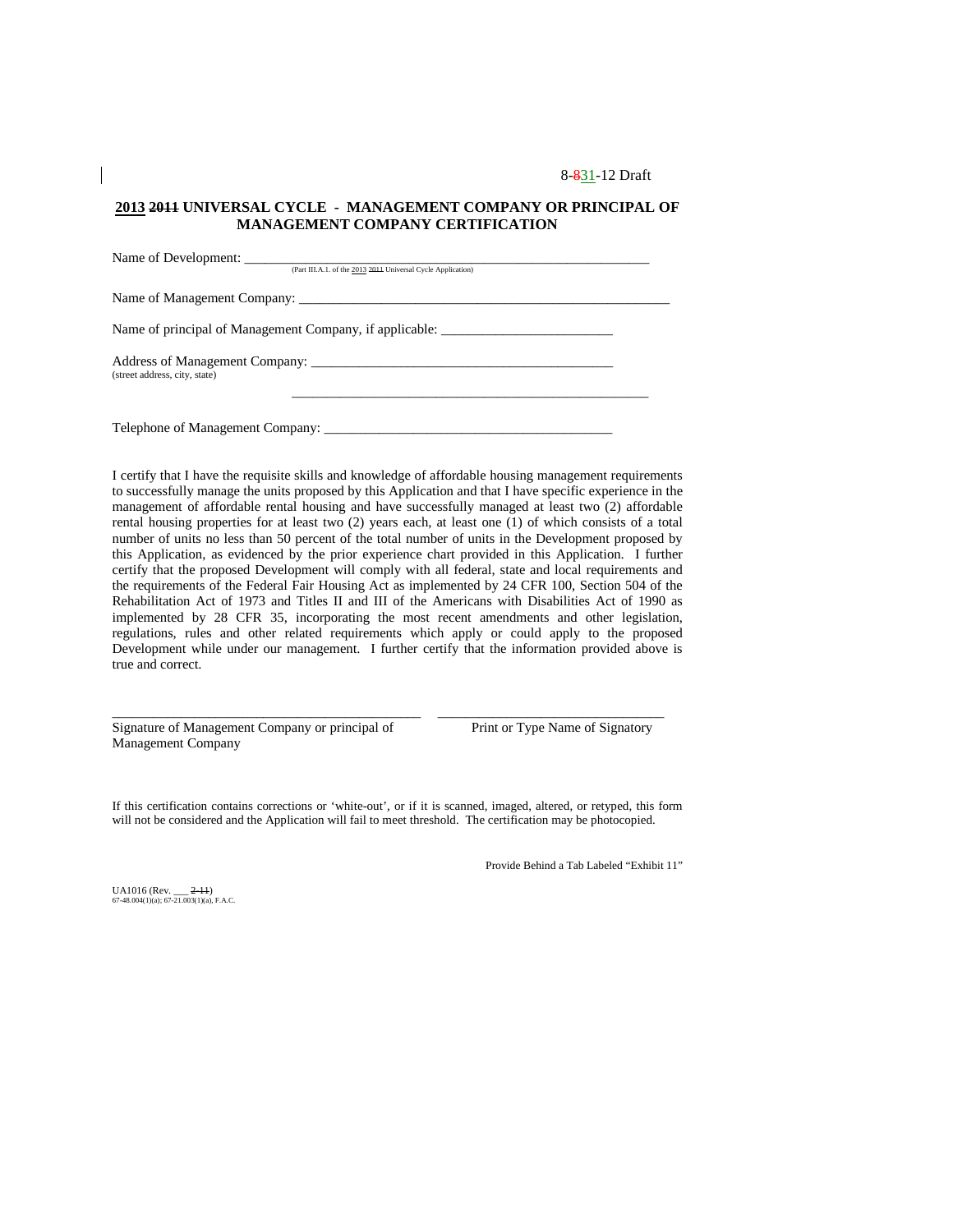### **2013 2011 UNIVERSAL CYCLE - GENERAL CONTRACTOR OR QUALIFYING AGENT OF GENERAL CONTRACTOR CERTIFICATION**

| (Part III.A.1. of the 2013 2014 Universal Cycle Application) |                                         |
|--------------------------------------------------------------|-----------------------------------------|
|                                                              |                                         |
|                                                              |                                         |
| (street address, city, state)                                |                                         |
| Telephone of General Contractor:                             |                                         |
|                                                              | Expiration of License<br>Date (mm/vvvv) |

I certify that I am a General Contractor as defined by Rules 67-21and/or 67-48, F.A.C., and licensed in the State of Florida with the requisite skills, experience and credit worthiness to successfully produce the units proposed by this Application and with the requisite skills, experience and credit worthiness to successfully produce the units p that I have been the General Contractor on at least two (2) developments completed since January 1, 2001 which are of similar development category and development type, at least one (1) of which consists of a total number of units no less than 50 percent of the total number of units in the Development proposed by this Application, as evidenced by the prior experience chart provided in this Application. For purposes of this certification, completed for each of the two (2) developments means (i) that the temporary or final certificate of occupancy has been issued for at least one (1) unit in a building with dwelling units or (ii) at least one (1) IRS Form 8609 has been issued. I further certify that I will construct the proposed Development in accordance with the design plans and specifications as prepared by the licensed Architect. In recognition and support of the implementation of Florida's welfare reform legislation, I certify my willingness to encourage the hiring of welfare-to-work or self-sufficiency type program participants in the construction of the proposed Development, and to provide such substantiating documentation regarding the incorporation of such program participants in the work force as may be requested by the servicing agent in conjunction with construction loan draw disbursements. I further certify my willingness and intention to enter into good faith negotiations or participate in a bidding process with the Applicant to act as the General Contractor for this proposed Development and that the information provided above is true and correct.

**NOTE**: If the Applicant is a Public Housing Authority with prior development experience, or is otherwise subject to the Competitive Consultants Negotiations Act, it may have the General Contractor from a prior development execute this certification. The intent of this provision is to allow experienced Public Housing Authorities or other regulated entities to have an opportunity to meet threshold without violation of bidding procedures. Public Housing Authorities without prior development experience must joint venture with an experienced development entity in order to participate in this Funding Cycle.

\_\_\_\_\_\_\_\_\_\_\_\_\_\_\_\_\_\_\_\_\_\_\_\_\_\_\_\_\_\_\_\_\_\_\_\_\_\_\_\_\_\_\_\_\_\_\_ \_\_\_\_\_\_\_\_\_\_\_\_\_\_\_\_\_\_\_\_\_\_\_\_\_\_\_\_\_\_\_\_\_\_\_\_\_\_\_\_\_\_

Signature of General Contractor or qualifying agent Print or Type Name of Signatory

If this certification contains corrections or 'white-out', or if it is scanned, imaged, altered, or retyped, this form will not be considered and the Application will fail to meet threshold. The certification may be photocopied.

UA1016 (Rev. \_\_\_ <del>2-11</del>)<br>67-48.004(1)(a); 67-21.003(1)(a), F.A.C.

Provide Behind a Tab Labeled "Exhibit 12"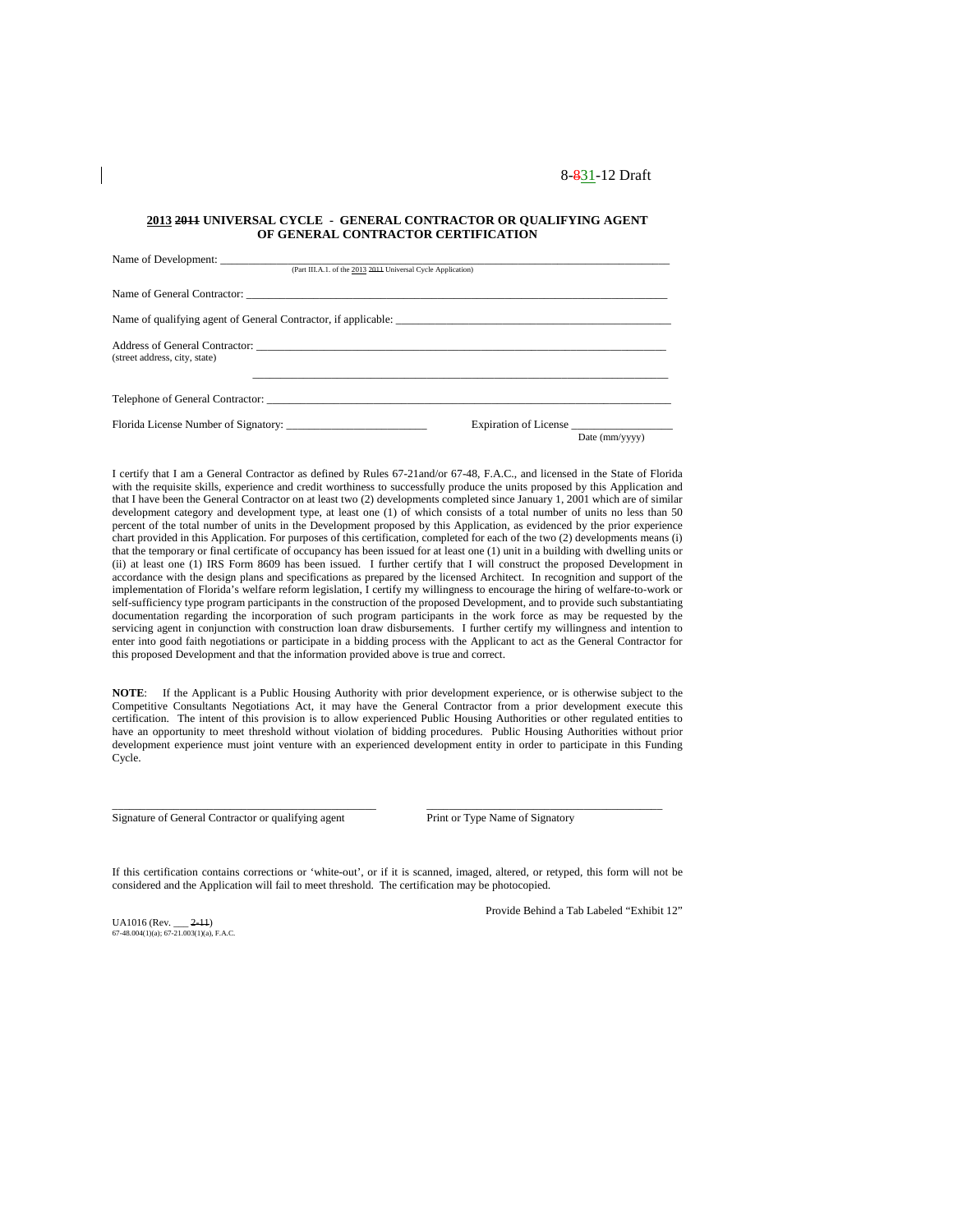8-831-12 Draft Page 1 of 2 Pages

# **2013 2011 UNIVERSAL CYCLE - ARCHITECT CERTIFICATION**

| Name of Development:                        |                                                              |                        |                |
|---------------------------------------------|--------------------------------------------------------------|------------------------|----------------|
|                                             | (Part III.A.1. of the 2013 2014 Universal Cycle Application) |                        |                |
| Name of Architect:                          |                                                              |                        |                |
| (street address, city, state)               |                                                              |                        |                |
| Telephone of Architect:                     |                                                              |                        |                |
| Florida License Number of Signatory:        |                                                              | Expiration of License: |                |
| The undersigned certifies to the following: |                                                              |                        | Date (mm/yyyy) |

- 1. I am a Florida licensed Architect with the requisite skills and experience to provide the professional services needed to successfully produce the units proposed by this Application; and
- 2. I have experience with more than one (1) previous development of similar development category and development type, at least one (1) of which consists of a total number of units no less than 50 percent of the total number of units in the Development proposed by this Application; and
- 3. The design, plans and specifications for the proposed Development:
	- a. Allow for the inclusion of the Required General Features and Amenities outlined in Part III.B.1. of the 2013 2011 Universal Cycle Application Instructions; and
	- b. Allow for the inclusion of the Required Universal Design and Visitability Features outlined in Part A.1. of the FHFC Universal Design and Visitability Manual, effective \_\_\_\_ 11-3-2010, in the new construction units, if any; and
	- c. Allow for the possible inclusion of some of the Required Universal Design and Visitability Features, as outlined in Part B.1. of the FHFC Universal Design and Visitability Manual, effective \_\_\_\_ 11-3-2010, in the rehabilitation units, if any; and
	- d. Allow for the inclusion of the Optional Features and Amenities selected by the Applicant at Part III.B.3.a. and Part III.B.3.b. or c. of the 2013 2014 Universal Cycle Application; and
	- e. Allow for the inclusion of the Optional Universal Design and Visitability Features outlined in Part A.2. of the FHFC Universal Design and Visitability Manual, effective \_\_\_\_ 11-3-2010, in at least 15% of the new construction units, if any, if committed to by the Applicant; and
	- f. Allow for the possible inclusion of some of the Optional Universal Design and Visitability Features, as outlined in Part B.2. of the FHFC Universal Design and Visitability Manual, effective \_\_\_\_ 11-3-2010, in at least 15% of the rehabilitation units, if any, if committed to by the Applicant; and

Architect's Initials \_\_\_\_\_\_\_\_ (signature required on pg. 2)

UA1016 (Rev. \_\_\_ <del>2-11</del>)<br>67-48.004(1)(a); 67-21.003(1)(a), F.A.C.

Provide Behind a Tab Labeled "Exhibit 13"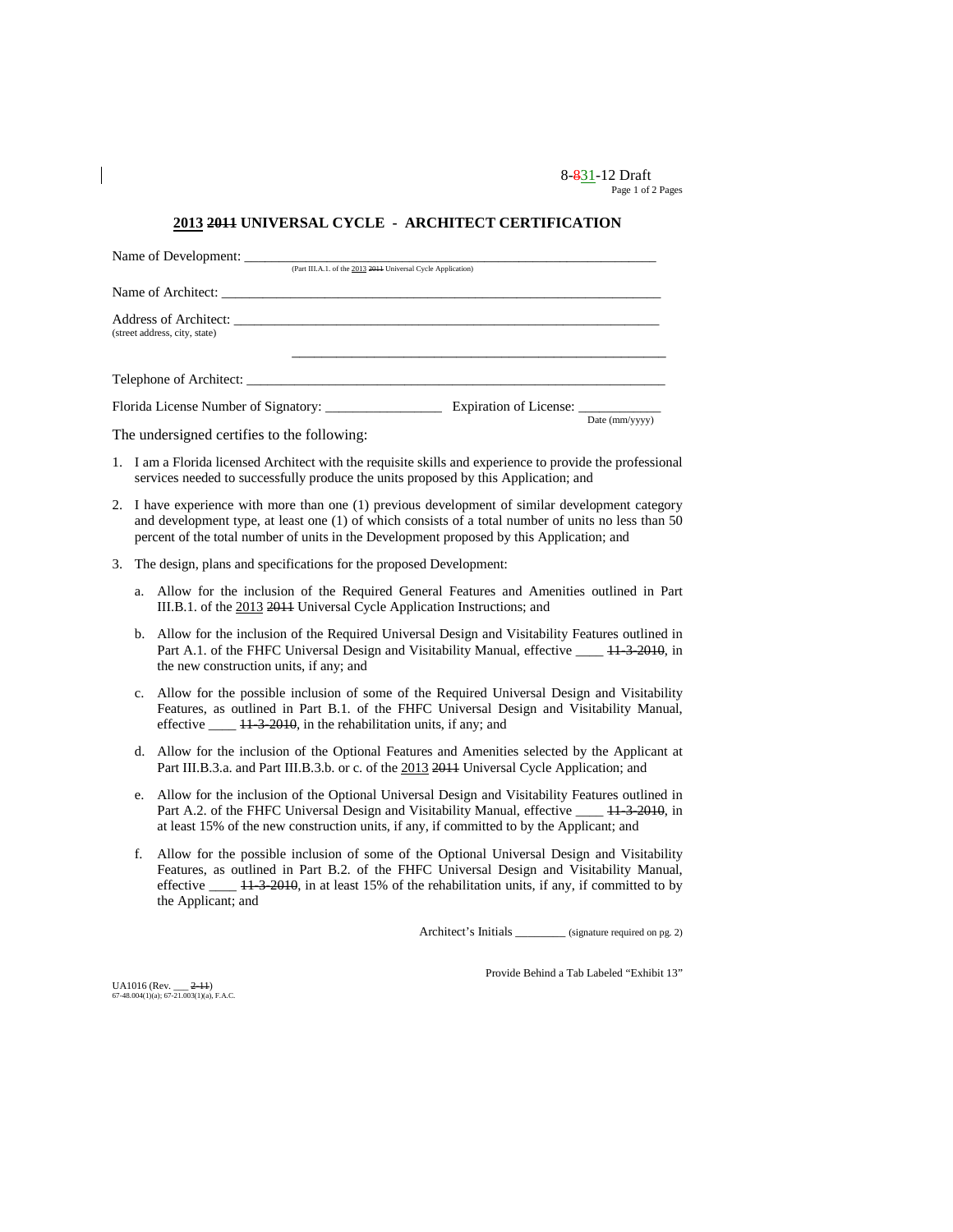Page 2 of 2 Pages

# **2013 2011 UNIVERSAL CYCLE - ARCHITECT CERTIFICATION**

- g. If applicable, allow for the inclusion of the additional Required Elderly Features outlined in Part A.3. (for new construction units) and Part B.3. (for rehabilitation units) of the FHFC Universal Design and Visitability Manual, effective \_\_\_\_\_ 11-3-2010, if the Applicant is applying under the Elderly Demographic; and
- h. If selected by the Applicant, allow for the eligible new construction units, if any, to meet the requirements of Energy Star New Homes and the ineligible new construction units, if any, to include the energy features outlined in Part III.B.4.a. of the 2013 2011 Universal Application Instructions; and
- i. Allow for the possible inclusion of some of the energy features outlined in Part III.B.4.b. of the 2013 2011 Universal Application Instructions in the rehabilitation units, if any; and
- j. Depending on the Development Category selected by the Applicant for the proposed Development:
	- (1) If New Construction or Redevelopment (more than 50% of the units are new construction), (a) allow for the inclusion of the Green Building features outlined at Part III.B.5.a.(1) of the 2013 2011 Universal Application Instructions, or (b) allow for the proposed Development to meet one of the Green Building Certifications outlined at Part III.B.5.a.(2) of the 2013 2011 Universal Application Instructions, as committed to the Applicant in the Application; or
	- (2) If Rehabilitation or Preservation (less than 50% of the units are new construction) allow for the inclusion of the Green Building features outlined in Part III.B.5.b. of the 2013 2011 Universal Application Instructions; and
- 4. With regard to the federal, state and local requirements, the minimum requirements can be met for all new construction units and the requirements have been considered and will be addressed as part of the scope of any rehabilitation work, including the requirements of the Federal Fair Housing Act as implemented by 24 CFR 100, Section 504 of the Rehabilitation Act of 1973 and Titles II and III of the Americans with Disabilities Act of 1990 as implemented by 28 CFR 35, incorporating the most recent amendments and other legislation, regulations, rules and other related requirements which apply or could apply to the proposed Development; and
- 5. I am willing and intend to enter into good faith negotiations or participate in a bidding process with the Applicant to act as the Architect for this proposed Development; and
- 6. The information provided above is true and correct.

Architect 's Signature Print or Type Name of Signatory

If this certification contains corrections or 'white-out', or if it is scanned, imaged, altered, or retyped, this form will not be considered and the Application will fail to meet threshold. The certification may be photocopied.

\_\_\_\_\_\_\_\_\_\_\_\_\_\_\_\_\_\_\_\_\_\_\_\_\_\_\_\_\_\_\_\_\_\_ \_\_\_\_\_\_\_\_\_\_\_\_\_\_\_\_\_\_\_\_\_\_\_\_\_\_\_\_\_\_\_\_\_\_\_\_\_\_

UA1016 (Rev. \_\_\_ <del>2-11</del>)<br>67-48.004(1)(a); 67-21.003(1)(a), F.A.C.

Provide Behind a Tab Labeled "Exhibit 13"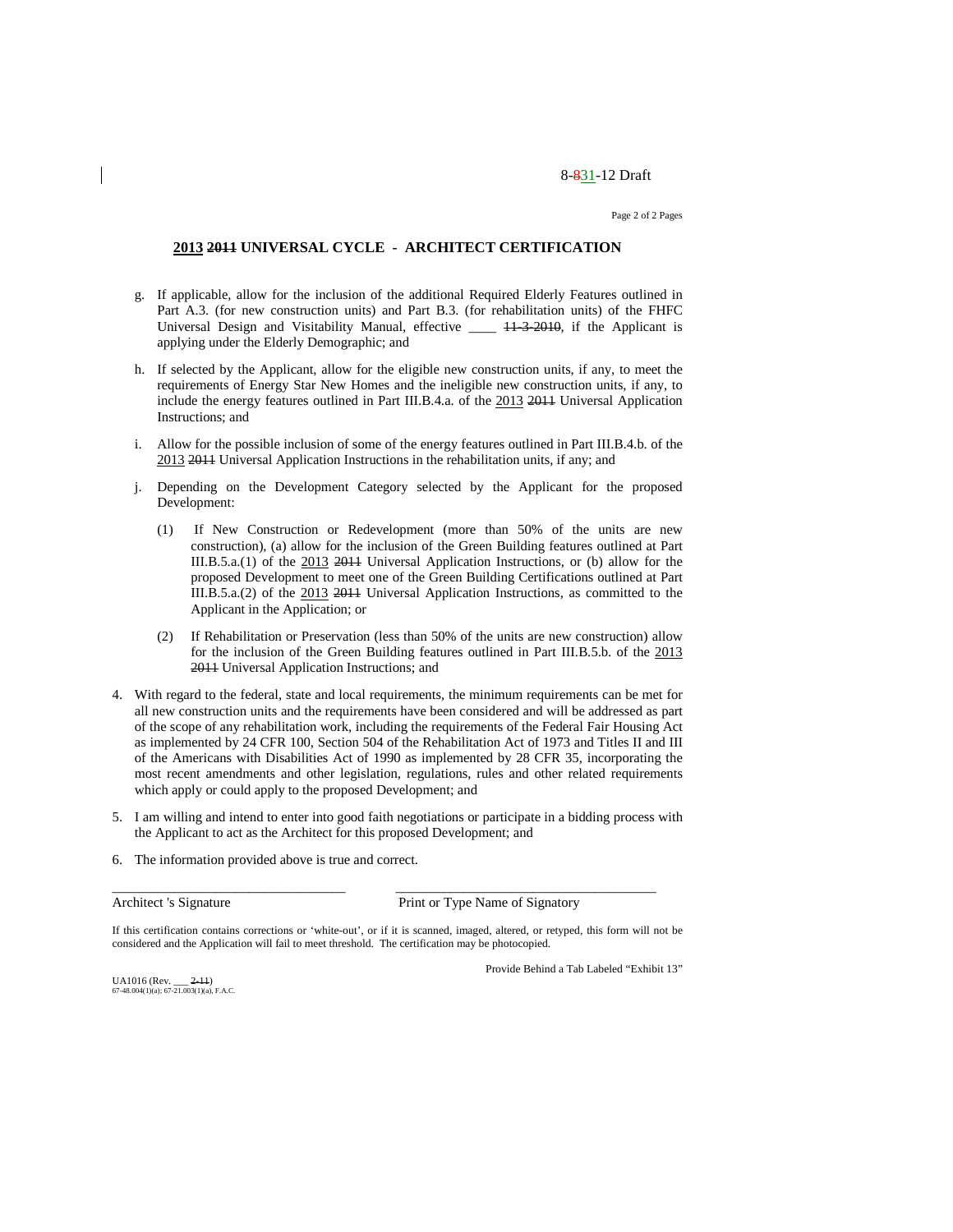# **2013 2011 UNIVERSAL CYCLE - ATTORNEY CERTIFICATION FOR MMRB OR HOME APPLICATIONS ONLY**

|                               | (Part III.A.1. of the 2013 2014 Universal Cycle Application) |  |
|-------------------------------|--------------------------------------------------------------|--|
|                               |                                                              |  |
| (street address, city, state) |                                                              |  |
|                               | Telephone of Attorney:                                       |  |
|                               | Florida Bar Number of Signatory:                             |  |

I certify that I am a member in good standing of The Florida Bar with the requisite skills and experience to provide the professional services needed by the Applicant to produce the units proposed by this Application. I further certify my willingness and intention to enter into good faith negotiations with the Applicant to act as the attorney of record for this proposed Development and that the information provided above is true and correct.

Attorney's Signature

Print or Type Name of Signatory

\_\_\_\_\_\_\_\_\_\_\_\_\_\_\_\_\_\_\_\_\_\_\_\_\_\_\_\_\_\_\_\_\_\_\_\_\_\_\_\_\_\_\_\_\_\_\_\_

\_\_\_\_\_\_\_\_\_\_\_\_\_\_\_\_\_\_\_\_\_\_\_\_\_\_\_\_\_\_\_\_\_\_\_\_\_\_\_\_\_\_\_\_\_\_\_\_

If this certification contains corrections or 'white-out', or if it is scanned, imaged, altered, or retyped, this form will not be considered and the Application will fail to meet threshold. The certification may be photocopied.

Provide Behind a Tab Labeled "Exhibit 14"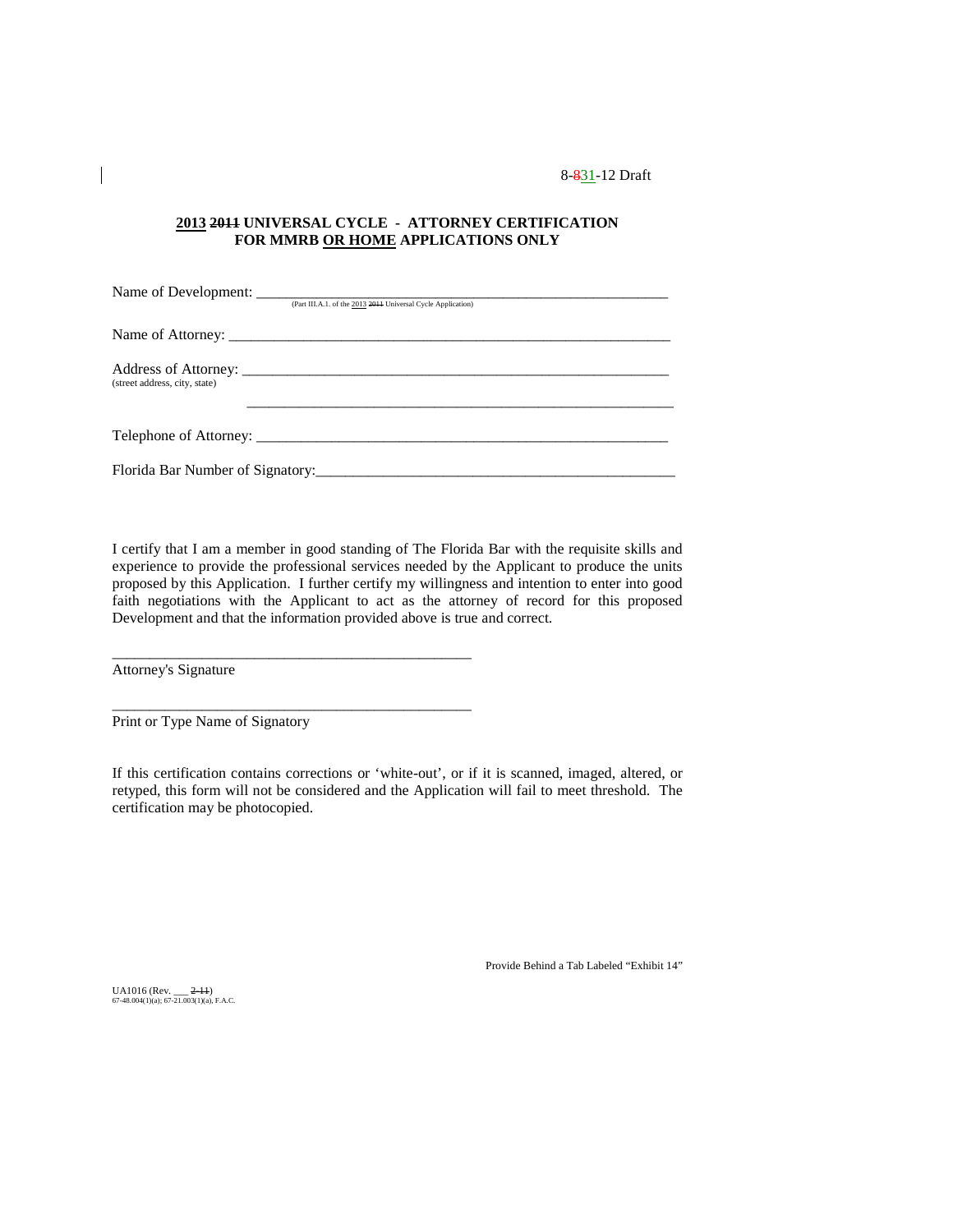# **2013 2011 UNIVERSAL CYCLE - ATTORNEY CERTIFICATION 4% (Competitive and Non-Competitive) and/or9% (Competitive) HOUSING CREDIT APPLICATIONS ONLY**

|                               | (Part III.A.1. of the 2013 2014 Universal Cycle Application) |  |
|-------------------------------|--------------------------------------------------------------|--|
|                               |                                                              |  |
| (street address, city, state) |                                                              |  |
|                               | Telephone of Attorney:                                       |  |
|                               |                                                              |  |

I certify that I am a duly licensed attorney in good standing with the requisite skills and experience to provide the professional services needed by the Applicant to produce the units proposed by this Application. I further certify my willingness and intention to enter into good faith negotiations with the Applicant to act as the attorney of record for this proposed Development and that the information provided above is true and correct.

**NOTE**: To the extent that the Corporation requires it, an attorney licensed to practice law in Florida and acceptable to the Corporation must provide the enforceability opinion.

Attorney's Signature

Print or Type Name of Signatory

\_\_\_\_\_\_\_\_\_\_\_\_\_\_\_\_\_\_\_\_\_\_\_\_\_\_\_\_\_\_\_\_\_\_\_\_\_\_\_\_\_\_\_\_\_\_\_\_

\_\_\_\_\_\_\_\_\_\_\_\_\_\_\_\_\_\_\_\_\_\_\_\_\_\_\_\_\_\_\_\_\_\_\_\_\_\_\_\_\_\_\_\_\_\_\_\_

If this certification contains corrections or 'white-out', or if it is scanned, imaged, altered, or retyped, this form will not be considered and the Application will fail to meet threshold. The certification may be photocopied.

Provide Behind a Tab Labeled "Exhibit 15"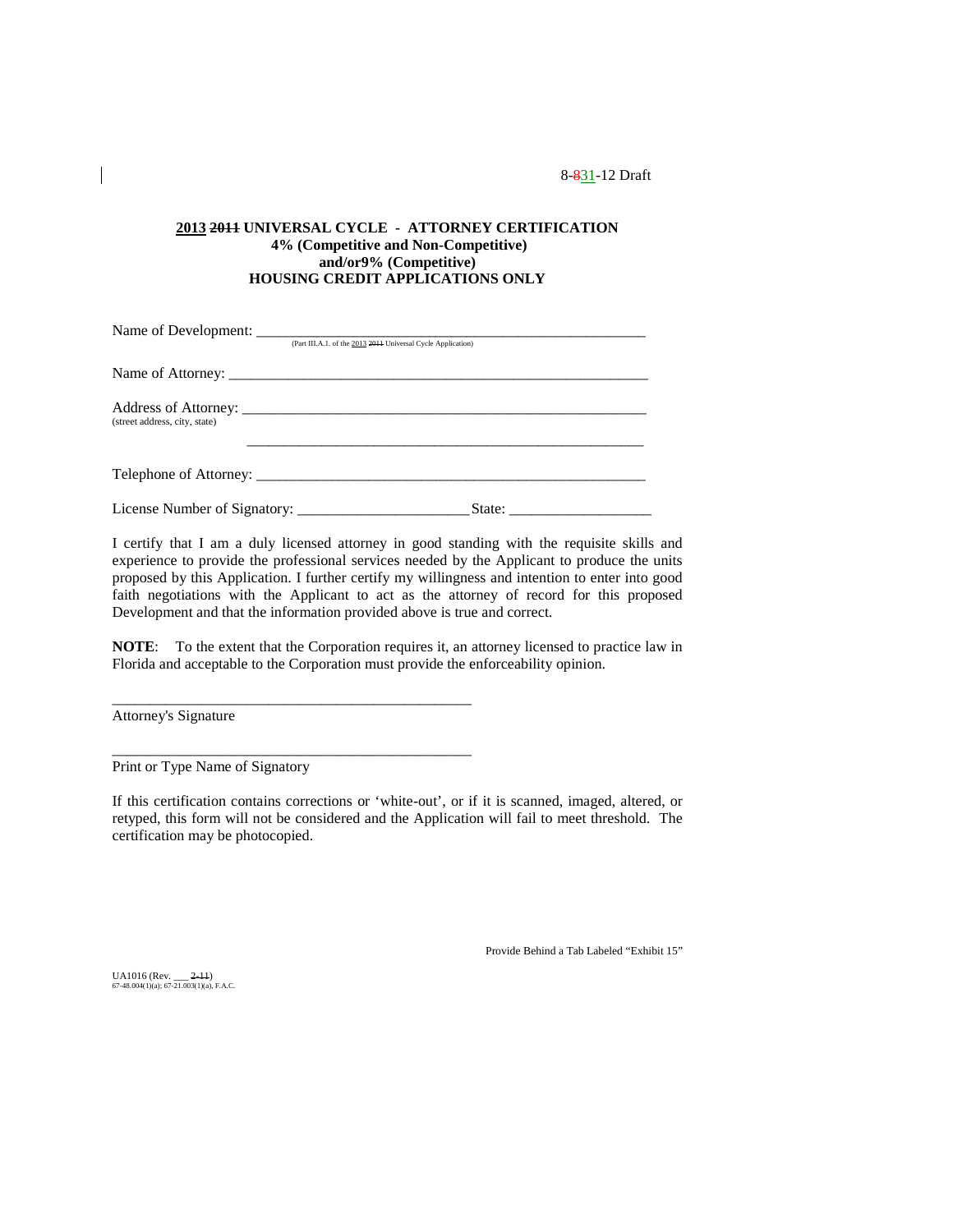# **2013 2011 UNIVERSAL CYCLE - CERTIFICATION OF ACCOUNTANT**

|                               | (Part III.A.1. of the 2013 2014 Universal Cycle Application) |
|-------------------------------|--------------------------------------------------------------|
|                               |                                                              |
| (street address, city, state) |                                                              |
|                               | Telephone of Accountant:                                     |
|                               |                                                              |

I certify that I am a licensed Certified Public Accountant with the requisite skills and experience to provide the professional services needed by the Applicant to produce the units proposed by this Application and that I have provided professional accounting services on more than one previous affordable housing development and that, if this Application seeks Housing Credits, I have prior experience with tax credit accounting procedures. I further certify my willingness and intention to enter into good faith negotiations with the Applicant to serve as the Accountant for this proposed Development and that the information provided above is true and correct.

Accountant's Signature

Print or Type Name of Signatory

\_\_\_\_\_\_\_\_\_\_\_\_\_\_\_\_\_\_\_\_\_\_\_\_\_\_\_\_\_\_\_\_\_\_\_\_\_\_\_\_\_\_\_\_\_\_\_\_

\_\_\_\_\_\_\_\_\_\_\_\_\_\_\_\_\_\_\_\_\_\_\_\_\_\_\_\_\_\_\_\_\_\_\_\_\_\_\_\_\_\_\_\_\_\_\_\_

If this certification contains corrections or 'white-out', or if it is scanned, imaged, altered, or retyped, this form will not be considered and the Application will fail to meet threshold. The certification may be photocopied.

Provide Behind a Tab Labeled "Exhibit 16"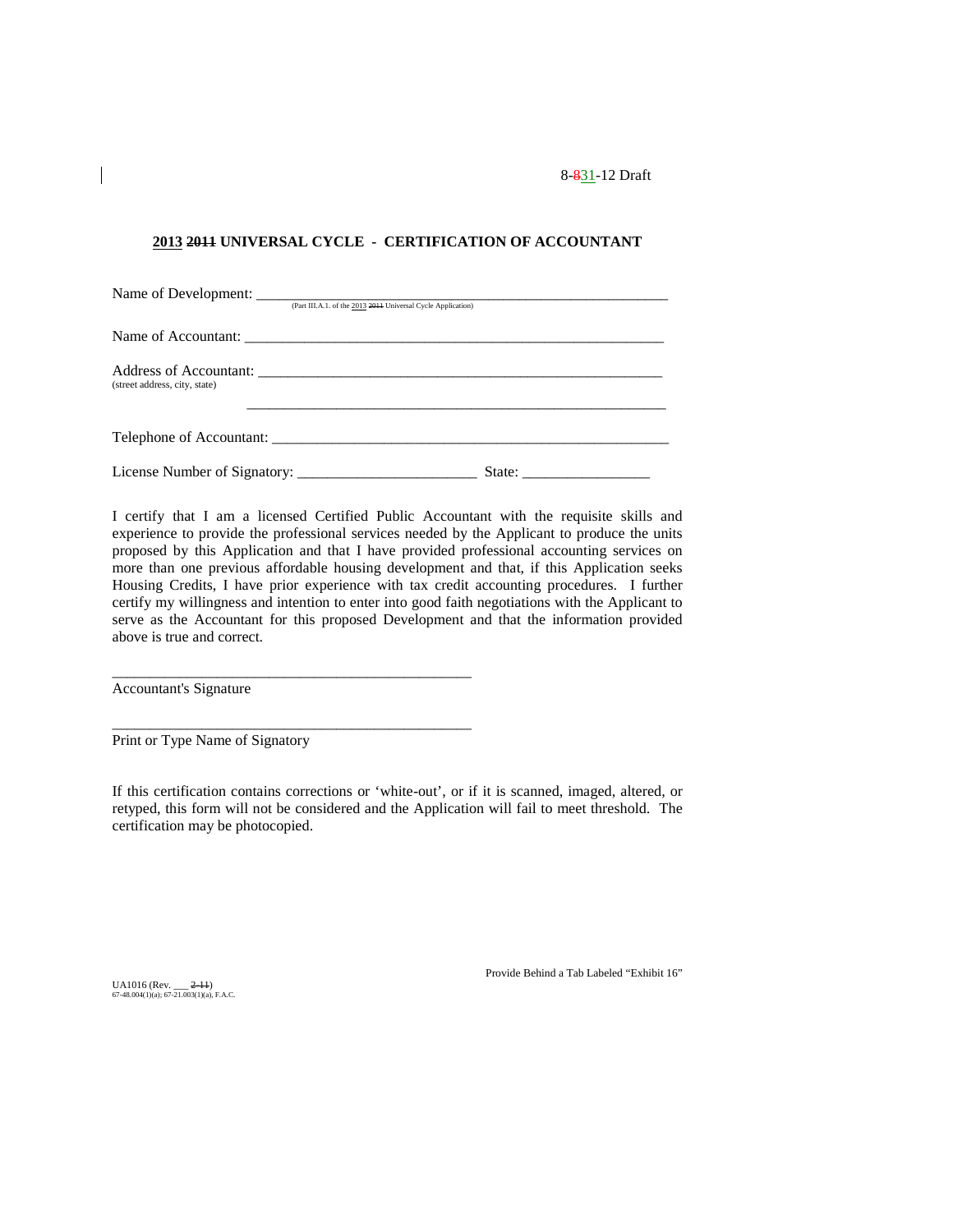# 8-831-12 Draft **2013 2011 UNIVERSAL CYCLE - SERVICE PROVIDER OR PRINCIPAL OF SERVICE PROVIDER CERTIFICATION**

# **ASSISTED LIVING FACILITY DEVELOPMENTS ONLY**

| (Part III.A.1. of the 2013 2014 Universal Cycle Application) |
|--------------------------------------------------------------|
|                                                              |
| Name of principal of Service                                 |
| (street address, city, state)                                |
| Telephone of Service Provider:                               |

I certify that I have the requisite skills and knowledge of assisted living facility service provision to successfully provide or coordinate services for the residents of this Development, as proposed by this Application. I further certify that I have specific experience in assisted living service provision or coordination and have successfully provided or coordinated services for at least two (2) assisted living facilities for at least two (2) years each, at least one (1) of which consists of a total number of units no less than 50 percent of the total number of units in the Development proposed by this Application, as evidenced by the prior experience chart provided in this Application, and that I am knowledgeable of all federal, state and local requirements and the requirements of the Federal Fair Housing Act as implemented by 24 CFR 100, Section 504 of the Rehabilitation Act of 1973 and Titles II and III of the Americans with Disabilities Act of 1990 as implemented by 28 CFR 35, Assisted Living Facility and licensure requirements as implemented by Chapter 429, Part I, F.S. and Rule Chapter 58A-5, F.A.C., incorporating the most recent amendments and other legislation, regulations, rules and other related requirements which apply or could apply to the proposed Development. I further certify that the information provided above is true and correct.

Signature of Service Provider or principal of Print or Type Name of Signatory Service Provider

If this certification contains corrections or 'white-out', or if it is scanned, imaged, altered, or retyped, this form will not be considered and the Application will fail to meet threshold. The certification may be photocopied.

\_\_\_\_\_\_\_\_\_\_\_\_\_\_\_\_\_\_\_\_\_\_\_\_\_\_\_\_\_\_\_\_\_\_\_\_\_\_\_\_\_ \_\_\_\_\_\_\_\_\_\_\_\_\_\_\_\_\_\_\_\_\_\_\_\_\_\_\_\_\_\_\_\_\_\_\_\_\_\_

UA1016 (Rev. \_\_\_ <del>2-11</del>)<br>67-48.004(1)(a); 67-21.003(1)(a), F.A.C.

Provide Behind a Tab Labeled "Exhibit 17"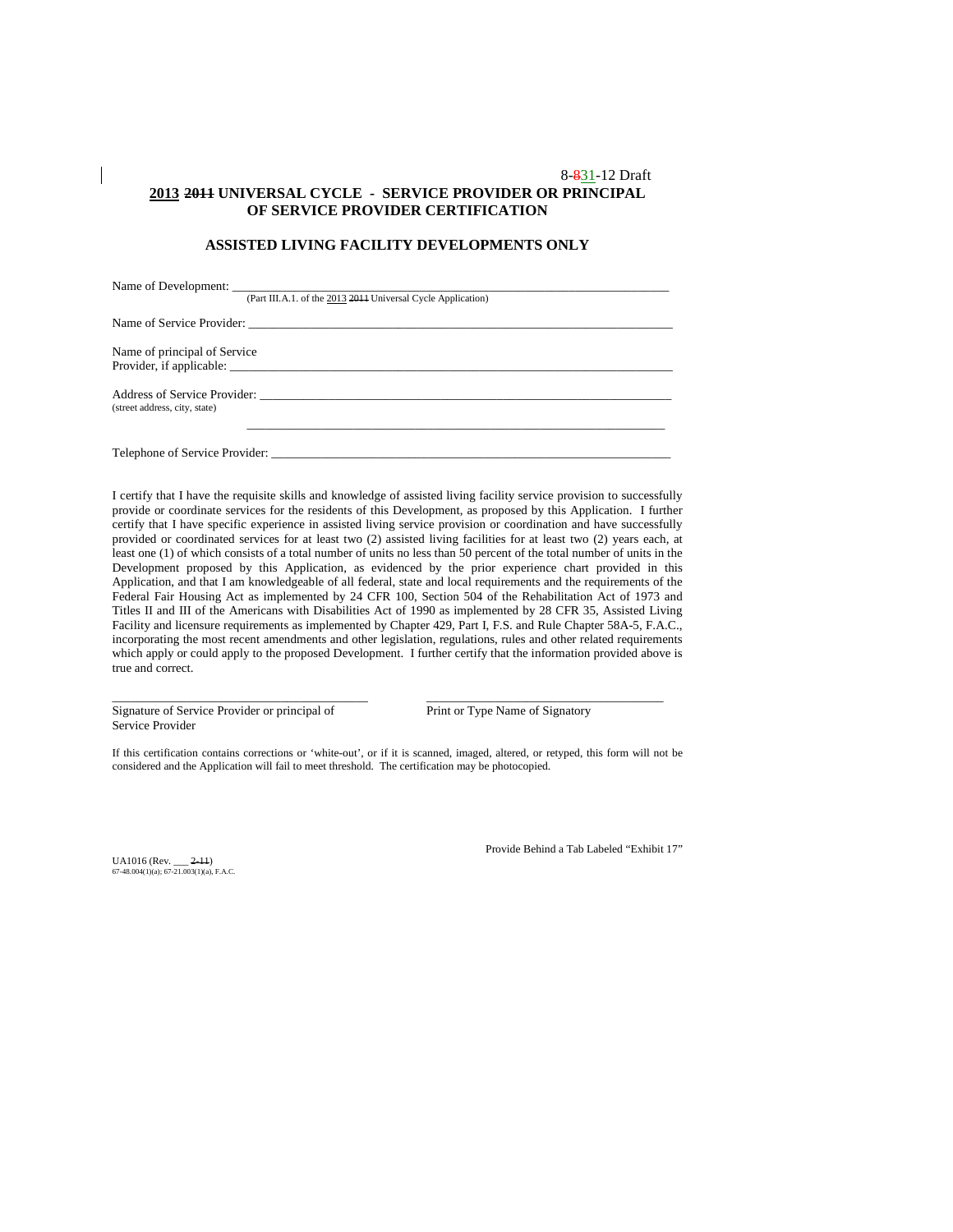#### **2013 2011 UNIVERSAL CYCLE - LOCAL GOVERNMENT VERIFICATION OF QUALIFICATION AS URBAN IN-FILL DEVELOPMENT**

| Name of Development:                                                                      |                                                                                                                                                                                                                                                                                                                                                  |
|-------------------------------------------------------------------------------------------|--------------------------------------------------------------------------------------------------------------------------------------------------------------------------------------------------------------------------------------------------------------------------------------------------------------------------------------------------|
|                                                                                           | (Part III.A.1. of the 2013 2011 Universal Cycle Application)                                                                                                                                                                                                                                                                                     |
| Development Location:<br>and county if located in the unincorporated area of the county.) | (At a minimum, provide the address assigned by the United States Postal Service, including the address number, street name and city, and/or if the address has not<br>yet been assigned, provide (i) the street name, closest designated intersection and city if located within a city or (ii) the street name, closest designated intersection |
| Local Government:                                                                         |                                                                                                                                                                                                                                                                                                                                                  |
|                                                                                           | confirms that the Development                                                                                                                                                                                                                                                                                                                    |
| (Name of City or County)                                                                  |                                                                                                                                                                                                                                                                                                                                                  |
| identified above meets the following criteria:                                            |                                                                                                                                                                                                                                                                                                                                                  |

1. The proposed Development is located on a site or in an area that is targeted for in-fill housing or neighborhood revitalization by the local, county, state or federal government as evidenced by its inclusion in a HUD Empowerment/Enterprise Zone; a HUD-approved Neighborhood Revitalization Strategy; Florida Enterprise Zone; area designated under a Community

- Development Block Grant (CDBG); area designated as HOPE VI or a Front Porch Florida Community; or a Community Redevelopment Area as described and defined in the Florida Community Redevelopment Act of 1969; or the proposed Development is located in a qualified census tract and the development of which contributes to a concerted community revitalization plan; and
- 2. The site is in an area that is already developed and is part of an incorporated area or existing urban service area; and
- 3. The proposed Development is not located within the Small County Category.

# **CERTIFICATION**

\_\_\_\_\_\_\_\_\_\_\_\_\_\_\_\_\_\_\_\_\_\_\_\_\_\_\_\_\_\_\_\_\_\_\_\_\_\_\_ \_\_\_\_\_\_\_\_\_\_\_\_\_\_\_\_\_\_\_\_\_\_\_\_\_\_\_\_\_\_\_\_\_\_\_\_

I certify that the above information is true and correct.

Signature Print or Type Name

Print or Type Title

This certification must be signed by the chief appointed official (staff) responsible for such approvals, Mayor, City Manager, County Manager/Administrator/ Coordinator, or Chairperson of the City Council or County Commission. Other signatories are not acceptable. If this certification is inappropriately signed, the Application will not qualify as an Urban In-Fill Development.

If the certification contains corrections or 'white-out' or if it is scanned, imaged, altered, or retyped, the Application will fail to qualify as an Urban In-Fill Development. The certification may be photocopied.

Provide Behind a Tab Labeled "Exhibit 20"

\_\_\_\_\_\_\_\_\_\_\_\_\_\_\_\_\_\_\_\_\_\_\_\_\_\_\_\_\_\_\_\_\_\_\_\_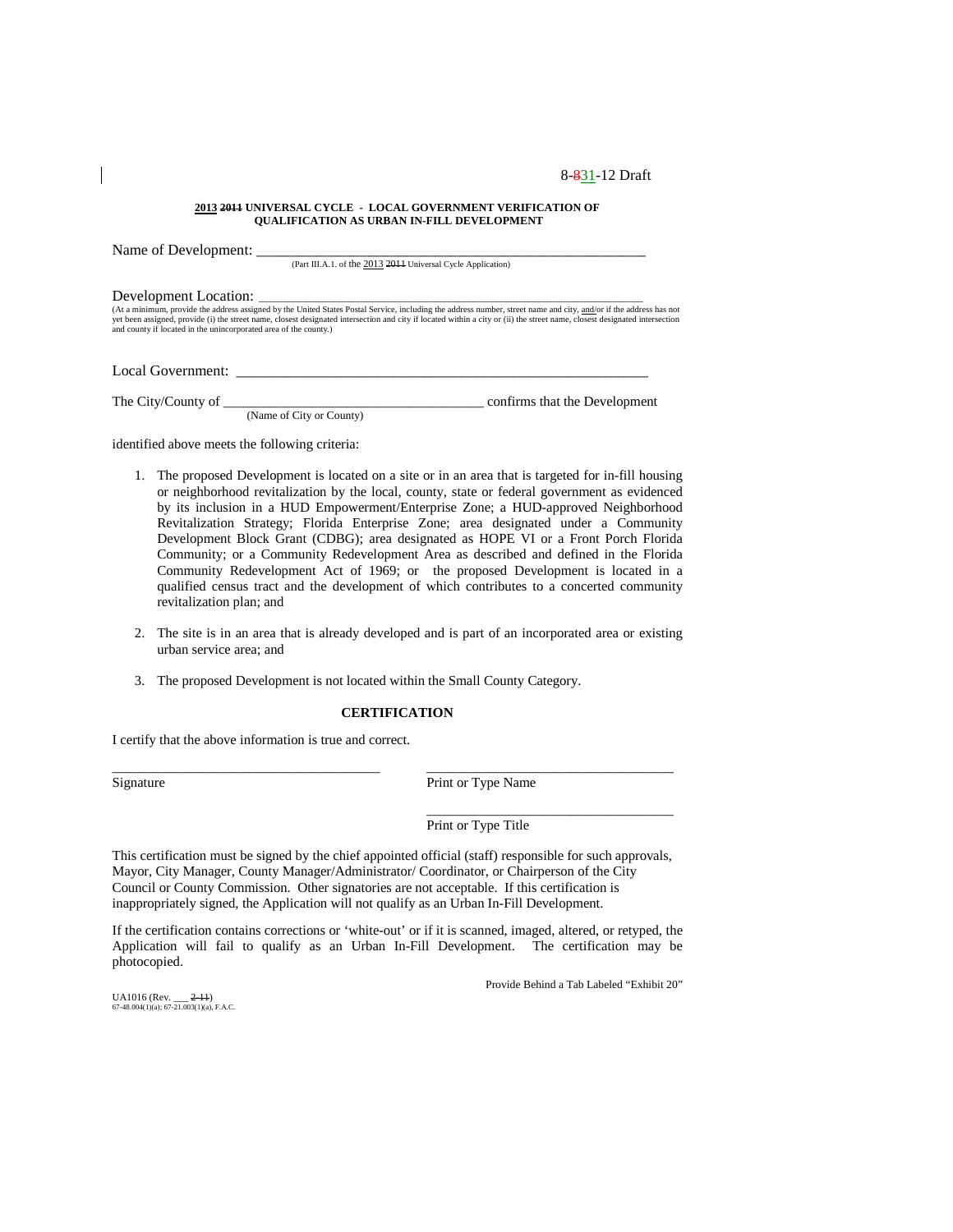# 8-831-12 Draft **2013 2011 UNIVERSAL CYCLE - LOCAL GOVERNMENT CERTIFICATION OF PUBLIC HOUSING REVITALIZATION IN A LOCAL COMMUNITY REDEVELOPMENT OR REVITALIZATION PLAN**

| Name of Development: _                                                                                                                                                                                                                                                                                                                                                                                                                        |                                              |
|-----------------------------------------------------------------------------------------------------------------------------------------------------------------------------------------------------------------------------------------------------------------------------------------------------------------------------------------------------------------------------------------------------------------------------------------------|----------------------------------------------|
| (Part III.A.1. of the 2013 2014 Universal Cycle Application)                                                                                                                                                                                                                                                                                                                                                                                  |                                              |
| Development Location:<br>(At a minimum, provide the address assigned by the United States Postal Service, including the address number, street name and city, and/or if the address has not<br>yet been assigned, provide (i) the street name, closest designated intersection and city if located within a city or (ii) the street name, closest designated intersection<br>and county if located in the unincorporated area of the county.) |                                              |
| The City/County of<br>confirms that the Development<br>identified above meets the following criteria:                                                                                                                                                                                                                                                                                                                                         |                                              |
| The proposed Development is located within the Medium County Category; and<br>(1)                                                                                                                                                                                                                                                                                                                                                             |                                              |
| The proposed Development is located in an area for which a Local Government has approved<br>(2)<br>and adopted by ordinance, resolution, and or other legal action a community redevelopment or<br>revitalization plan that:                                                                                                                                                                                                                  | Formatted: Indent: Left: 0", Hanging: 0.5"   |
| specifies geographic boundaries, which include the physical location of the<br>Development;                                                                                                                                                                                                                                                                                                                                                   | Formatted: Indent: Left: 0.5", Hanging: 0.5" |
| provides funding through a dedicated local source for such purposes as infrastructure,<br>transit and residential development; and has other projects actively underway to<br>implement the plan; and                                                                                                                                                                                                                                         |                                              |
| is evidenced by its inclusion in an area designated under a Community Development<br>٠<br>Block Grant (CDBG); a Community Redevelopment Area as described and defined in<br>the Florida Community Redevelopment Act of 1969; or another geographically defined<br>sub-area for which there is a plan adopted by the Local Government.                                                                                                         |                                              |
| <b>CERTIFICATION</b>                                                                                                                                                                                                                                                                                                                                                                                                                          |                                              |

I certify that the above information is true and correct. The Applicant's proposed Development is physically located in the following community redevelopment or revitalization plan:

(Name of Community Redevelopment or Revitalization Plan)

\_\_\_\_\_\_\_\_\_\_\_\_\_\_\_\_\_\_\_\_\_\_\_\_\_\_\_\_\_\_\_\_\_\_\_\_\_\_

\_\_\_\_\_\_\_\_\_\_\_\_\_\_\_\_\_\_\_\_\_\_\_\_\_\_\_\_\_\_\_\_\_\_\_\_\_\_\_\_\_\_\_\_\_\_\_\_\_\_\_\_\_\_\_\_\_\_\_\_\_\_\_\_\_\_\_\_\_\_\_\_\_\_\_\_\_\_\_\_\_\_\_\_\_\_\_\_\_\_\_\_\_\_\_\_\_\_\_\_\_\_\_\_\_\_\_\_\_\_\_. (Reference Official Action, Cite Ordinance or Resolution Number)

\_\_\_\_\_\_\_\_\_\_\_\_\_\_\_\_\_\_\_\_\_\_\_\_\_\_\_\_\_\_\_\_\_\_\_\_\_\_ \_\_\_\_\_\_\_\_\_\_\_\_\_\_\_\_\_\_\_\_\_\_\_\_\_\_\_\_\_\_\_\_\_\_ Signature Print or Type Name

\_\_\_\_\_\_\_\_\_\_\_\_\_\_\_\_\_\_\_\_\_\_\_\_\_\_\_\_\_\_\_\_\_\_\_\_\_\_\_\_\_\_\_\_\_\_\_\_\_ that is approved and adopted by:

Print or Type Title

This certification must be signed by the chief appointed official (staff) responsible for such approvals, Mayor, City Manager, County<br>Manager/Administrator/ Coordinator, or Chairperson of the City Council or County Commiss certification is inappropriately signed, the Application will not qualify as a Public Housing Revitalization Development.

If the certification contains corrections or 'white-out' or if it is scanned, imaged, altered, or retyped, the Application will fail to qualify as a Public Housing Revitalization Development. The certification may be photocopied.

Provide Behind a Tab Labeled "Exhibit 20"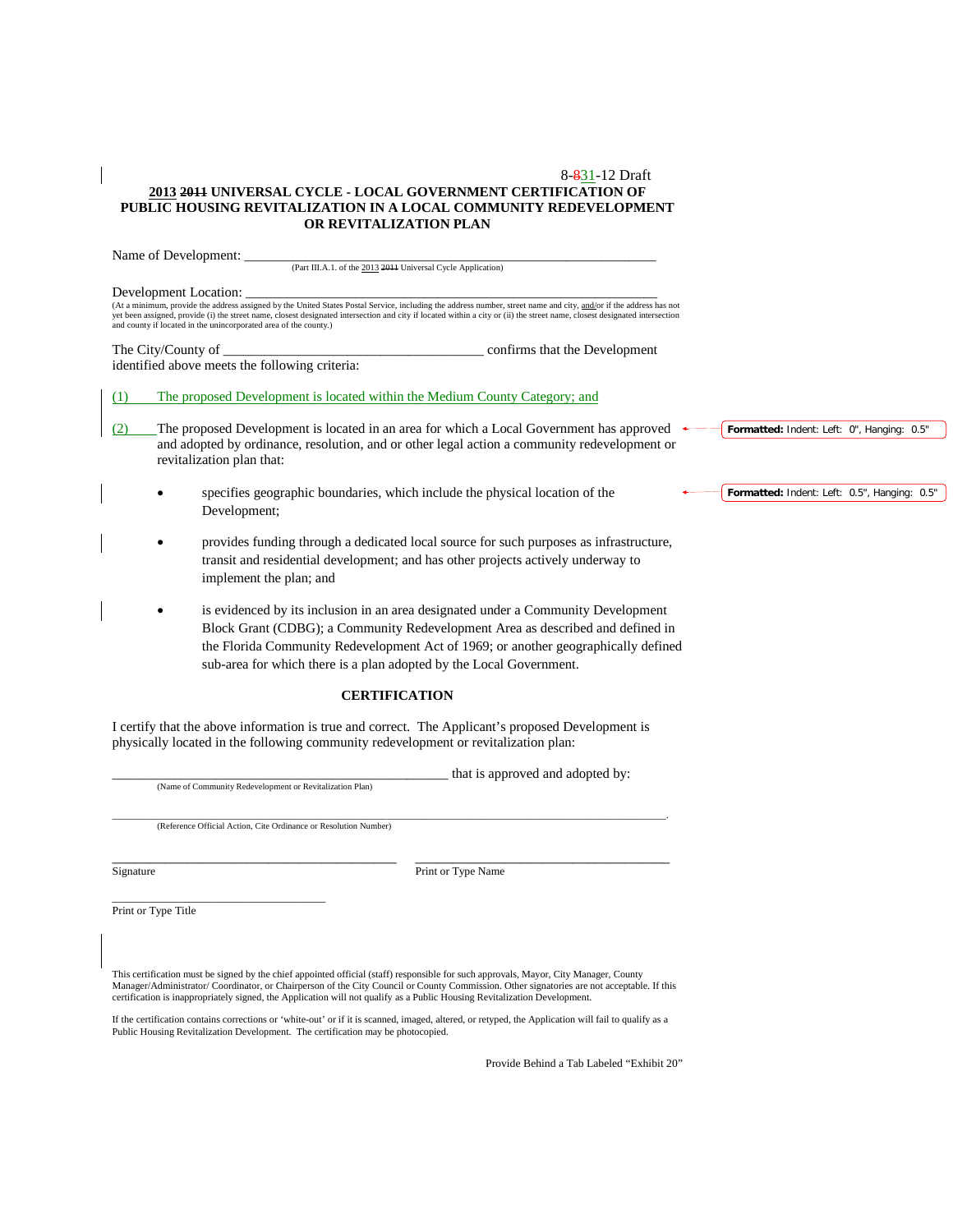UA1016 (Rev. \_\_\_ <del>2-11</del>)<br>67-48.004(1)(a); 67-21.003(1)(a), F.A.C.

 $\overline{\phantom{a}}$ 

8-831-12 Draft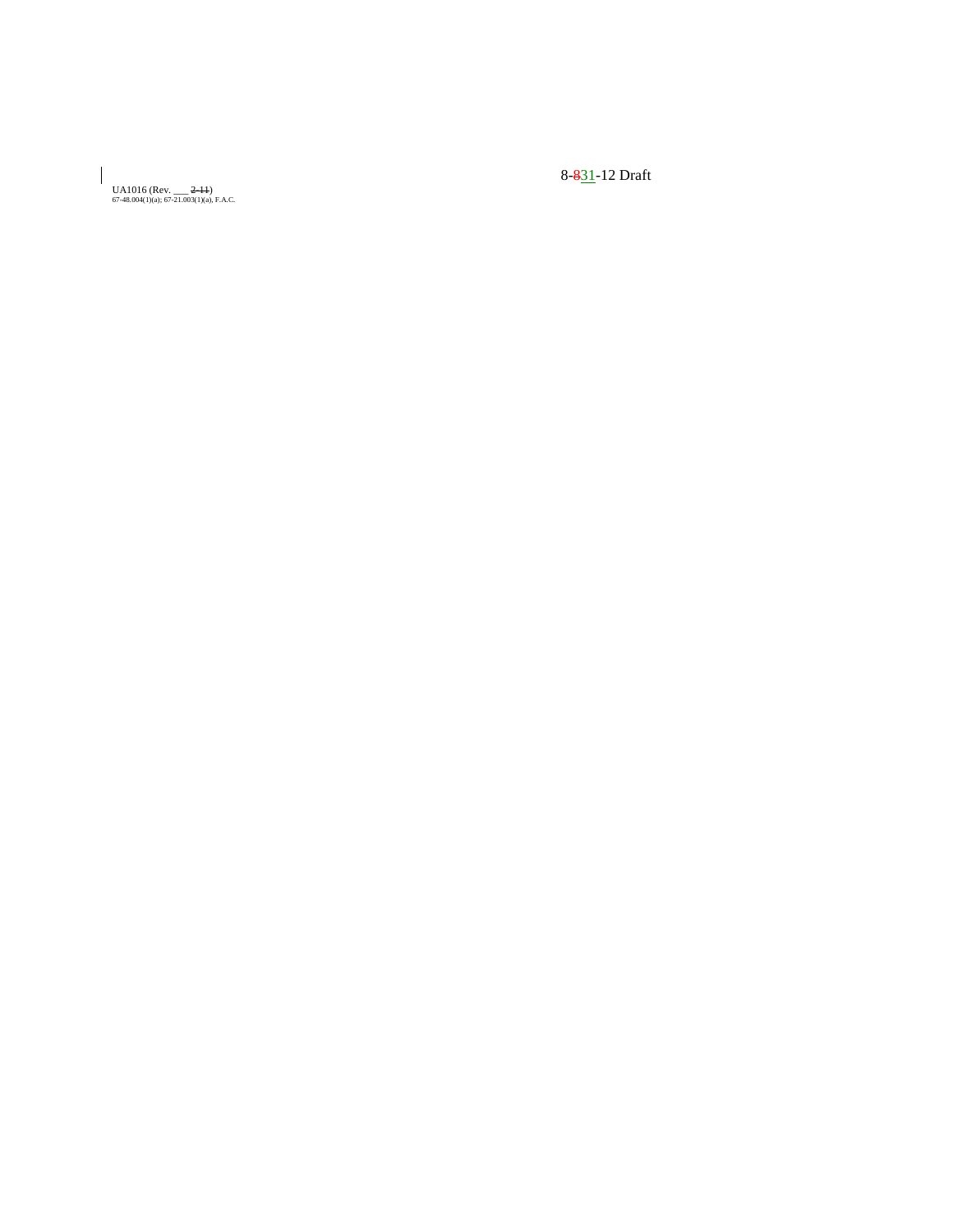# 8-831-12 Draft **2013 2011 UNIVERSAL CYCLE - LOCAL GOVERNMENT VERIFICATION OF QUALIFICATION AS A TOD DEVELOPMENT**

Name of Development:

(Part III.A.1. of the 2013 2011 Universal Cycle Application)

 $\overline{\phantom{a}}$ 

Development Location:<br>(At a minimum, provide the address assigned by the United States Postal Service, including the address number, street name and city, and/or if the address has not<br>yet been assigned, provide (i) the st

The undersigned Local Government official certifies that the proposed Development (identified above) is located within the area identified below which has been designated by the Local Government planning agency in its comprehensive plan, land use plan, land development code, or zoning code as a Transit-Oriented Development, Transit Oriented Development District, Rapid Transit Zone, Transit Village, or Rapid Transit Development Impact Zone:

| -Broward County:                                                                                                                                                                                                                                                                                                                                                                                                       |                                                                                                                            |
|------------------------------------------------------------------------------------------------------------------------------------------------------------------------------------------------------------------------------------------------------------------------------------------------------------------------------------------------------------------------------------------------------------------------|----------------------------------------------------------------------------------------------------------------------------|
| Deerfield Beach TOD<br>Sheridan Station TOD<br>Miami-Dade County:                                                                                                                                                                                                                                                                                                                                                      | Formatted: Bulleted + Level: $1 +$ Aligned at:<br>$0.25"$ + Indent at: $0.5"$ , Tab stops: $0.5"$ , Left<br>+ Not at 0.69" |
| Dadeland South Metrorail<br><b>Covertown Arena StationCity</b><br><b>Allapattah Station</b>                                                                                                                                                                                                                                                                                                                            | Formatted: Font: 7 pt                                                                                                      |
| of Opa-Locka TOD<br><b>Brickell Station</b>                                                                                                                                                                                                                                                                                                                                                                            | Formatted: Underline                                                                                                       |
| <b>E</b> Douglas Rd. Station<br><b>Santa Clara</b> Overtown Arena<br>Station                                                                                                                                                                                                                                                                                                                                           | Formatted: Underline                                                                                                       |
| <b>Brownsville Station</b><br>South MiamiSanta Clara<br>Dr. Martin Luther King, Jr. Station<br><b>Station</b>                                                                                                                                                                                                                                                                                                          | Formatted: Not Strikethrough                                                                                               |
| <b>Tri Rail MetroRailSouth</b><br>Civic Center Station<br>$\Box$ Earlington Heights Station                                                                                                                                                                                                                                                                                                                            | Formatted: Tab stops: 2.38", Left                                                                                          |
| Miami, Station                                                                                                                                                                                                                                                                                                                                                                                                         | Formatted: Not Strikethrough                                                                                               |
| Government Center Station<br>UniversityTri-Rail MetroRail<br><b>Coconut Grove Station</b><br>Station                                                                                                                                                                                                                                                                                                                   | Formatted: Not Strikethrough                                                                                               |
| <b>El</b> Culmer Station<br>Northside Station<br>Vizcaya University Station.                                                                                                                                                                                                                                                                                                                                           | Formatted: Strikethrough                                                                                                   |
| Dadeland North Metrorail<br>Okeechobee Metrorail Station<br><b>Vizcava Station</b>                                                                                                                                                                                                                                                                                                                                     | Formatted: Strikethrough                                                                                                   |
| <b>Orange County:</b><br>Sand Lake Station TOD                                                                                                                                                                                                                                                                                                                                                                         | Formatted: Strikethrough                                                                                                   |
| -Palm Beach County:                                                                                                                                                                                                                                                                                                                                                                                                    | Formatted: Tab stops: Not at 2.44"                                                                                         |
|                                                                                                                                                                                                                                                                                                                                                                                                                        | Formatted: Font color: Black                                                                                               |
| □ Lake Worth TriRail Station TOD<br>West Palm Beach Station/Seaboard Station<br>$\Box$                                                                                                                                                                                                                                                                                                                                 | Formatted: Tab stops: 2.5", Left                                                                                           |
| Seminole County:                                                                                                                                                                                                                                                                                                                                                                                                       | Formatted: Font: 7 pt, Font color: Black                                                                                   |
| City of Longwood Transit Village                                                                                                                                                                                                                                                                                                                                                                                       | Formatted: Indent: Left: 0", Hanging: 1.5",<br>Tab stops: 0.69", Left + 2.5", Left                                         |
| <b>Volusia County:</b><br>Fort Florida/DeBary Station TOD                                                                                                                                                                                                                                                                                                                                                              | Formatted: Font: 7 pt                                                                                                      |
| <b>Note:</b> In order for a proposed Development to qualify as a TOD Development for purposes of the $\frac{2013}{6}$ $\frac{2011}{10}$ Universal<br>Application, it must (i) be located in one of the above areas, (ii) meet the scoring criteria outlined in the Proximity section of<br>the Application to achieve a Transit Service Score of at least 6 points, based on the proposed Development's proximity to a | Formatted: Bulleted + Level: $1 +$ Aligned at:<br>0.25" + Indent at: 0.5", Tab stops: 0.5", Left<br>$+$ Not at 0.69"       |
| Public Rail Station, (iii) the Applicant's Competitive HC request amount must be at least 40 percent of the Maximum<br>Competitive HC Request for the applicable County inclusive of any DDA/QCT bonus, and (iv) at least $\frac{75}{50}$ of the proposed<br>Development's set-aside units must be located within the designated TOD area, and (v) the Applicant must have selected and                                | Formatted: Bulleted + Level: $1 +$ Aligned at:<br>$0.25"$ + Indent at: $0.5"$ , Tab stops: $0.5"$ , Left<br>+ Not at 0.69" |
| qualified at Part III.A.3.a. of the Application for the Development Category of New Construction, Rehabilitation, Acquisition<br>and Rehabilitation, Redevelopment, or Acquisition and Redevelopment.                                                                                                                                                                                                                  | Formatted: Font: Bold                                                                                                      |
| <b>CERTIFICATION</b>                                                                                                                                                                                                                                                                                                                                                                                                   | Formatted: Strikethrough                                                                                                   |
| I certify that the City/County of<br>has vested in me the authority                                                                                                                                                                                                                                                                                                                                                    | Formatted: Strikethrough                                                                                                   |
| (Name of City/County)                                                                                                                                                                                                                                                                                                                                                                                                  | Formatted: Strikethrough                                                                                                   |

to certify that the foregoing information is true and correct.

Signature Print or Type Name

\_\_\_\_\_\_\_\_\_\_\_\_\_\_\_\_\_\_\_\_\_\_\_\_\_\_\_\_\_\_\_\_\_\_\_\_\_\_\_\_

\_\_\_\_\_\_\_\_\_\_\_\_\_\_\_\_\_\_\_\_\_\_\_\_\_\_\_\_\_\_\_\_\_\_\_\_\_\_\_\_\_\_\_\_ \_\_\_\_\_\_\_\_\_\_\_\_\_\_\_\_\_\_\_\_\_\_\_\_\_\_\_\_\_\_\_\_\_\_\_\_\_\_\_\_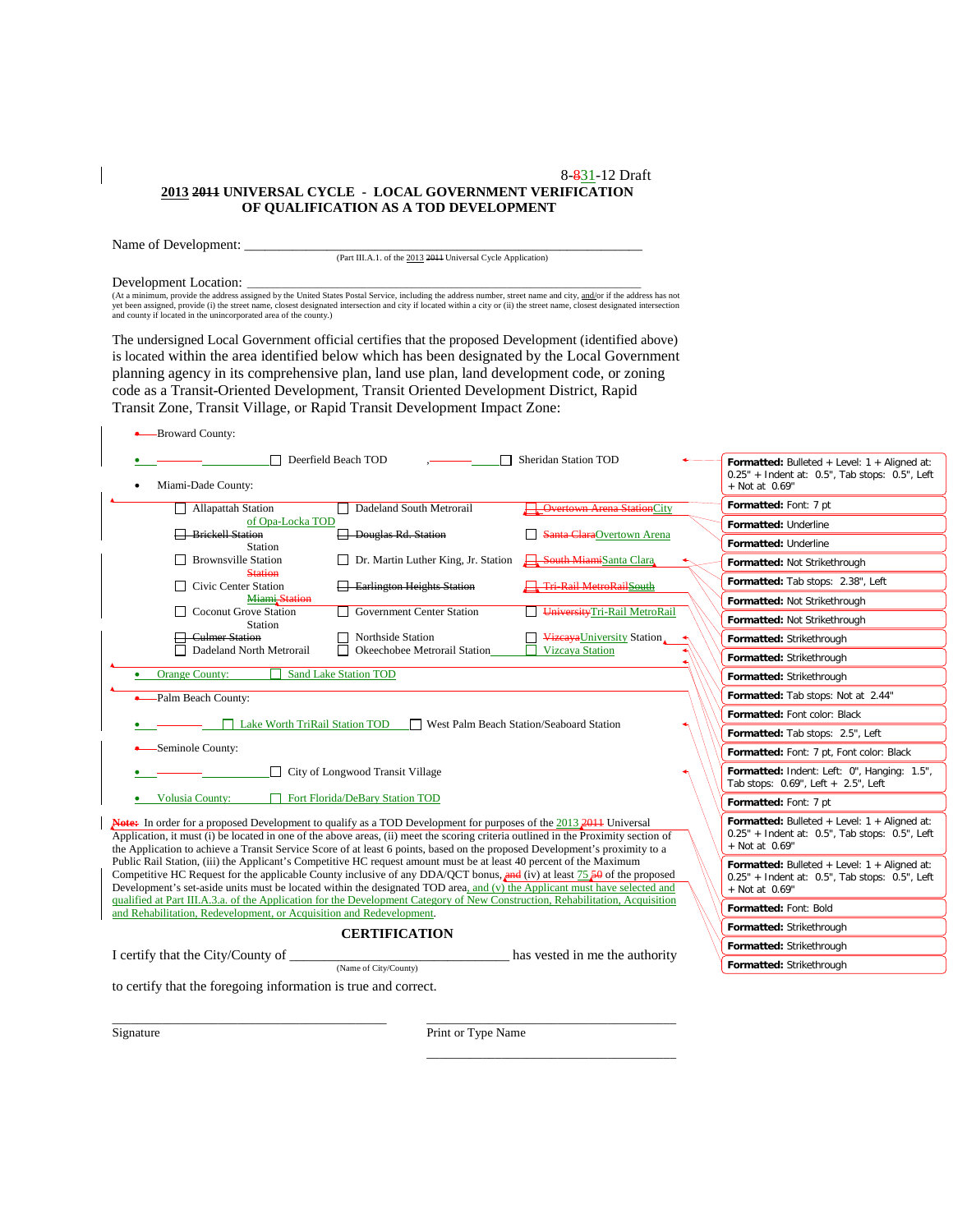# Print or Type Title

This certification must be signed by the chief appointed official (staff) responsible for determination of issues related to transportation or<br>planning. Signatures from local elected officials are not acceptable, nor are o

If this certification contains corrections or 'white-out', or if it is scanned, imaged, altered, or retyped, the Application will not qualify as a TOD Development. The certification may be photocopied.

Provide Behind a Tab Labeled "Exhibit 20"

UA1016 (Rev. \_\_\_ <del>2-11</del>)<br>67-48.004(1)(a); 67-21.003(1)(a), F.A.C.

 $\overline{\phantom{a}}$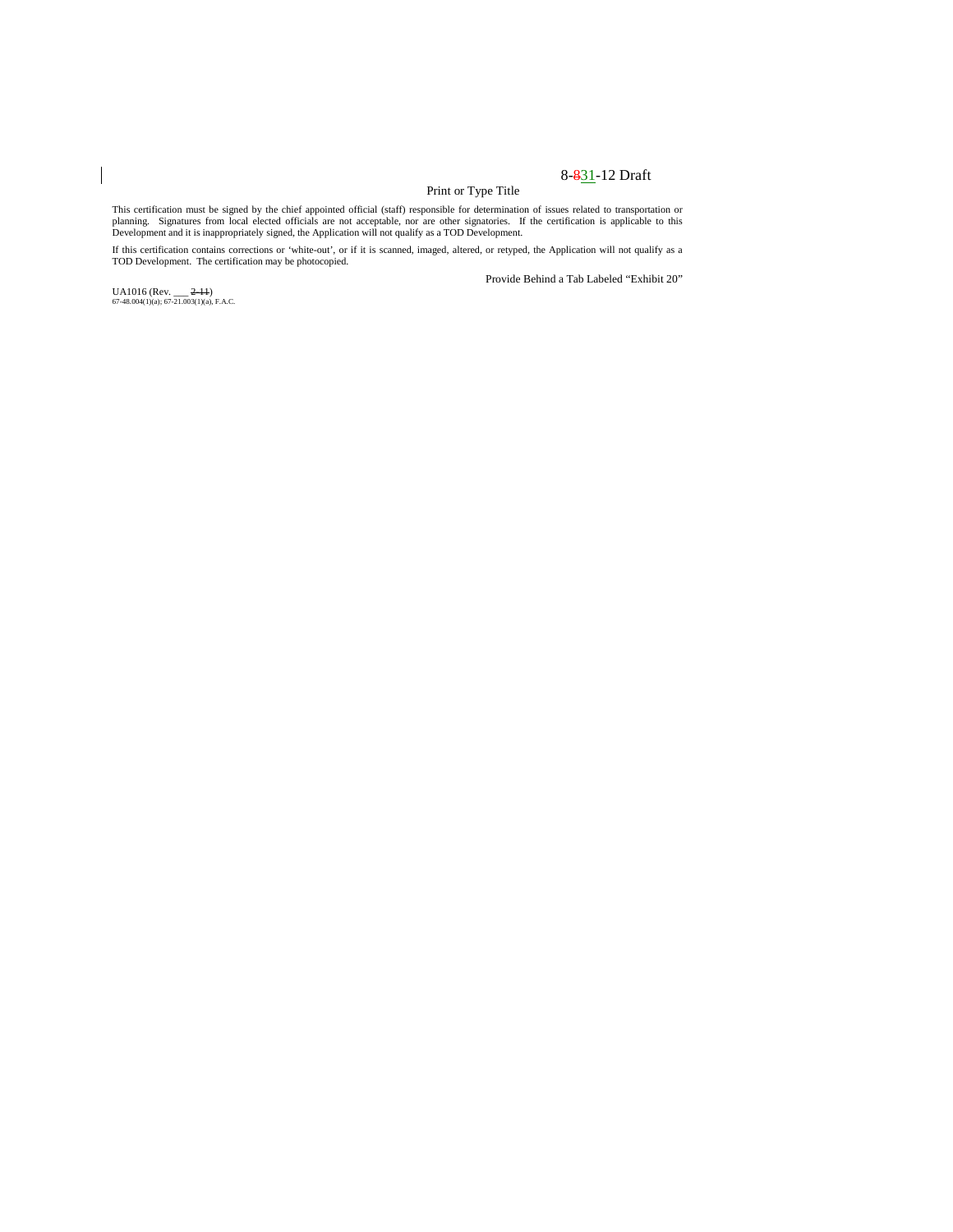# **2013 2011 UNIVERSAL CYCLE - SURVEYOR CERTIFICATION OF DEVELOPMENT LOCATION POINT FOR MMRB AND NON-COMPETITIVE HC APPLICATIONS**

Name of Development:

(Part III.A.1. of the 2013 2011 Universal Cycle Application)

Development Location  $*$ :

(At a minimum, provide the address assigned by the United States Postal Service, including the address number, street name and city, and/or if the address has not yet been assigned, provide (i) the street name, closest designated intersection and city if located within a city or (ii) the street name, closest designated intersection<br>and county if located in the unincorporated area of reflect the Scattered Site where the Development Location Point is located.)

The undersigned Florida licensed surveyor confirms that the method used to determine the following latitude and longitude coordinates conforms to Rule 5J-17, F.A.C., formerly 61G17-6, F.A.C.:

| State the       |         |         |                        |         |         |                        |
|-----------------|---------|---------|------------------------|---------|---------|------------------------|
| Development     |         |         |                        |         |         |                        |
| Location Point. | Degrees | Minutes | Seconds (truncated)    | Degrees | Minutes | Seconds (truncated)    |
|                 |         |         | after 1 decimal place) |         |         | after 1 decimal place) |

\*If the proposed Development will be financed with Florida Housing-issued MMRB and it consists of Scattered Sites, is a part of the boundary of each Scattered Site located within 1/2 mile of the Scattered Site with the most **Wes or No (Must check one if Development consists of Scattered Sites.)** 1

If the Corporation discovers that there are any false statements made in this certification, the Corporation will forward a copy to the State of Florida Department of Business and Professional Regulation for investigation.

**CERTIFICATION** - Under penalties of perjury, I declare that the foregoing statement is true and correct.

\_\_\_\_\_\_\_\_\_\_\_\_\_\_\_\_\_\_\_\_\_\_\_\_\_\_\_\_\_\_\_\_\_\_\_\_\_ \_\_\_\_\_\_\_\_\_\_\_\_\_\_\_\_\_\_\_\_\_\_\_\_\_\_\_\_\_\_\_\_\_\_\_\_\_\_\_

Signature Print or Type Name and Title of Signatory

Florida License Number Name of Surveyor

\_\_\_\_\_\_\_\_\_\_\_\_\_\_\_\_\_\_\_\_\_\_\_\_\_\_\_\_\_\_\_\_\_\_\_\_\_ \_\_\_\_\_\_\_\_\_\_\_\_\_\_\_\_\_\_\_\_\_\_\_\_\_\_\_\_\_\_\_\_\_\_\_\_\_\_\_\_

\_\_\_\_\_\_\_\_\_\_\_\_\_\_\_\_\_\_\_\_\_\_\_\_\_\_\_\_\_\_\_\_\_\_\_\_\_ \_\_\_\_\_\_\_\_\_\_\_\_\_\_\_\_\_\_\_\_\_\_\_\_\_\_\_\_\_\_\_\_\_\_\_\_\_\_\_\_ Address (street address, city, state)

Telephone Number (including area code)

\_\_\_\_\_\_\_\_\_\_\_\_\_\_\_\_\_\_\_\_\_\_\_\_\_\_\_\_\_\_\_\_\_\_\_\_\_

<sup>1</sup> If the proposed Development will be financed with Florida Housing-issued MMRB and it meets the definition of Scattered Sites, a part of the boundary of each Scattered Site must be located within 1/2 mile of the Scattered Site with the most units.

"Scattered Sites," as applied to a single Development, means a Development site that, when taken as a whole, is comprised of real property that is not contiguous (each such non-contiguous site within a Scattered Site Development, a "Scattered Site"). For purposes of this definition "contiguous" means touching at a point or along a boundary. Real property is contiguous if the only intervening real property interest is an<br>easement provided the easement is not a roadway or street. (See Rules 67-48.002 a

This certification may not be signed by the Applicant, by any related parties of the Applicant, or by any Principals or Financial Beneficiaries of the Applicant. If the certification is inappropriately signed the form will not be considered and the Application will fail to meet threshold.<br>If this certification contains corrections or 'white-out', or if it is scann Application will fail to meet threshold. The certification may be photocopied.

Provide Behind a Tab Labeled "Exhibit 22" (Supplemental MMRB App. Cycle);

or<br>Provide Behind a Tab Labeled "Exhibit <u>7</u> <del>5</del>" (4 Percent HC County HFA Bonds Application Form)

 $UA1016$  (Rev.  $2-11$ ) 67-48.004(1)(a); 67-21.003(1)(a), F.A.C.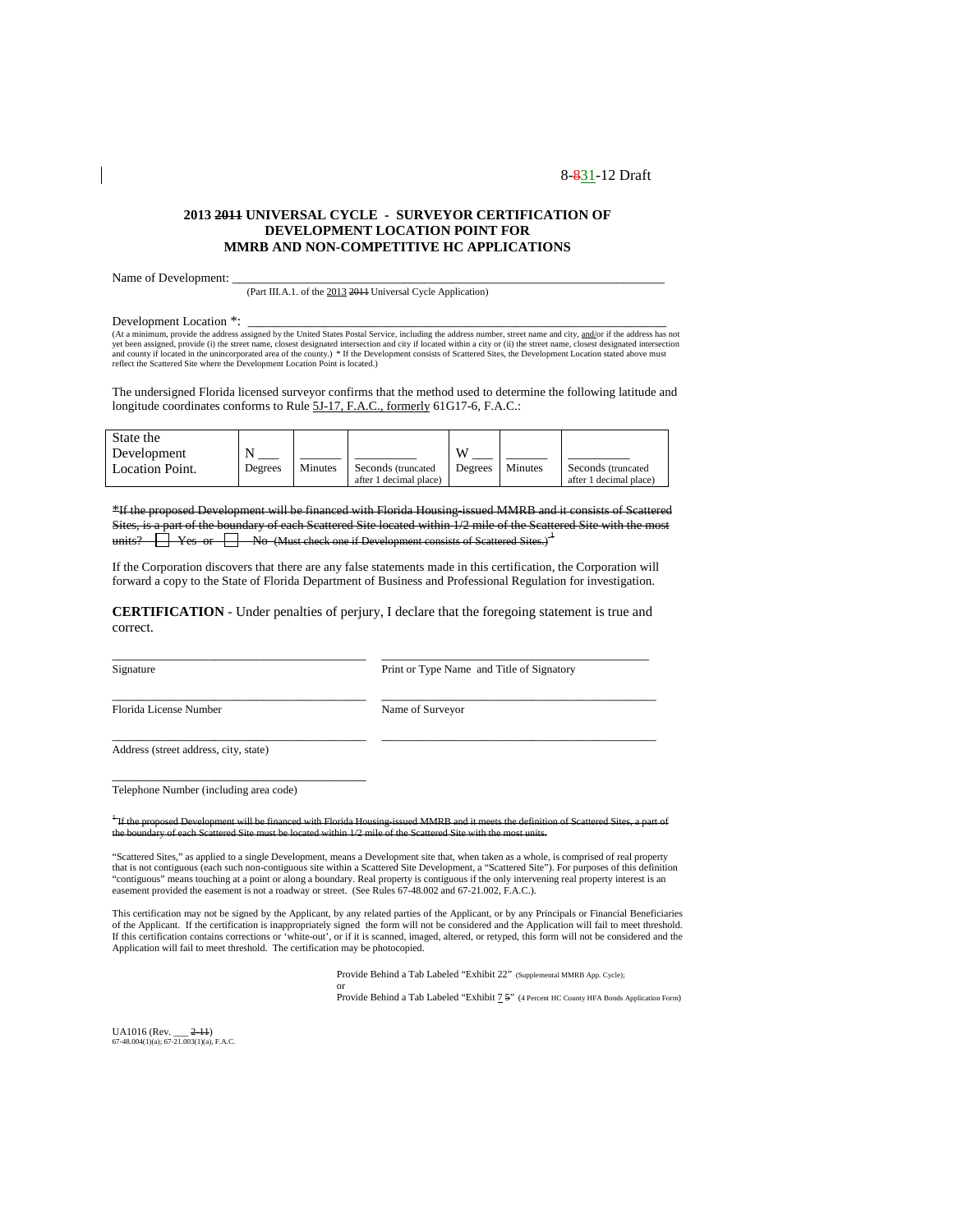# 8-831-12 Draft  $P_{\text{Page 1 of 2}}$

#### **2011 UNIVERSAL CYCLE - SURVEYOR CERTIFICATION FOR COMPETITIVE HC APPLICATIONS**

Name of Development: \_\_\_\_\_\_\_\_\_\_\_\_\_\_\_\_\_\_\_\_\_\_\_\_\_\_\_\_\_\_\_\_\_\_\_\_\_\_\_\_\_\_\_\_\_\_\_\_\_\_\_\_\_\_\_\_\_\_\_\_\_\_\_\_\_\_\_\_\_\_\_\_\_\_\_\_\_\_\_\_\_\_\_\_\_\_\_\_\_\_\_\_\_\_\_\_\_\_\_\_\_\_\_\_\_\_\_\_\_ (Part III.A.1. of the 2011 Universal Cycle Application)

 $\overline{\phantom{a}}$ 

Development Location \*:<br>(At a minimum, provide the address assigned by the United States Postal Service, including the address number, street nume and city, or if the address has not yet been assigned, provide (i)<br>the stre county.) \* If the Development consists of Scattered Sites, the Development Location alsoed above must reflect the Scatte description and the Beraker Measurement Point is located.)<br>The undersigned Florida licensed surveyor conforms to Rule 61G17-6, F.A.C.:

| Ctota<br>raaker Measuremant<br><del>oute the Tie breaker wiedstrement</del><br>Point. | ______<br>Degrees | ______<br>.<br>Minutes | Secondo<br>s <del>econus</del><br>termontod ottor<br>,,,,,,,,,,,,,,,,,,,,,,,,<br>decimal place.<br><del>uccimal place</del> | $\cdot$<br>Degrees | $ -$<br>Minuto<br><del>winne</del> . | Second<br>s <del>econus</del><br>truncated after<br><del></del><br>B1000<br><del>uceman pate</del> |
|---------------------------------------------------------------------------------------|-------------------|------------------------|-----------------------------------------------------------------------------------------------------------------------------|--------------------|--------------------------------------|----------------------------------------------------------------------------------------------------|
|---------------------------------------------------------------------------------------|-------------------|------------------------|-----------------------------------------------------------------------------------------------------------------------------|--------------------|--------------------------------------|----------------------------------------------------------------------------------------------------|

If the Development consists of Scattered Sites, is a part of the boundary of each Scattered Site located within 1/2 mile of the Scattered Site with the most units?<br>□ Yes or □ No (Must check one if Development consists of

ble for proximity tie-breaker points, Degrees and Minutes must be stated as whole numbers and Seconds must be truncated after 1 decimal place. The<br>n will utilize Street Atlas USA 2010, published by DeLorme, to determine th e Street Atlas USA 2010, published by DeLorme, to determine<br>Point Breaker Measurement Point.

**Transit Service** – State the latitude and longitude coordinates for one (1) Transit Service on the chart below.<sup>3</sup><br>**Latitude Longitude** 

|                                                                                      |                |                | <del>Latıtude</del>                                                              | <del>Longitude</del> |                |                                                                                   |  |
|--------------------------------------------------------------------------------------|----------------|----------------|----------------------------------------------------------------------------------|----------------------|----------------|-----------------------------------------------------------------------------------|--|
| <b>Public Bus Stop</b>                                                               | <b>Degrees</b> | <b>Minutes</b> | Seconds (truncated<br>after 1 decimal place)                                     | W<br><b>Degrees</b>  | <b>Minutes</b> | Seconds (truncated<br>after 1 decimal place)<br><del>anci i uccinal biacc</del> ) |  |
| <b>Public Bus Transfer</b><br><b>Stop or Public Bus</b><br><b>Rapid Transit Stop</b> | Degrees        | <b>Minutes</b> | Seconds (truncated<br>after 1 decimal place)                                     | Degrees              | <b>Minutes</b> | Seconds (truncated<br>after I decimal place)                                      |  |
| <b>Public Rail Station</b>                                                           | <b>Degrees</b> | <b>Minutes</b> | Seconds (truncated<br>after 1 decimal place)<br><del>anci 1 ucennai piace.</del> | <b>Degrees</b>       | <b>Minutes</b> | Seconds (truncated<br>after 1 decimal place)<br><del>anci i uccinal biacc</del> ) |  |

|                                                                                                                                                                                                                                                  | Tier 1 and Tier 2 Services State the Name, Address and latitude and longitude coordinates of the closest service(s) on the chart below. <sup>3</sup> |                |                                                        |                                               |                |                                                        |
|--------------------------------------------------------------------------------------------------------------------------------------------------------------------------------------------------------------------------------------------------|------------------------------------------------------------------------------------------------------------------------------------------------------|----------------|--------------------------------------------------------|-----------------------------------------------|----------------|--------------------------------------------------------|
| <b>Tier 1 Services:</b>                                                                                                                                                                                                                          |                                                                                                                                                      | Latitude       |                                                        |                                               | Longitude      |                                                        |
| Grocery Store:<br>Address and the contract of the contract of the contract of the contract of the contract of the contract of the contract of the contract of the contract of the contract of the contract of the contract of the contract of th | $N_{\text{max}}$<br>-Degrees                                                                                                                         | <b>Minutes</b> | Seconds<br>(truncated after 1<br>decimal place)        | $W$ <sub>-1</sub><br>$-\n$ Degrees            | <b>Minutes</b> | Seconds<br>(truncated after 1<br>decimal place)        |
| Public School:                                                                                                                                                                                                                                   | $N-$<br>-Degrees                                                                                                                                     | <b>Minutes</b> | <b>Seconds</b><br>(truncated after 1<br>decimal place) | $W$ <sub>------</sub><br>-Degrees             | <b>Minutes</b> | Seconds<br>(truncated after 1<br>decimal place)        |
| <b>Medical Facility:</b><br>Address and the contract of the contract of the contract of the contract of the contract of the contract of the                                                                                                      | $N-$<br>-Degrees                                                                                                                                     | <b>Minutes</b> | Seconds<br>(truncated after 1<br>decimal place)        | $W =$<br>-Degrees                             | <b>Minutes</b> | <b>Seconds</b><br>(truncated after 1<br>decimal place) |
| Senior Center:<br>Name - The Committee of the Committee of the Committee of the Committee of the Committee of the Committee of the Committee of the Committee of the Committee of the Committee of the Committee of the Committee of the Committ | $N_{-}$<br>$-\rho$ egrees                                                                                                                            | <b>Minutes</b> | Seconds<br>(truncated after 1<br>decimal place)        | $W_{\underline{\text{max}}}$<br>$-\n$ Degrees | <b>Minutes</b> | Seconds<br>(truncated after 1<br>decimal place)        |
|                                                                                                                                                                                                                                                  |                                                                                                                                                      |                |                                                        |                                               |                |                                                        |
| <b>Tier 2 Services:</b>                                                                                                                                                                                                                          |                                                                                                                                                      | Latitude       |                                                        |                                               | Longitude      |                                                        |
| Public Park:<br>Address and the contract of the contract of the contract of the contract of the contract of the contract of the contract of the contract of the contract of the contract of the contract of the contract of the contract of th   | N<br>-Degrees                                                                                                                                        | <b>Minutes</b> | Seconds<br>(truncated after 1<br>decimal place)        | $W_{\perp}$<br>-Degrees                       | <b>Minutes</b> | Seconds<br>(truncated after +<br>decimal place)        |
| <b>Community Center:</b><br>Name<br>Address and the contract of the contract of the contract of the contract of the contract of the contract of the                                                                                              | -Degrees                                                                                                                                             | <b>Minutes</b> | <b>Seconds</b><br>(truncated after 1<br>decimal place) | $W$ <sub>------</sub><br>-Degrees             | <b>Minutes</b> | Seconds<br>(truncated after 1<br>decimal place)        |
| Pharmacy:<br>Public Library:                                                                                                                                                                                                                     | N<br>-Degrees                                                                                                                                        | <b>Minutes</b> | Seconds<br>(truncated after 1<br>decimal place)        | $\mathbf{w}_{\frac{1}{2}}$<br>-Degrees        | <b>Minutes</b> | Seconds<br>(truncated after +<br>decimal place)        |

**Business and Professional Regulation for investigation.** 

**CERTIFICATION** - Under penalties of perjury, I declare that the foregoing statement is true and correct.

\_\_\_\_\_\_\_\_\_\_\_\_\_\_\_\_\_\_\_\_\_\_\_\_\_\_\_\_\_\_\_\_\_\_\_\_\_\_\_\_\_\_\_\_\_\_\_\_\_ \_\_\_\_\_\_\_\_\_\_\_\_\_\_\_\_\_\_\_\_\_\_\_\_\_\_\_\_\_\_\_\_\_ \_\_\_\_\_\_\_\_\_\_\_\_\_\_\_\_\_\_\_\_\_\_\_\_\_\_\_\_\_\_\_\_\_\_\_\_\_ Signature Print or Type Name and Title of Signatory Florida License Number

\_\_\_\_\_\_\_\_\_\_\_\_\_\_\_\_\_\_\_\_\_\_\_\_\_\_\_\_\_\_\_\_ \_\_\_\_\_\_\_\_\_\_\_\_\_\_\_\_\_\_\_\_\_\_\_\_\_\_\_\_\_\_\_\_\_\_\_\_\_\_\_\_\_\_\_\_\_\_\_\_\_\_ \_\_\_\_\_\_\_\_\_\_\_\_\_\_\_\_\_\_\_\_\_\_\_\_\_\_\_\_\_\_\_\_\_\_\_\_\_\_\_\_\_\_\_ Name of Surveyor Address (street address, city, state) Telephone Number (including area code)

 $2.11$ 

67-48.004(1)(a); 67-21.003(1)(a), F.A.C. Provide Behind a Tab Labeled "Exhibit 25"

If the Corporation discovers that there are any false statements made in this certification, the Corporation will forward a copy to the State of Florida Department of

This certification, consists of 2-pages. "This certification may not be signed by the Applicant, by cancel and<br>Financial Beneficiaries of the Applicant. If the certification is inappropriately signed and the the interest i breaker points. The Application may still be eligible for automatic points. The certification may be photocopied. To be considered for scoring purposes, at least<br>page 1 of this 2 page certification form must be provided by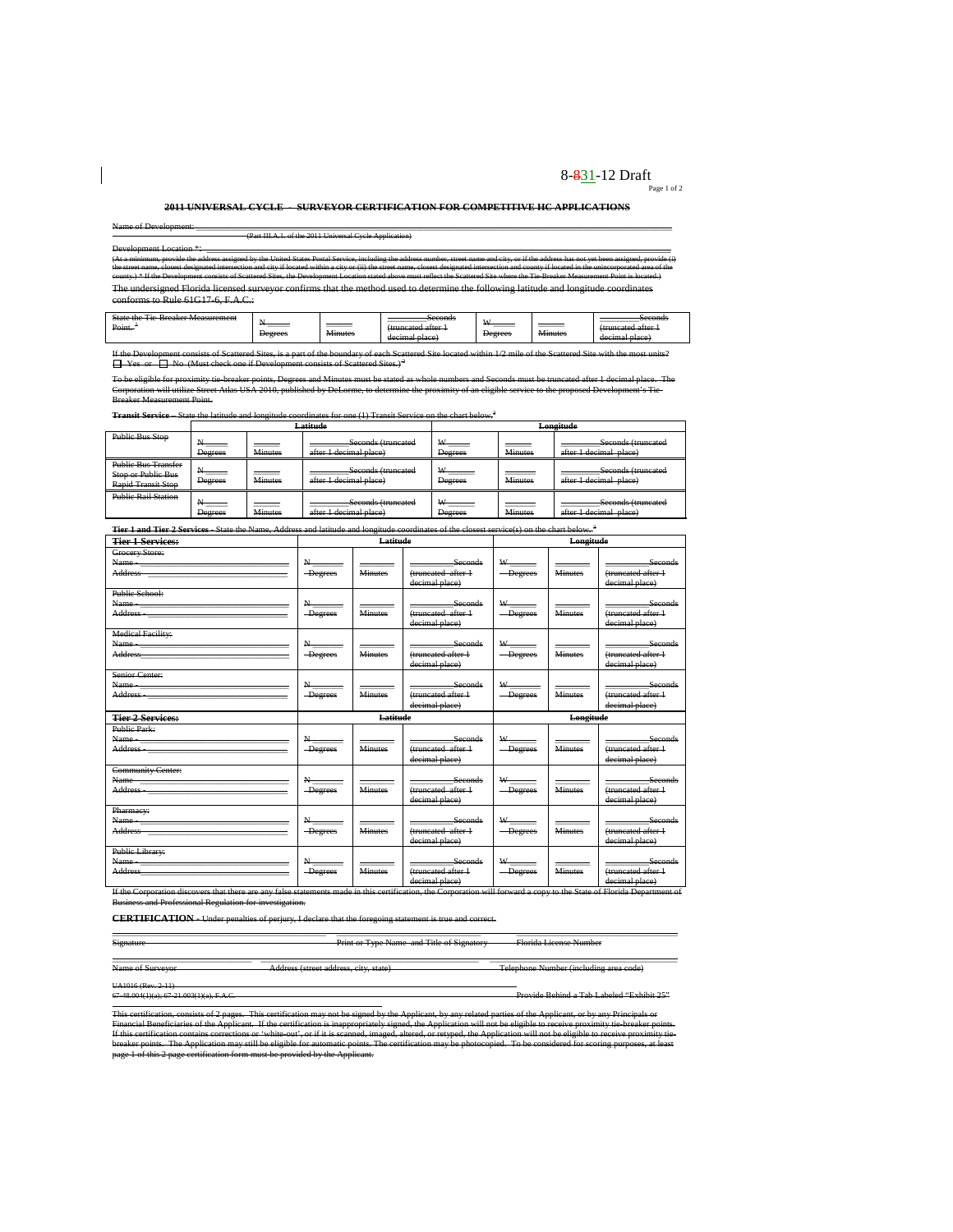<sup>4</sup> Tie Breaker Measurement Point means a single point selected by the Applicant on the proposed Development site that is located within 100 feet of a residential<br>building existing or to be constructed as part of the propo of the Scattered Sites which comprise the Development site that is located within 100 feet of a residential building existing or to be constructed as part of the proposed Development. In addition, the Tie-Breaker Measurement Point must be located on the site with the most units.

<sup>2</sup> If the proposed Development meets the definition of Scattered Sites, a part of the boundary of each Scattered Site must be located within 1/2 mile of the Scattered Site with the most units. "Scattered Sites," as applied to a single Development, means a Development site that, when taken as a whole, is comprised of real property that is not continue that is not continued to the continued Site Development, a stattered Site Development, a "Scattered Site Development". The second Site Development of this definition "contiguous" means touching at a point or along a boundary. Real property is contiguous if the only intervening real property interest is an easement provided the ea boundary. Rearp.<br>67-48.002, F.A.C.)

 $^3$  The latitude and longitude coordinates for all Proximity Services must represent a point as outlined below. The coordinates for each service must be stated in vith the degrees and minutes stated as whole numbers and the seconds truncated after one decimal place. If the degree minutes are not stated as whole numbers and the seconds are not truncated after one decimal place, the Applicant will not be eligible for proximity tie-breaker .<br>wice.

The Corporation will utilize Street Atlas USA 2010, published by DeLorme, using the method described below, to determine the proximity of an eligible service<br>to the proposed Development's Tie Breaker Measurement Point.

| <b>Service</b>                                                                             | Location where latitude and longitude coordinates must be obtained                                           |                                                                                                           |  |  |  |  |
|--------------------------------------------------------------------------------------------|--------------------------------------------------------------------------------------------------------------|-----------------------------------------------------------------------------------------------------------|--|--|--|--|
| Grocery Store, Public School, Medical Facility,<br>Community Center, Senior Center, Public | direct public access to the building where the service is located.                                           | Coordinates must represent a point that is on the doorway threshold of an exterior entrance that provides |  |  |  |  |
| <b>Library and Pharmacy</b>                                                                |                                                                                                              |                                                                                                           |  |  |  |  |
|                                                                                            |                                                                                                              |                                                                                                           |  |  |  |  |
|                                                                                            |                                                                                                              |                                                                                                           |  |  |  |  |
| <b>Public Park</b>                                                                         | Coordinates must represent a point that is on the premises; however, the point may not be located in the     |                                                                                                           |  |  |  |  |
|                                                                                            | parking lot, street, or any area that is not intended for recreational activities. Additionally, if the area |                                                                                                           |  |  |  |  |
|                                                                                            | intended for recreational activities is enclosed, the coordinates must represent the public ingress/egress   |                                                                                                           |  |  |  |  |
|                                                                                            | point of entry to the enclosed area.                                                                         |                                                                                                           |  |  |  |  |
|                                                                                            |                                                                                                              |                                                                                                           |  |  |  |  |
| Public Bus Stop, Public Bus Rapid Transit Stop,                                            | With the exception of SunRail Rail Stations, coordinates must represent the location where passengers        |                                                                                                           |  |  |  |  |
| Public Bus Transfer Stop and Public Rail Station                                           | may embark and disembark the bus or train. SunRail Rail Stations coordinates must represent the              |                                                                                                           |  |  |  |  |
|                                                                                            | coordinates listed below-                                                                                    |                                                                                                           |  |  |  |  |
|                                                                                            |                                                                                                              |                                                                                                           |  |  |  |  |
|                                                                                            | <b>Station Name</b>                                                                                          | <b>Latitude/Longitude Coordinates</b>                                                                     |  |  |  |  |
|                                                                                            | <b>Altamonte Springs Station</b>                                                                             | N 28 39 50 1. W 81 21 23 4                                                                                |  |  |  |  |
|                                                                                            | <b>Church Street Station</b>                                                                                 | N 28 32 20.3, W 81 22 50.6                                                                                |  |  |  |  |
|                                                                                            | <b>DeBary Station</b>                                                                                        | N 28 51 20.3, W 81 19 24.1                                                                                |  |  |  |  |
|                                                                                            | <b>Florida Hospital Station</b>                                                                              | N 28 34 21.8, W 81 22 17.4                                                                                |  |  |  |  |
|                                                                                            | <b>Lake Mary Station</b>                                                                                     | N28 45 31.8, W 81 19 04.3                                                                                 |  |  |  |  |
|                                                                                            | <b>Longwood Station</b>                                                                                      | N 28 42 04.1, W 81 20 43.4                                                                                |  |  |  |  |
|                                                                                            | <b>LYNX Central Station</b>                                                                                  | N 28 32 52.2, W 81 22 51.0                                                                                |  |  |  |  |
|                                                                                            | <b>Maitland Station</b>                                                                                      | N 28 38 03.7, W 81 21 44.7                                                                                |  |  |  |  |
|                                                                                            | Orlando Amtrak/ORMC Station                                                                                  | N 28 31 39 5, W 81 22 55 6                                                                                |  |  |  |  |
|                                                                                            | Sand Lake Road Station                                                                                       | N 28 27 11.3, W 81 22 1.0                                                                                 |  |  |  |  |
|                                                                                            | Sanford/SR46 Station                                                                                         | N 28 48 49.8, W 81 17 56.9                                                                                |  |  |  |  |
|                                                                                            | Winter Park/Park Ave Station                                                                                 | N 28 35 51 5, W 81 21 6.0                                                                                 |  |  |  |  |

If there is no exterior public entrance to the Tier 1 or Tier 2 Service, then a point should be used that is at the exterior entrance doorway threshold that is the to the doorway threshold of the interior public entrance to the service. For example, for a Pharmacy located v<br>ot have a direct public exterior entrance, the latitude and longitude coordinates at the doorway threshold of t o me goorway threshold of the interior public entrance to the service. For example, for a Pharmacy located within an enclose<br>31 have a direct public exterior entrance, the latitude and longitude coordinates at the doorway the enclosed shopping mall that provide the shortest walking distance to the doorway threshold of the interior entrance to the Pharmacy would be used.

The Applicant may not use any other Tier 1 or Tier 2 Service for multiple point items unless they are separate functioning services that are housed at the same location. For instance, an Applicant may not use a Senior Center as both a Senior Center and a Community Center. However, Applicants may use the same<br>latitude and longitude coordinates for the Grocery Store, Medical Facili same location.

 $\overline{\phantom{a}}$ 

UA1016 (Rev. 2-11)<br>67-48.004(1)(a); 67-21.003(1)(a), F.A.C. Pages 2 of 2 Pages 2 of 2 Pages 2 of 2 Pages 2 of 2 Pages 2 of 2 Page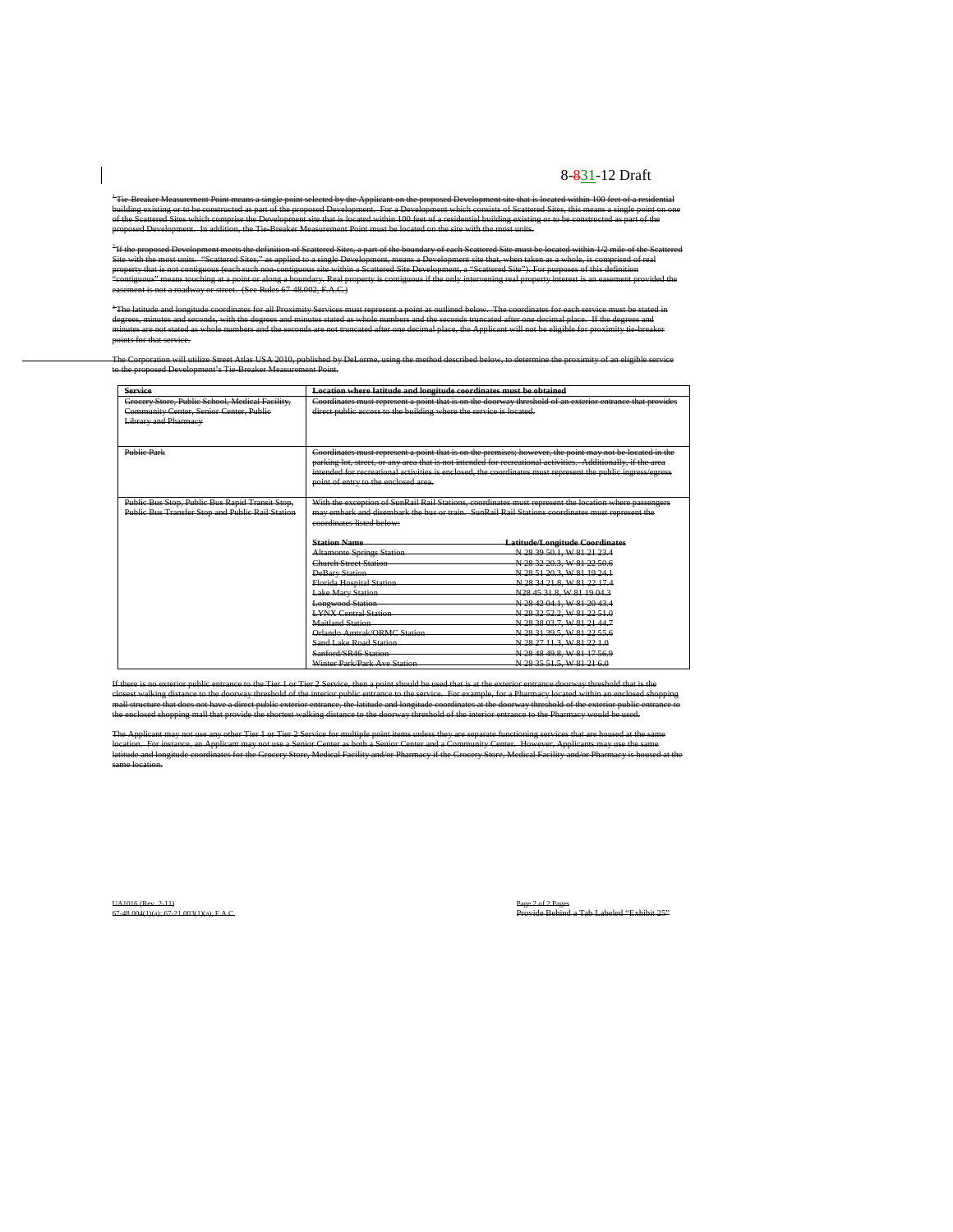#### **2013 UNIVERSAL CYCLE - SURVEYOR CERTIFICATION FOR COMPETITIVE HC APPLICATIONS**

Name of Development:

(Part III.A.1. of the 2013 Universal Cycle Application)

Development Location \*:

(At a minimum, provide the address assigned by the United States Postal Service, including the address number, street name and city, or if the address has not yet been assigned, provide (i) the street name, closest designated intersection and city if located within a city or (ii) the street name, closest designated intersection and county if located in the unincorporated area of the county.)\* If the Development consists of Scattered Sites, the Development Location stated above must reflect the Scattered Site where the Tie-Breaker Measurement Point is located.)

The undersigned Florida licensed surveyor confirms that the method used to determine the following latitude and longitude coordinates conforms to Rule 5J-17, F.A.C., formerly 61G17-6, F.A.C.:

# *\*\*All calculations shall be based on "WGS 84" and be grid distances. The horizontal positions shall be collected to meet sub-meter accuracy (no autonomous hand-held GPS units shall be used).*

| <b>State the Tie-Breaker</b><br>Measurement Point. <sup>1</sup> | Degrees | Minutes | Seconds<br>(truncated after<br>decimal place) | <b>VY</b><br><b>Degrees</b> | Minutes | Seconds<br>truncated after<br>decimal place) |
|-----------------------------------------------------------------|---------|---------|-----------------------------------------------|-----------------------------|---------|----------------------------------------------|
|-----------------------------------------------------------------|---------|---------|-----------------------------------------------|-----------------------------|---------|----------------------------------------------|

To be eligible for proximity tie-breaker points, Degrees and Minutes must be stated as whole numbers and Seconds must be truncated after 1 decimal place.

**Transit Service** – State the latitude and longitude coordinates for one (1) Transit Service on the chart below.<sup>2</sup>

|                                                          |              | Latitude |                                                                                                                                                                                                                              |              |                | Longitude                                    |
|----------------------------------------------------------|--------------|----------|------------------------------------------------------------------------------------------------------------------------------------------------------------------------------------------------------------------------------|--------------|----------------|----------------------------------------------|
| <b>Public Bus Stop</b>                                   | N<br>Degrees | Minutes  | Seconds<br>(truncated after 1 decimal<br>place)                                                                                                                                                                              | W<br>Degrees | Minutes        | Seconds (truncated<br>after 1 decimal place) |
| <b>Public Bus</b><br><b>Transfer Stop</b>                | N<br>Degrees | Minutes  | Seconds<br>(truncated after 1 decimal<br>place)                                                                                                                                                                              | W<br>Degrees | <b>Minutes</b> | Seconds (truncated<br>after 1 decimal place) |
| <b>Public Bus</b><br><b>Rapid Transit</b><br><b>Stop</b> | N<br>Degrees | Minutes  | Seconds<br>(truncated after 1 decimal<br>place)                                                                                                                                                                              | W<br>Degrees | Minutes        | Seconds (truncated<br>after 1 decimal place) |
| <b>Public Rail</b><br><b>Station</b>                     | N<br>Degrees | Minutes  | Seconds<br>(truncated after 1 decimal<br>place)                                                                                                                                                                              | W<br>Degrees | Minutes        | Seconds (truncated<br>after 1 decimal place) |
|                                                          |              |          | Using the method described above <sup>**</sup> , the distance (rounded up to the nearest hundredth of a mile) between<br>the coordinates of the Tie-Breaker Measurement Point and the coordinates of the Transit Service is: |              |                | Miles                                        |

**Tier 1 and Tier 2 Services** - State the Name, Address and latitude and longitude coordinates of the closest service(s) on the chart below.2

| <b>Grocery Store:</b>                                                                                                                                                                                                      | Latitude |                |                                                  | Longitude    |                |                                                |
|----------------------------------------------------------------------------------------------------------------------------------------------------------------------------------------------------------------------------|----------|----------------|--------------------------------------------------|--------------|----------------|------------------------------------------------|
| Name -<br>Address -                                                                                                                                                                                                        | Degrees  | <b>Minutes</b> | Seconds<br>(truncated after 1)<br>decimal place) | W<br>Degrees | <b>Minutes</b> | Seconds (truncated<br>after 1decimal<br>place) |
| Using the method described above <sup>**</sup> , the distance (rounded up to the nearest hundredth of a mile) between<br>the coordinates of the Tie-Breaker Measurement Point and the coordinates of the Grocery Store is: |          |                |                                                  |              | Miles          |                                                |

 $67-48.004(1)(a)$ ;  $67-21.003(1)(a)$ , F.A.C.

Initials of Surveyor<br>Page 1 of 4 Pages UA1016 (Rev. -13)<br>  $\frac{Page 1 of 4 Pages}{97-48.004(1)(a); 67-21.003(1)(a)}$ , F.A.C.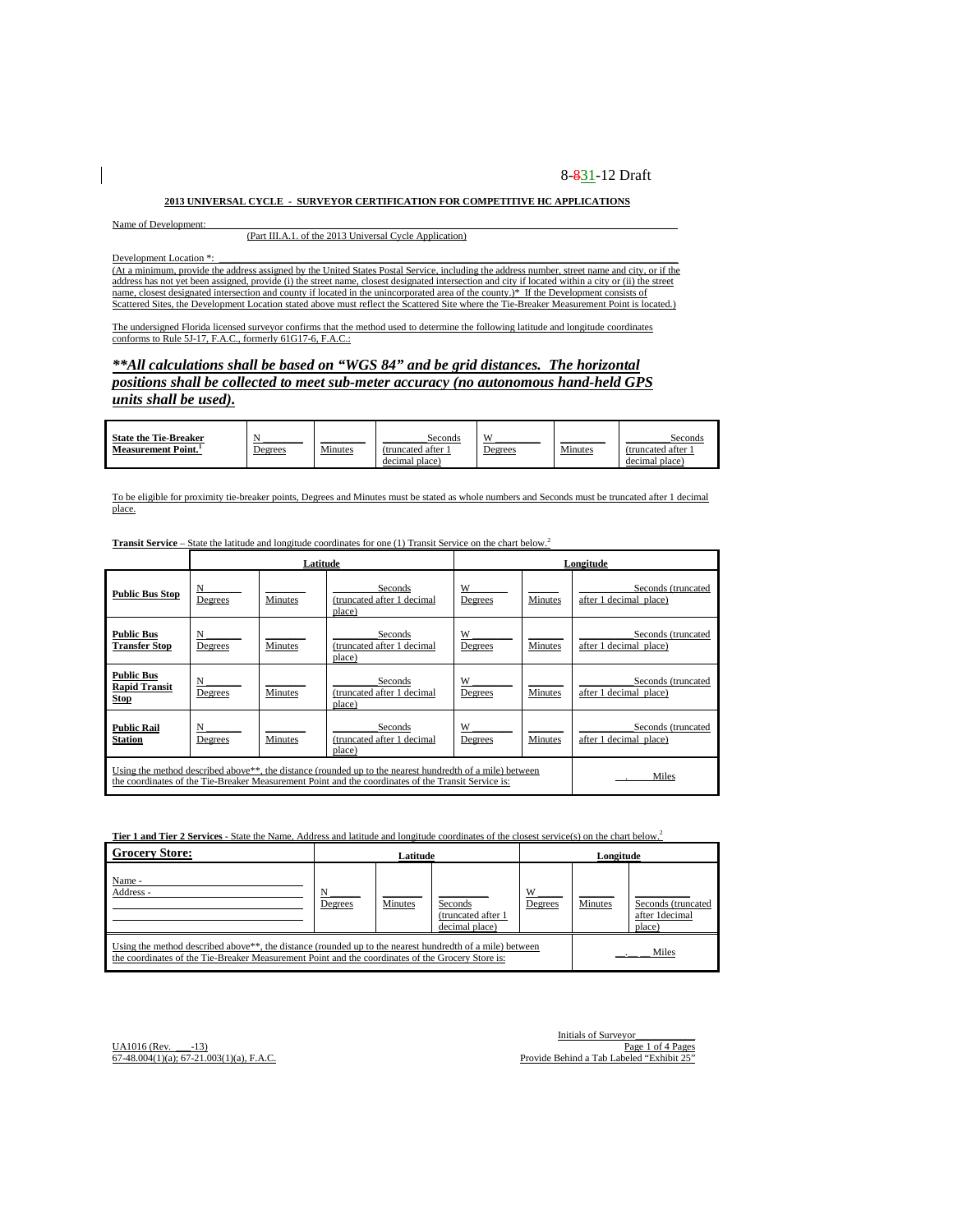| <b>Public School:</b> | Latitude                                                                                                                                                                                                                   |         |                                                  | Longitude    |         |                                                 |  |
|-----------------------|----------------------------------------------------------------------------------------------------------------------------------------------------------------------------------------------------------------------------|---------|--------------------------------------------------|--------------|---------|-------------------------------------------------|--|
| Name -<br>Address -   | Degrees                                                                                                                                                                                                                    | Minutes | Seconds<br>(truncated after 1)<br>decimal place) | W<br>Degrees | Minutes | Seconds (truncated<br>after 1 decimal<br>place) |  |
|                       | Using the method described above <sup>**</sup> , the distance (rounded up to the nearest hundredth of a mile) between<br>the coordinates of the Tie-Breaker Measurement Point and the coordinates of the Public School is: |         |                                                  |              |         |                                                 |  |

| <b>Medical Facility:</b>                                                                                                                                                                                                      | Latitude |                |                                                 |              | Longitude |                                                 |  |
|-------------------------------------------------------------------------------------------------------------------------------------------------------------------------------------------------------------------------------|----------|----------------|-------------------------------------------------|--------------|-----------|-------------------------------------------------|--|
| Name -<br>Address -                                                                                                                                                                                                           | Degrees  | <b>Minutes</b> | Seconds<br>(truncated after 1<br>decimal place) | W<br>Degrees | Minutes   | Seconds (truncated<br>after 1 decimal<br>place) |  |
| Using the method described above <sup>**</sup> , the distance (rounded up to the nearest hundredth of a mile) between<br>the coordinates of the Tie-Breaker Measurement Point and the coordinates of the Medical Facility is: |          |                |                                                 |              |           | Miles                                           |  |

| <b>Senior Center:</b>                                                                                                                                                                                                      | Latitude |         |                                                 |              | Longitude |                                                 |  |
|----------------------------------------------------------------------------------------------------------------------------------------------------------------------------------------------------------------------------|----------|---------|-------------------------------------------------|--------------|-----------|-------------------------------------------------|--|
| Name -<br>Address -                                                                                                                                                                                                        | Degrees  | Minutes | Seconds<br>(truncated after 1<br>decimal place) | W<br>Degrees | Minutes   | Seconds (truncated<br>after 1 decimal<br>place) |  |
| Using the method described above <sup>**</sup> , the distance (rounded up to the nearest hundredth of a mile) between<br>the coordinates of the Tie-Breaker Measurement Point and the coordinates of the Senior Center is: |          |         |                                                 |              |           | Miles                                           |  |

| <b>Public Park:</b>                                                                                                                                                                                                      | Latitude |         |                                                  |              | Longitude |                                                 |  |
|--------------------------------------------------------------------------------------------------------------------------------------------------------------------------------------------------------------------------|----------|---------|--------------------------------------------------|--------------|-----------|-------------------------------------------------|--|
| Name -<br>Address-Location-                                                                                                                                                                                              | Degrees  | Minutes | Seconds<br>(truncated after 1)<br>decimal place) | W<br>Degrees | Minutes   | Seconds (truncated<br>after 1 decimal<br>place) |  |
| Using the method described above <sup>**</sup> , the distance (rounded up to the nearest hundredth of a mile) between<br>the coordinates of the Tie-Breaker Measurement Point and the coordinates of the Public Park is: |          |         | Miles                                            |              |           |                                                 |  |

| <b>Community Center:</b>                                                                                                                                                                                                      | Latitude |                |                                                 |              | Longitude |                                                 |  |
|-------------------------------------------------------------------------------------------------------------------------------------------------------------------------------------------------------------------------------|----------|----------------|-------------------------------------------------|--------------|-----------|-------------------------------------------------|--|
| Name -<br>Address -                                                                                                                                                                                                           | Degrees  | <b>Minutes</b> | Seconds<br>(truncated after 1<br>decimal place) | W<br>Degrees | Minutes   | Seconds (truncated<br>after 1 decimal<br>place) |  |
| Using the method described above <sup>**</sup> , the distance (rounded up to the nearest hundredth of a mile) between the<br>coordinates of the Tie-Breaker Measurement Point and the coordinates of the Community Center is: |          |                |                                                 |              |           | Miles                                           |  |

 $\overline{\phantom{a}}$ 

Initials of Surveyor<br>Page 2 of 4 Pages<br>"67-48.004(1)(a); 67-21.003(1)(a), F.A.C. Provide Behind a Tab Labeled "Exhibit 25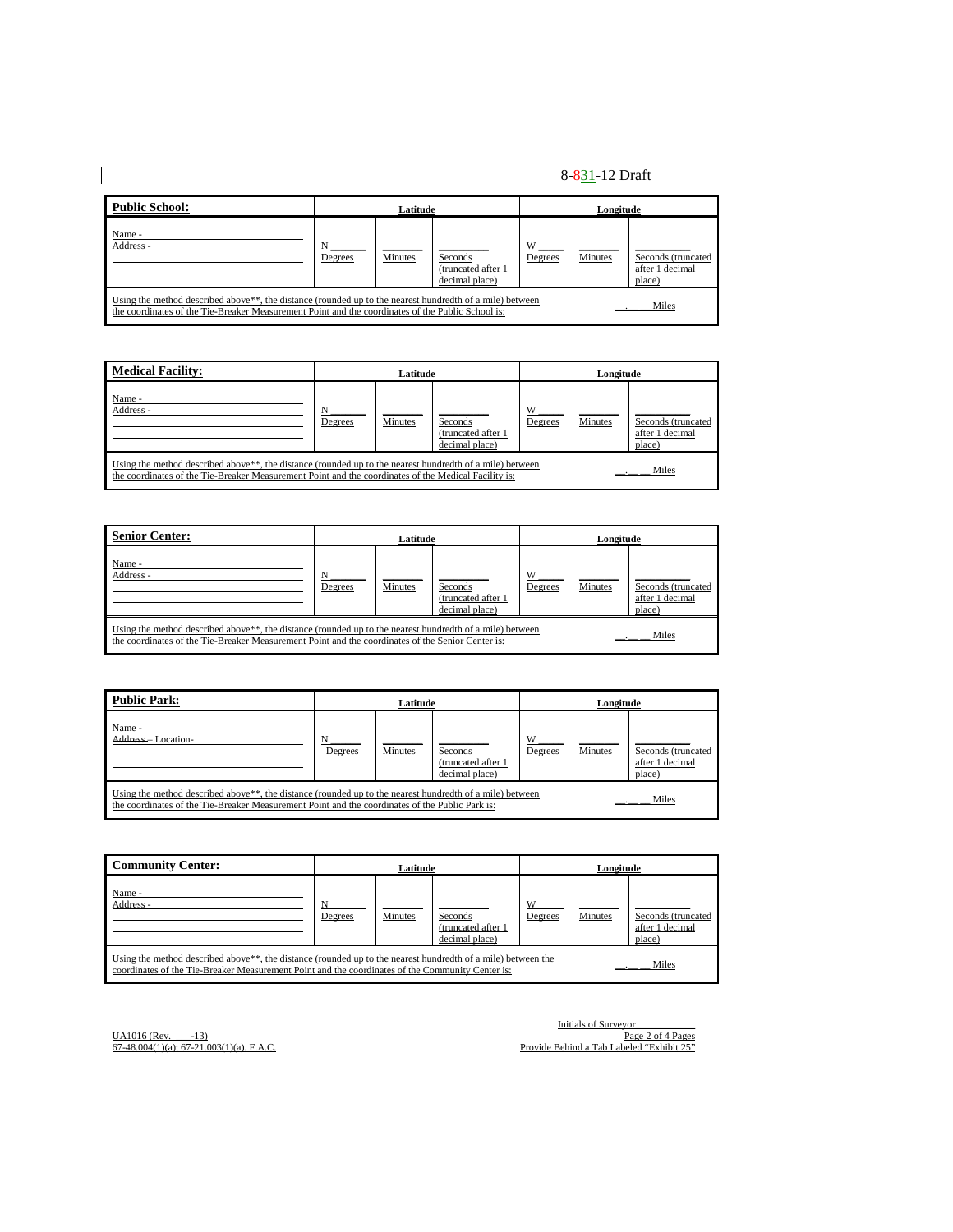| <b>Pharmacy:</b>                                                                                                                                                                                                               | Latitude |         |                                                 | Longitude    |         |                                                 |
|--------------------------------------------------------------------------------------------------------------------------------------------------------------------------------------------------------------------------------|----------|---------|-------------------------------------------------|--------------|---------|-------------------------------------------------|
| Name -<br>Address -                                                                                                                                                                                                            | Degrees  | Minutes | Seconds<br>(truncated after 1<br>decimal place) | W<br>Degrees | Minutes | Seconds (truncated<br>after 1 decimal<br>place) |
| Using the method described above <sup>**</sup> , the distance (rounded up to the nearest hundredth of a mile) between<br>Miles<br>the coordinates of the Tie-Breaker Measurement Point and the coordinates of the Pharmacy is: |          |         |                                                 |              |         |                                                 |

| <b>Public Library:</b>                                                                                                                                                                                                               | Latitude<br>Longitude |         |                                                 |              |         |                                                 |
|--------------------------------------------------------------------------------------------------------------------------------------------------------------------------------------------------------------------------------------|-----------------------|---------|-------------------------------------------------|--------------|---------|-------------------------------------------------|
| Name -<br>Address -                                                                                                                                                                                                                  | Degrees               | Minutes | Seconds<br>(truncated after 1<br>decimal place) | W<br>Degrees | Minutes | Seconds (truncated<br>after 1 decimal<br>place) |
| Using the method described above <sup>**</sup> , the distance (rounded up to the nearest hundredth of a mile) between<br>Miles<br>the coordinates of the Tie-Breaker Measurement Point and the coordinates of the Public Library is: |                       |         |                                                 |              |         |                                                 |

If the Corporation discovers that there are any false statements made in this certification, the Corporation will forward a copy to the State of Florida Department of Business and Professional Regulation for investigation.

**CERTIFICATION** - Under penalties of perjury, I declare that the foregoing statement is true and correct.

Signature of Florida Licensed Surveyor Florida License Number of Signatory

Print or Type Name of Signatory

This certification, consists of 4 pages. This certification may not be signed by the Applicant, by any related parties of the Applicant, or by any Principals or Financial Beneficiaries of the Applicant. If the certification is inappropriately signed, the Application will not be eligible to receive proximity tie-breaker points. If this certification contains corrections or 'white-out', or if it is scanned, imaged, altered, or retyped, the<br>Application will not be eligible to receive proximity tie-breaker point certification may be photocopied. To be considered for scoring purposes, at least pages 1, 2 and 3 of this 4 page certification form must be provided by the Applicant.

UA1016 (Rev. \_\_\_-13) Page 3 of 4 Pages 67-48.004(1)(a); 67-21.003(1)(a), F.A.C. Provide Behind a Tab Labeled "Exhibit 25"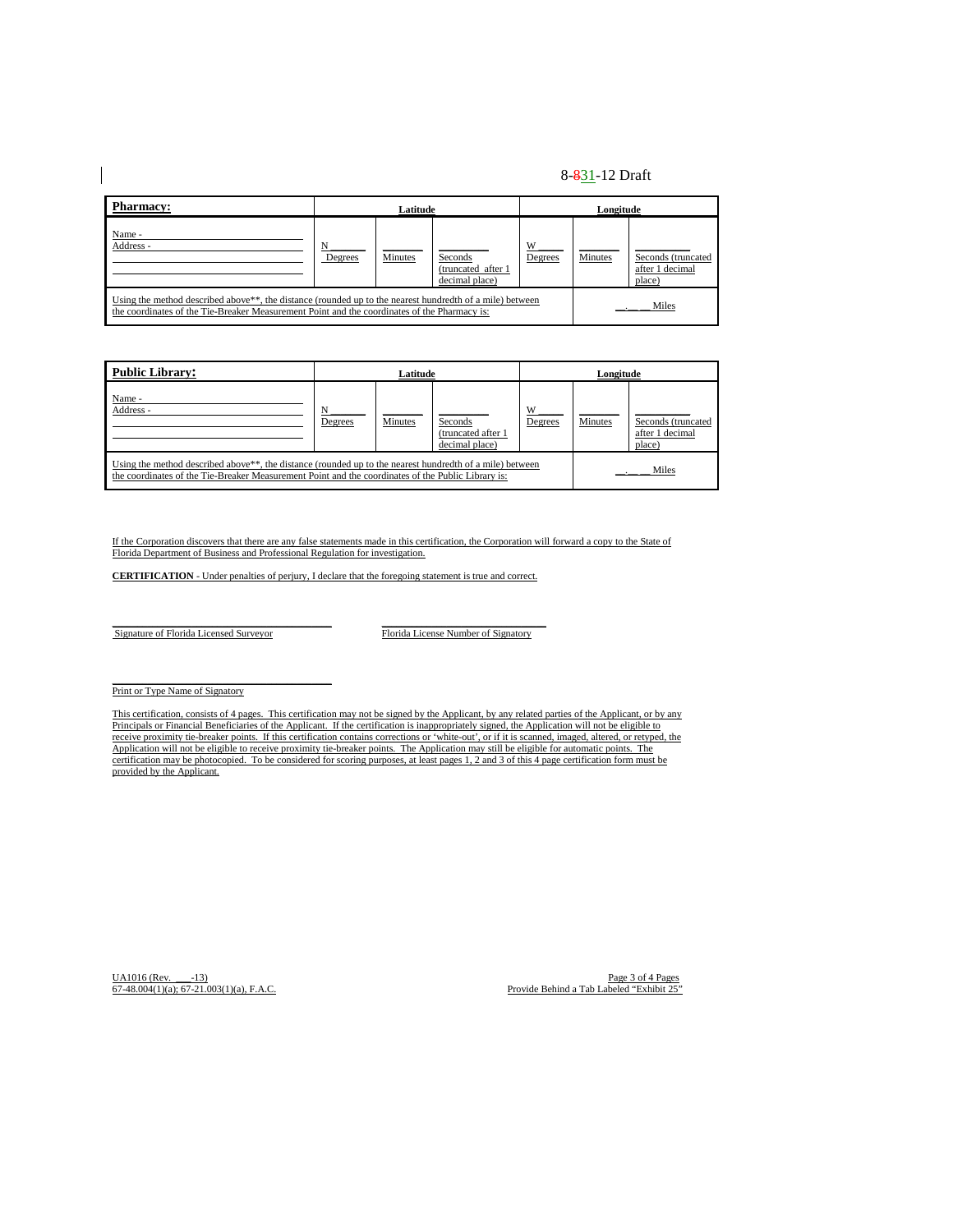$1$ <sup>1</sup> Tie-Breaker Measurement Point means a single point selected by the Applicant on the proposed Development site that is located within 100 feet of a residential building existing or to be constructed as part of the proposed Development. For a Development which consists of Scattered Sites, this means a single point on one of the Scattered Sites which comprise the Development site that is located within 100 feet of a residential building existing or to be constructed as part of the proposed Development. In addition, the Tie-Breaker Measurement Point must be located on the site with the most units.

 $2$ The latitude and longitude coordinates for all Proximity Services must represent a point as outlined below. The coordinates for each service must be stated in degrees, minutes and seconds, with the degrees and minutes stated as whole numbers and the seconds truncated after one decimal place. If the degrees and minutes are not stated as whole numbers and the seconds are not truncated after one decimal place, the Applicant will not be eligible for proximity tie-breaker points for that service.

| <b>Service</b>                                                            |                                                                                  | Location where latitude and longitude coordinates must be obtained                                |
|---------------------------------------------------------------------------|----------------------------------------------------------------------------------|---------------------------------------------------------------------------------------------------|
| Grocery Store, Public School, Medical                                     |                                                                                  | Coordinates must represent a point that is on the doorway threshold of an exterior entrance       |
| Facility, Community Center, Senior<br>Center, Public Library and Pharmacy | that provides direct public access to the building where the service is located. |                                                                                                   |
|                                                                           |                                                                                  |                                                                                                   |
|                                                                           |                                                                                  |                                                                                                   |
| Public Park                                                               |                                                                                  | Coordinates must represent a point that is on the premises; however, the point may not be         |
|                                                                           |                                                                                  | located in the parking lot, street, or any area that is not intended for recreational activities. |
|                                                                           |                                                                                  | Additionally, if the perimeter area intended for recreational activities is enclosed, the         |
|                                                                           |                                                                                  | coordinates must represent the public ingress/egress point of entry to the enclosed area.         |
| Public Bus Stop, Public Bus Rapid Transit                                 |                                                                                  | With the exception of SunRail Rail Stations, coordinates must represent the location where        |
| Stop, Public Bus Transfer Stop and Public                                 |                                                                                  | passengers may embark and disembark the bus or train. SunRail Rail Stations coordinates           |
| Rail Station                                                              | must represent the coordinates listed below:                                     |                                                                                                   |
|                                                                           | <b>Station Name</b>                                                              | <b>Latitude/Longitude Coordinates</b>                                                             |
|                                                                           | <b>Altamonte Springs Station</b>                                                 | N 28 39 50.1, W 81 21 23.4                                                                        |
|                                                                           | <b>Church Street Station</b>                                                     | N 28 32 20.3, W 81 22 50.6                                                                        |
|                                                                           | DeBary Station                                                                   | N 28 51 20.3, W 81 19 24.1                                                                        |
|                                                                           | Florida Hospital Station                                                         | N 28 34 21.8, W 81 22 17.4                                                                        |
|                                                                           | Lake Mary Station                                                                | N28 45 31.8, W 81 19 04.3                                                                         |
|                                                                           | <b>Longwood Station</b>                                                          | N 28 42 04.1, W 81 20 43.4                                                                        |
|                                                                           | <b>LYNX Central Station</b>                                                      | N 28 32 52.2, W 81 22 51.0                                                                        |
|                                                                           | <b>Maitland Station</b>                                                          | N 28 38 03.7, W 81 21 44.7                                                                        |
|                                                                           | Orlando Amtrak/ORMC Station                                                      | N 28 31 39.5, W 81 22 55.6                                                                        |
|                                                                           | Sand Lake Road Station                                                           | N 28 27 11.3, W 81 22 1.0                                                                         |
|                                                                           | Sanford/SR46 Station                                                             | N 28 48 49.8, W 81 17 56.9                                                                        |
|                                                                           | Winter Park/Park Ave Station                                                     | N 28 35 51.5, W 81 21 6.0                                                                         |

If there is no exterior public entrance to the Tier 1 or Tier 2 Service, then a point should be used that is at the exterior entrance doorway threshold that is the closest walking distance to the doorway threshold of the interior public entrance to the service. For example, for a Pharmacy located within an enclosed shopping mall structure that does not have a direct public exterior entrance, the latitude and longitude coordinates at the doorway threshold of the exterior public entrance to the enclosed shopping mall that provide the shortest walking distance to the doorway threshold of the interior entrance to the Pharmacy would be used.

The Applicant may not use any other Tier 1 or Tier 2 Service for multiple point items unless they are separate functioning services that are housed at the same location. For instance, an Applicant may not use a Senior Center as both a Senior Center and a Community Center. However, Applicants may use the same latitude and longitude coordinates for the Grocery Store, Medical Facility and/or Pharmacy if the Grocery Store, Medical Facility and/or Pharmacy is housed at the same location.

"Scattered Sites," as applied to a single Development, means a Development site that, when taken as a whole, is comprised of real property that is not contiguous (each such non-contiguous site within a Scattered Site Development, a "Scattered Site"). For purposes of this definition "contiguous" means touching at a point or along a boundary. Real property is contiguous if the only intervening real property interest is an easement provided the easement is not a roadway or street. (See Rules 67-48.002, F.A.C.).

UA1016 (Rev. -13)<br>  $\frac{Page 4 \text{ of } 4 \text{ Pages}}{67-48.004(1)(a), 67-21.003(1)(a), F.A.C.}$ <br>
Provide Behind a Tab Labeled "Exhibit 25"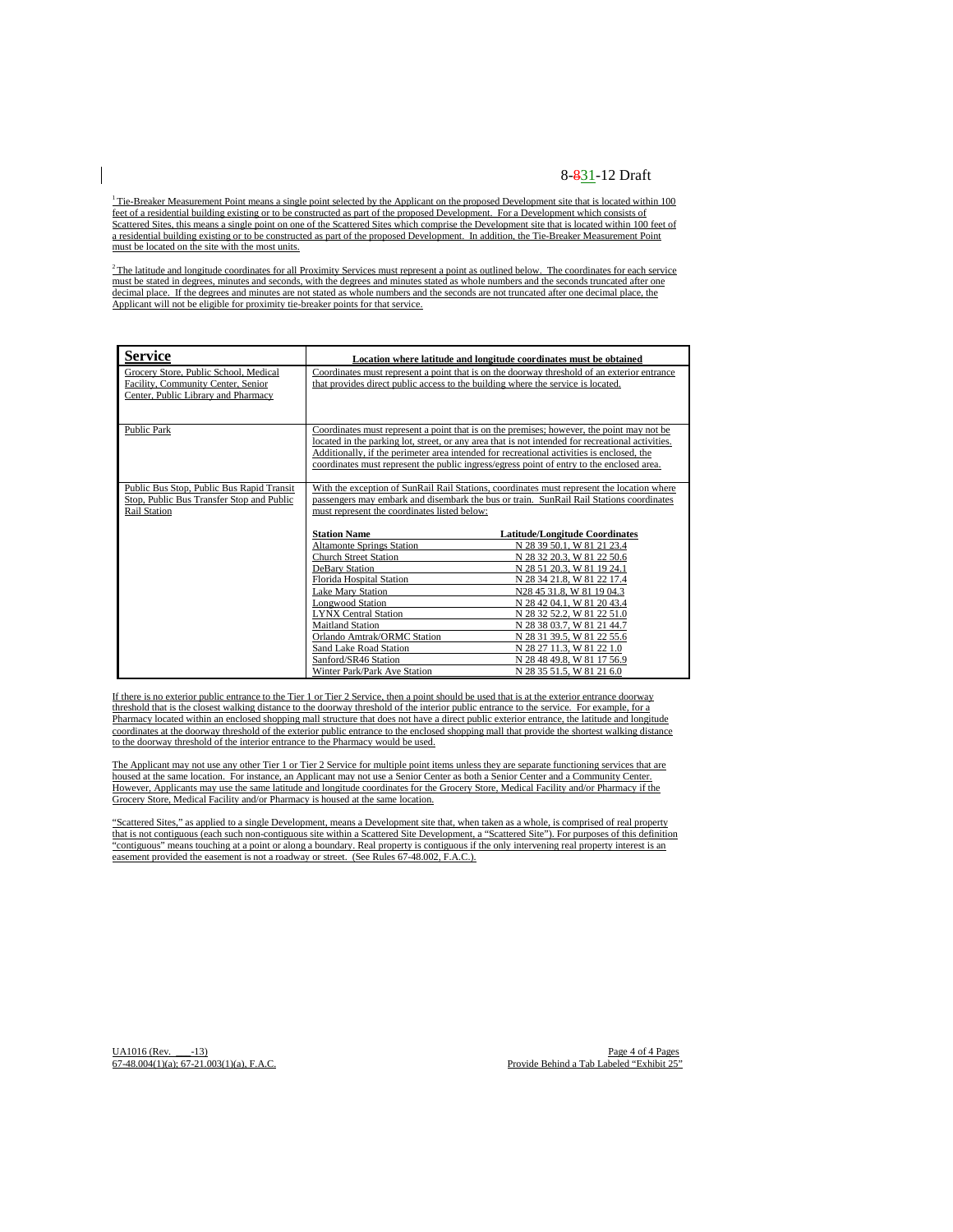#### 8-831-12 Draft **2013 2011 UNIVERSAL CYCLE - LOCAL GOVERNMENT VERIFICATION OF STATUS OF SITE PLAN APPROVAL FOR MULTIFAMILY DEVELOPMENTS**

Name of Development:

(Part III.A.1. of the 2013 2011 Universal Cycle Application)

Development Location:<br>(At a minimum, provide the address assigned by the United States Postal Service, including the address number, street name and city, and/or if the address has not yet been assigned, provide (i) the street name, closest designated intersection and city if located within a city or (ii) the street name, closest designated intersection<br>and county if located in the unincorporated area of

Zoning Designation:

Mark the applicable statement:

- 1.  $\circ$  The above-referenced Development is <u>(a)</u> new construction, or <u>(b)</u> rehabilitation with new construction, or (c) rehabilitation without new construction that requires additional site plan approval or similar process, and the final site plan, in the zoning designation stated above, was approved on or before the Application Deadline for the  $2013$  2011 Universal Application Cycle (as stated on the FHFC Website<br>http://anns.floridabousing.org/StandAlone/FHFC\_FCM/ContentPage.aspx?PAGE=0238) by act aspx?PAGE=0238) by action of the appropriate City/County legally authorized body; e.g. council, commission, board, department, division, etc., responsible for such approval process. \_\_\_\_\_\_\_\_\_\_\_\_\_\_\_\_\_\_\_\_\_\_\_\_\_\_\_\_\_\_\_\_\_\_\_\_\_\_\_\_\_ (Legally Authorized Body\*).
- 2.  $\circ$  The above-referenced Development is <u>(a)</u> new construction, or <u>(b)</u> rehabilitation with new construction, or (c) rehabilitation without new construction that requires additional site plan approval or similar process, and (i) this jurisdiction provides either preliminary site plan approval or conceptual site plan approval which has been issued, or (ii) site plan approval is required for the new construction work and/or the rehabilitation work; however, this jurisdiction provides neither preliminary site plan approval nor conceptual site plan approval, nor is any other similar process provided prior to issuing final site plan approval. Although there is no preliminary or conceptual site plan approval process and the final site plan approval has not yet been issued, the site plan, in the zoning designation stated above, has been reviewed.

The necessary approval and/or review was performed on or before the Application Deadline for the 2013 2011 Universal Application Cycle (as stated on the FHFC Website Luminian floridations in core/StandAlone/FHFC ECM/ContentPage.aspx? =0238) by the appropriate City/County legally authorized body; e.g. council, commission, board, department, division, etc., responsible for such approval process.  $\Box$ 

3. <sup>O</sup> The above-referenced Development, in the zoning designation stated above, is rehabilitation without any new construction and does not require additional site plan approval or similar process.

\* "Legally Authorized Body" is not an individual. Applicant must state the name of the City Council, County Commission, Board, Department, Division, etc.,

## **CERTIFICATION**

I certify that the City/County of  $\frac{N_{\text{Mme of City or County}}}{N_{\text{Mme of City or County}}}$  has vested in me the authority to verify status of site plan approval as specified above and I further certify that the information stated above is true and correct.

\_\_\_\_\_\_\_\_\_\_\_\_\_\_\_\_\_\_\_\_\_\_\_\_\_\_\_\_\_\_\_\_\_\_\_\_\_\_\_\_\_\_\_\_\_\_\_ \_\_\_\_\_\_\_\_\_\_\_\_\_\_\_\_\_\_\_\_\_\_\_\_\_\_\_\_\_\_\_\_\_\_\_\_\_\_\_\_\_\_\_\_\_\_\_\_\_

Signature Print or Type Name and Title

### Print or Type Title

This certification must be signed by the applicable City's or County's Director of Planning and Zoning, chief appointed official (staff) responsible for<br>determination of issues related to site plan approval, City Manager, acceptable, nor are other signatories. If this certification is applicable to this Development and it is inappropriately signed, the Application will fail to meet<br>threshold. If this certification contains corrections or 'w

Provide Behind a Tab Labeled "Exhibit 26"

\_\_\_\_\_\_\_\_\_\_\_\_\_\_\_\_\_\_\_\_\_\_\_\_\_\_\_\_\_\_\_\_\_\_\_\_\_\_\_\_\_\_\_\_\_\_\_

\_\_\_\_\_\_\_\_\_\_\_\_\_\_\_\_\_\_\_\_\_\_

UA1016 (Rev. \_\_\_ <del>2-11</del>)<br>67-48.004(1)(a); 67-21.003(1)(a), F.A.C.

with authority over such matters.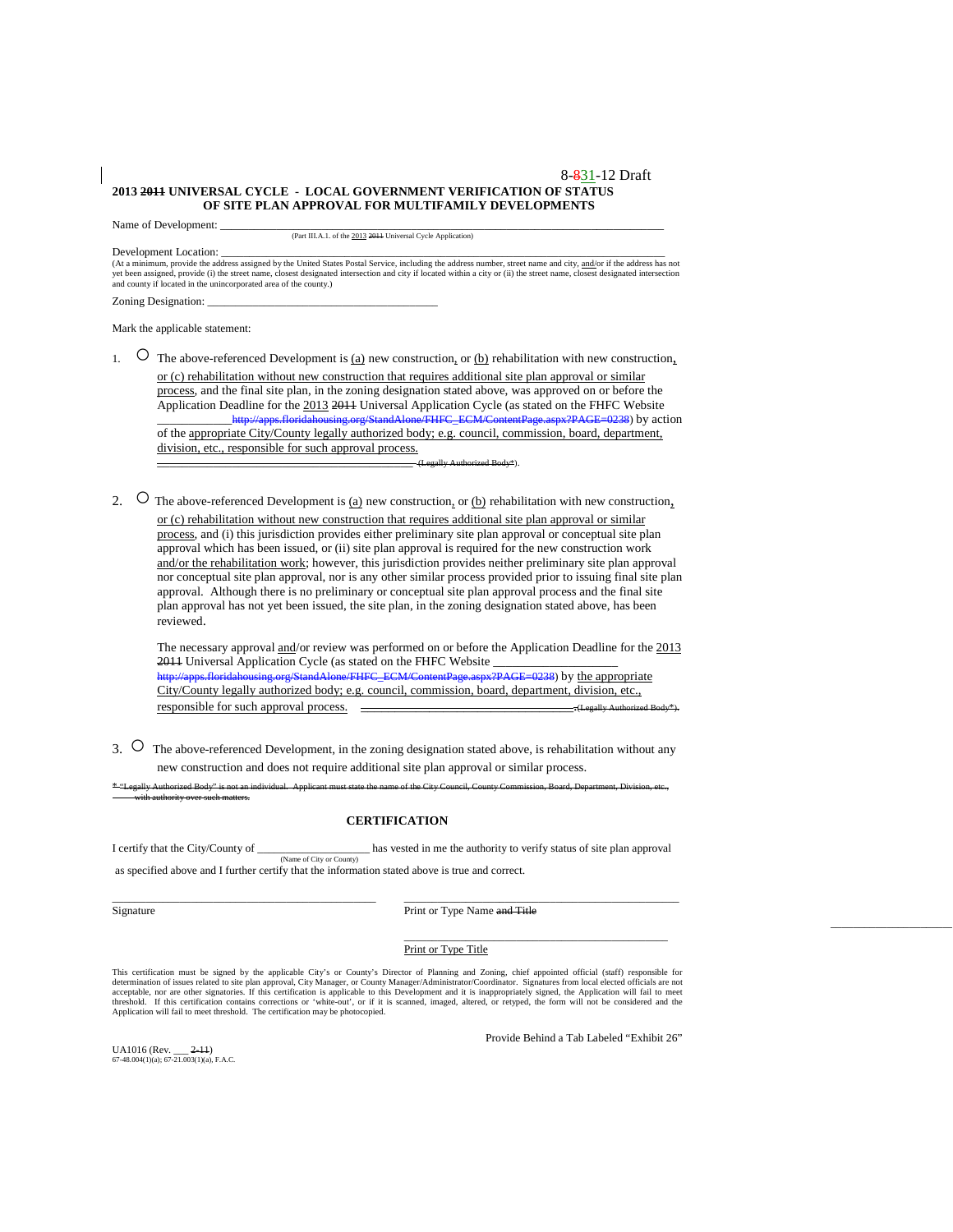# **2013 2011 UNIVERSAL CYCLE - LOCAL GOVERNMENT VERIFICATION OF STATUS OF PLAT APPROVAL FOR SINGLE-FAMILY RENTAL DEVELOPMENTS**

Name of Development:

(Part III.A.1. of the 2013 2011 Universal Cycle Application)

Development Location:

(At a minimum, provide the address assigned by the United States Postal Service, including the address number, street name and city, and/or if the address has not yet been assigned, provide (i) the street name, closest designated intersection and city if located within a city or (ii) the street name, closest designated intersection<br>and county if located in the unincorporated area of

Mark the applicable statement:

1.  $\circ$  The above-referenced Development is (a) new construction, or (b) rehabilitation with new construction, or (c) rehabilitation without new construction that requires additional site plan approval or similar process, and the final plat was approved on or before the Application Deadline for the 2013 2011 Universal Application Cycle (as stated on the FHFC Website [http://apps.floridahousing.org/StandAlone/FHFC\\_ECM/ContentPage.aspx?PAGE=023](http://apps.floridahousing.org/StandAlone/FHFC_ECM/ContentPage.aspx?PAGE=0238) [8\)](http://apps.floridahousing.org/StandAlone/FHFC_ECM/ContentPage.aspx?PAGE=0238) by action of the appropriate City/County legally authorized body; e.g. council, commission, board, department, division, etc., responsible for such approval process. \_\_\_\_\_\_\_\_\_\_\_\_\_\_\_\_\_\_\_\_(Legally Authorized Body\*).

2. O The above-referenced Development is new construction or rehabilitation with new construction and the preliminary or conceptual plat was approved on or before the Application Deadline for the 2013 2011 Universal Application Cycle (as stated on the FHFC Website

http://apps.floridahousing.org/StandAlone/FHFC\_ECM/ContentPag [e.aspx?PAGE=0238\)](http://apps.floridahousing.org/StandAlone/FHFC_ECM/ContentPage.aspx?PAGE=0238) by action of the appropriate City/County legally authorized body; e.g. council, commission, board, department, division, etc., responsible for such approval process. \_\_\_\_\_\_\_\_\_\_\_\_\_\_\_\_\_\_\_\_\_\_\_\_\_(Legally Authorized Body\*)

3. ○ The above-referenced Development is rehabilitation without any new construction and does not require additional plat approval.

\* "Legally Authorized Body" is not an individual. Applicant must state the name of the City Council, County Commission, Board, Department, Division, etc., with authority over such matters.

# **CERTIFICATION**

I certify that the City/County of \_\_\_\_\_\_\_\_\_\_\_\_\_\_\_\_\_\_\_\_\_\_\_\_\_\_ has vested in me the authority to (Name of City or County)

\_\_\_\_\_\_\_\_\_\_\_\_\_\_\_\_\_\_\_\_\_\_\_\_\_\_\_\_\_\_\_\_\_\_ \_\_\_\_\_\_\_\_\_\_\_\_\_\_\_\_\_\_\_\_\_\_\_\_\_\_\_\_\_\_\_\_\_\_\_

verify status of plat approval as specified above and I further certify that the information above is true and correct.

Signature Print or Type Name

Print or Type Title

\_\_\_\_\_\_\_\_\_\_\_\_\_\_\_\_\_\_\_\_\_\_\_\_\_\_\_\_\_\_\_\_\_\_\_

This certification must be signed by the applicable City's or County's Director of Planning and Zoning, chief appointed official (staff) responsible for determination of issues related to plat approval, City Manager, or County Manager/Administrator/Coordinator. Signatures<br>from local elected officials are not acceptable, nor are other signatories. If this ce inappropriately signed, the Application will fail to meet threshold.

If this certification contains corrections or 'white-out', or if it is scanned, imaged, altered, or retyped, the form will not be considered and the Application will fail to meet threshold. The certification may be photocopied.

UA1016 (Rev. \_\_\_ <del>2-11</del>)<br>67-48.004(1)(a); 67-21.003(1)(a), F.A.C.

Provide Behind a Tab Labeled "Exhibit 26"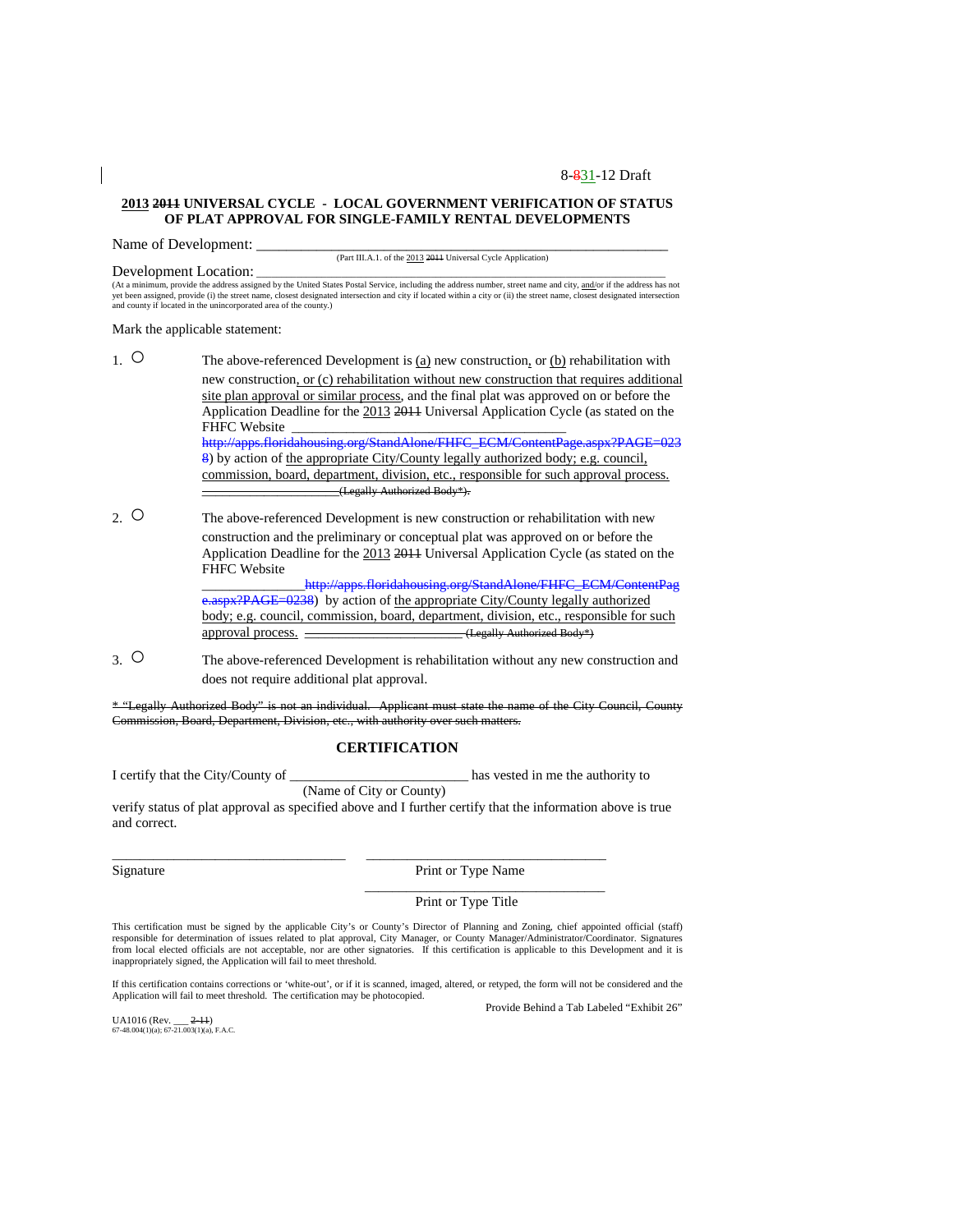# **2013 2011 UNIVERSAL CYCLE - VERIFICATION OF AVAILABILITY OF INFRASTRUCTURE - ELECTRICITY**

Name of Development:

(Part III.A.1. of the 2013 2011 Universal Cycle Application)

Development Location:<br>(At a minimum, provide the address assigned by the United States Postal Service, including the address number, street name and city, <u>and/</u>or if the address has not<br>yet been assigned, provide (i) the

The undersigned service provider confirms that on or before the Application Deadline for the 2013 2011 Universal Application Cycle (as stated on the FHFC Website [http://apps.floridahousing.org/StandAlone/FHFC\\_ECM/ContentPage.aspx?PAGE=0238\)](http://apps.floridahousing.org/StandAlone/FHFC_ECM/ContentPage.aspx?PAGE=0238) :

- 1. Electricity is available to the proposed Development.
- 2. There are no impediments to the proposed Development for obtaining electric service other than payment of hook-up or installation fees, line extensions to be paid for by the Applicant in connection with the construction of the Development, or other such routine administrative procedure.
- 3. To the best of our knowledge, no variance or local hearing is required to make electricity available to the proposed Development.
- 4. To the best of our knowledge, there are no moratoriums pertaining to electric service which are applicable to the proposed Development.

# **CERTIFICATION**

\_\_\_\_\_\_\_\_\_\_\_\_\_\_\_\_\_\_\_\_\_\_\_\_\_\_\_\_\_\_\_\_\_\_\_\_\_\_\_\_ \_\_\_\_\_\_\_\_\_\_\_\_\_\_\_\_\_\_\_\_\_\_\_\_\_\_\_\_\_\_\_\_

 $\_$  ,  $\_$  ,  $\_$  ,  $\_$  ,  $\_$  ,  $\_$  ,  $\_$  ,  $\_$  ,  $\_$  ,  $\_$  ,  $\_$  ,  $\_$  ,  $\_$  ,  $\_$  ,  $\_$  ,  $\_$  ,  $\_$  ,  $\_$  ,  $\_$ 

\_\_\_\_\_\_\_\_\_\_\_\_\_\_\_\_\_\_\_\_\_\_\_\_\_\_\_\_\_\_\_\_\_\_\_\_\_\_\_\_ \_\_\_\_\_\_\_\_\_\_\_\_\_\_\_\_\_\_\_\_\_\_\_\_\_\_\_\_\_\_\_\_

I certify that the foregoing information is true and correct.

Signature Name of Entity Providing Service

Print or Type Name Address (street address, city, state)

Print or Type Title

\_\_\_\_\_\_\_\_\_\_\_\_\_\_\_\_\_\_\_\_\_\_\_\_\_\_\_\_\_\_\_\_\_\_ Telephone Number (including area code)

This certification may not be signed by the Applicant, by any related parties of the Applicant, or by any Principals or Financial Beneficiaries of the Applicant. In addition, signatures from local elected officials are not acceptable. If the certification is applicable to this Development and it is inappropriately signed, the Application will fail threshold.

If this certification contains corrections or 'white-out', or if it is scanned, imaged, altered, or retyped, the form will not be considered and the Application will fail to meet threshold. The certification may be photocopied.

Provide Behind a Tab Labeled "Exhibit 28"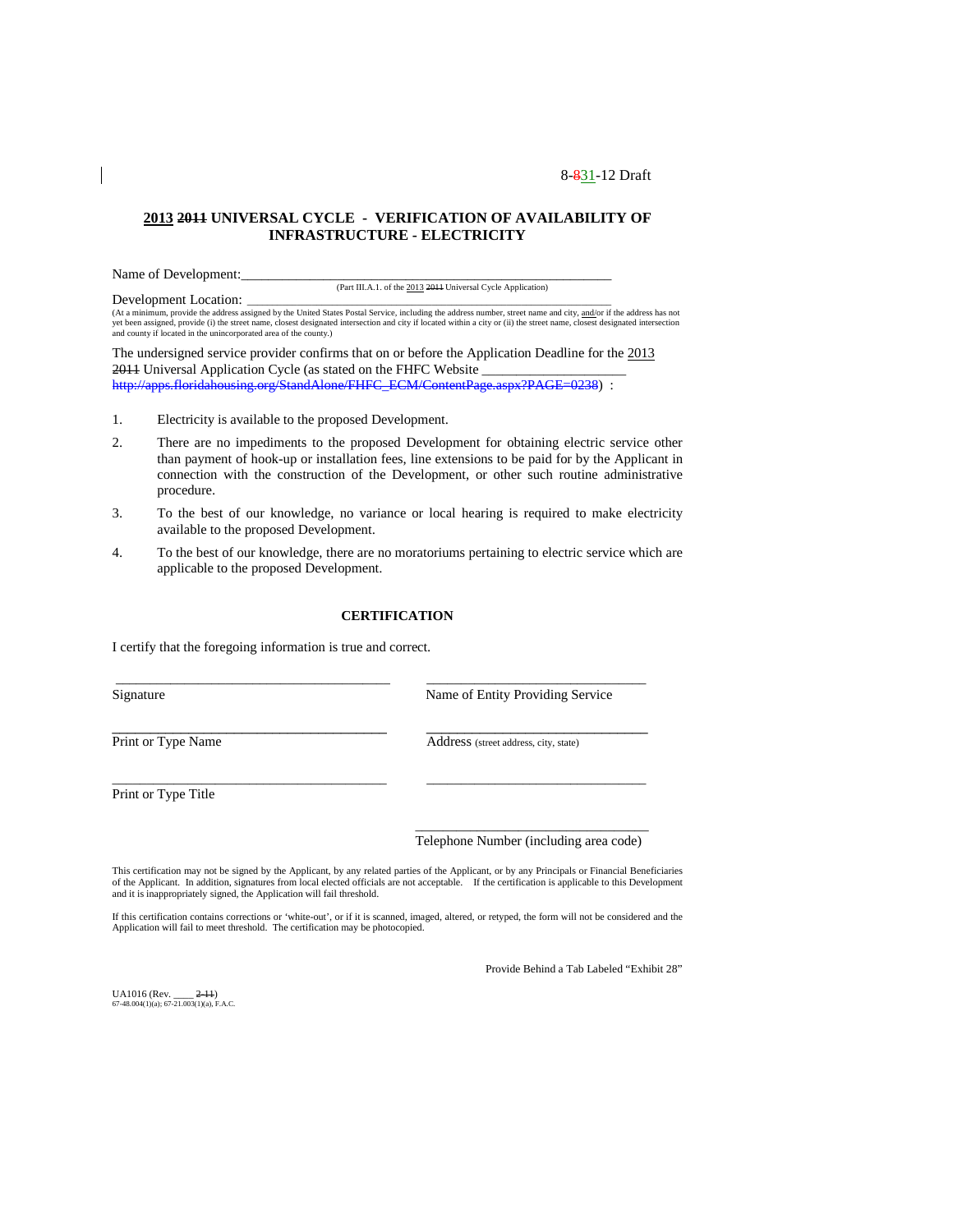## **2013 2011 UNIVERSAL CYCLE - VERIFICATION OF AVAILABILITY OF INFRASTRUCTURE - WATER**

Name of Development:

(Part III.A.1. of the 2013 2011 Universal Cycle Application)

Development Location:<br>(At a minimum, provide the address assigned by the United States Postal Service, including the address number, street name and city, <u>and/</u>or if the address has not<br>yet been assigned, provide (i) the

The undersigned service provider confirms that on or before the Application Deadline for the 2013 2011 Universal Application Cycle (as stated on the FHFC Website \_ [http://apps.floridahousing.org/StandAlone/FHFC\\_ECM/ContentPage.aspx?PAGE=0238\)](http://apps.floridahousing.org/StandAlone/FHFC_ECM/ContentPage.aspx?PAGE=0238) :

1. Potable water is available to the proposed Development.

- 2. There are no impediments to the proposed Development for obtaining potable water service other than payment of hook-up or installation fees, line extensions to be paid for by the Applicant in connection with the construction of the Development, or other such routine administrative procedure.
- 3. To the best of our knowledge, no variance or local hearing is required to make potable water available to the proposed Development.
- 4. To the best of our knowledge, there are no moratoriums pertaining to potable water which are applicable to the proposed Development.

# **CERTIFICATION**

\_\_\_\_\_\_\_\_\_\_\_\_\_\_\_\_\_\_\_\_\_\_\_\_\_\_\_\_\_\_\_\_\_\_\_\_\_\_\_\_\_\_\_\_\_\_\_\_\_\_\_\_ \_\_\_\_\_\_\_\_\_\_\_\_\_\_\_\_\_\_\_\_\_\_\_\_\_\_\_\_\_\_\_\_\_\_\_\_\_\_\_\_\_\_\_\_\_\_\_\_\_\_\_\_\_\_

\_\_\_\_\_\_\_\_\_\_\_\_\_\_\_\_\_\_\_\_\_\_\_\_\_\_\_\_\_\_\_\_\_\_ \_\_\_\_\_\_\_\_\_\_\_\_\_\_\_\_\_\_\_\_\_\_\_\_\_\_\_\_\_\_\_\_\_\_\_\_\_\_\_

\_\_\_\_\_\_\_\_\_\_\_\_\_\_\_\_\_\_\_\_\_\_\_\_\_\_\_\_\_\_\_\_\_\_ \_\_\_\_\_\_\_\_\_\_\_\_\_\_\_\_\_\_\_\_\_\_\_\_\_\_\_\_\_\_\_\_\_\_\_\_\_\_\_

I certify that the foregoing information is true and correct.

Signature Name of Entity Providing Service

Print or Type Name Address (street address, city, state)

Print or Type Title

\_\_\_\_\_\_\_\_\_\_\_\_\_\_\_\_\_\_\_\_\_\_\_\_\_\_\_\_\_\_\_\_\_\_\_\_\_\_\_ Telephone Number (including area code)

This certification may not be signed by the Applicant, by any related parties of the Applicant, or by any Principals or Financial Beneficiaries of the Applicant. In addition, signatures from local elected officials are not acceptable. If the certification is applicable to this Development and it is inappropriately signed, the Application will fail threshold.

If this certification contains corrections or 'white-out', or if it is scanned, imaged, altered, or retyped, the form will not be considered and the Application will fail to meet threshold. The certification may be photocopied.

Provide Behind a Tab Labeled "Exhibit 29"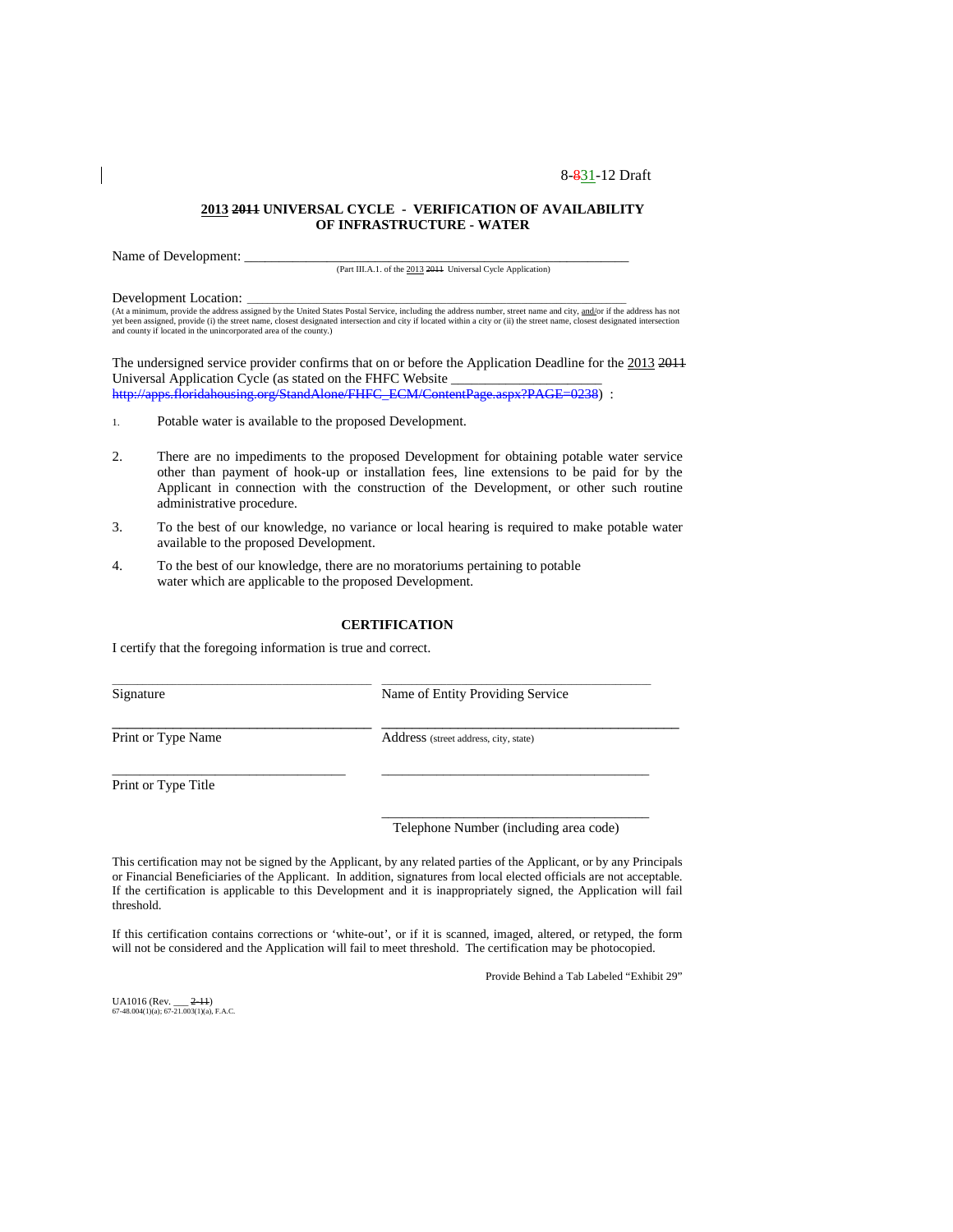## **2013 2011 UNIVERSAL CYCLE - VERIFICATION OF AVAILABILITY OF INFRASTRUCTURE - SEWER CAPACITY, PACKAGE TREATMENT, OR SEPTIC TANK**

Name of Development:

(Part III.A.1. of the 2013 2011 Universal Cycle Application)

Development Location:

(At a minimum, provide the address assigned by the United States Postal Service, including the address number, street name and city, and/or if the address has not<br>yet been assigned, provide (i) the street name, closest des and county if located in the unincorporated area of the county.)

The undersigned service provider or permitting authority confirms that on or before the Application Deadline for the 2013 2014 Universal Application Cycle (as stated on the FHFC Website [http://apps.floridahousing.org/StandAlone/FHFC\\_ECM/ContentPage.aspx?PAGE=0238\)](http://apps.floridahousing.org/StandAlone/FHFC_ECM/ContentPage.aspx?PAGE=0238)

- 1. Sewer Capacity, Package Treatment, or Septic Tank is available to the proposed Development.
- 2. There are no impediments to the proposed Development for obtaining the specified waste treatment service other than payment of hook-up or installation fees, line extensions to be paid for by the Applicant in connection with the construction of the Development, or other such routine administrative procedure.
- 3. To the best of our knowledge, no variance or local hearing is required to make this service available to the proposed Development.
- 4. To the best of our knowledge, there are no moratoriums pertaining to this service, which are applicable to the proposed Development.

# **CERTIFICATION**

\_\_\_\_\_\_\_\_\_\_\_\_\_\_\_\_\_\_\_\_\_\_\_\_\_\_\_\_\_\_\_\_\_\_\_\_\_\_\_\_\_\_\_\_\_\_\_\_\_\_\_\_ \_\_\_\_\_\_\_\_\_\_\_\_\_\_\_\_\_\_\_\_\_\_\_\_\_\_\_\_\_\_\_\_\_\_\_\_\_\_\_\_\_\_\_\_\_\_

 $\_$  ,  $\_$  ,  $\_$  ,  $\_$  ,  $\_$  ,  $\_$  ,  $\_$  ,  $\_$  ,  $\_$  ,  $\_$  ,  $\_$  ,  $\_$  ,  $\_$  ,  $\_$  ,  $\_$  ,  $\_$  ,  $\_$  ,  $\_$  ,  $\_$ 

\_\_\_\_\_\_\_\_\_\_\_\_\_\_\_\_\_\_\_\_\_\_\_\_\_\_\_\_\_\_\_\_\_\_\_\_\_\_ \_\_\_\_\_\_\_\_\_\_\_\_\_\_\_\_\_\_\_\_\_\_\_\_\_\_\_\_\_\_\_\_\_\_\_\_

I certify that the foregoing information is true and correct.

Signature Name of Entity Providing Service

Print or Type Name Address (street address, city, state)

Print or Type Title

Telephone Number (including area code)

\_\_\_\_\_\_\_\_\_\_\_\_\_\_\_\_\_\_\_\_\_\_\_\_\_\_\_\_\_\_\_\_\_\_\_\_\_\_\_

This certification may not be signed by the Applicant, by any related parties of the Applicant, or by any Principals or Financial Beneficiaries<br>of the Applicant. In addition, signatures from local elected officials are not and it is inappropriately signed, the Application will fail threshold.

If this certification contains corrections or 'white-out', or if it is scanned, imaged, altered, or retyped, the form will not be considered and the Application will fail to meet threshold. The certification may be photocopied.

Provide Behind a Tab Labeled "Exhibit 30"

UA1016 (Rev. \_\_\_\_ 2-11)  $67-48.004(1)(a)$ ;  $67-21.003(1)(a)$ , F.A.C.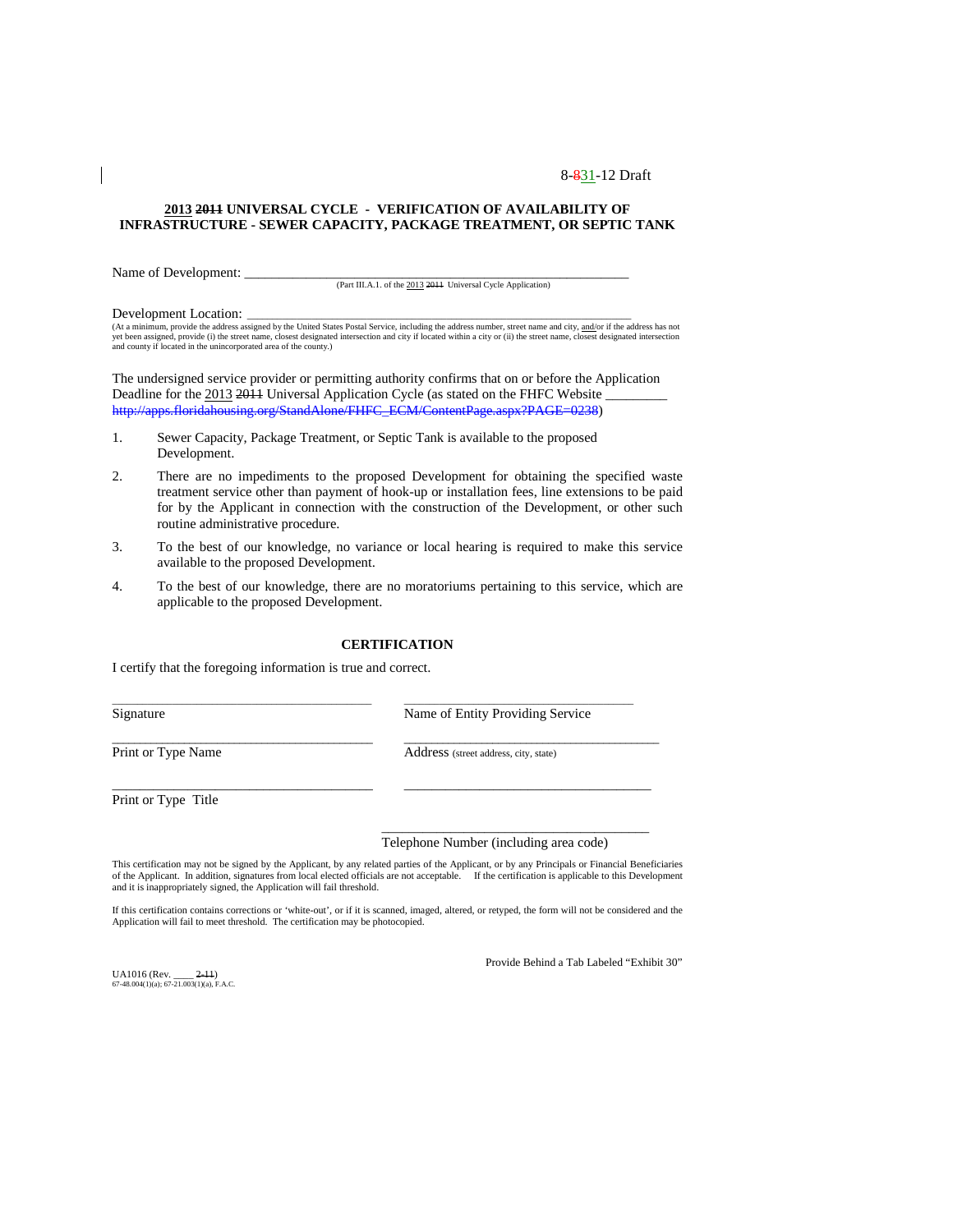# **2013 2011 UNIVERSAL CYCLE - VERIFICATION OF AVAILABILITY OF INFRASTRUCTURE - ROADS**

Name of Development:

(Part III.A.1. of the 2013 2011 Universal Cycle Application)

Development Location:

(At a minimum, provide the address assigned by the United States Postal Service, including the address number, street name and city, and/or if the address has not<br>yet been assigned, provide (i) the street name, closest des and county if located in the unincorporated area of the county.)

The undersigned local government representative confirms that on or before the Application Deadline for the 2013 2011 Universal Application Cycle (as stated on the FHFC Website [http://apps.floridahousing.org/StandAlone/FHFC\\_ECM/ContentPage.aspx?PAGE=0238\)](http://apps.floridahousing.org/StandAlone/FHFC_ECM/ContentPage.aspx?PAGE=0238):

- 1. Existing paved roads provide access to the proposed Development or paved roads will be constructed as part of the proposed Development.
- 2. There are no impediments to the proposed Development using the roads other than payment of impact fees or providing curb cuts, turn lanes, signalization, or securing required final approvals and permits for the proposed Development.
- 3. The execution of this verification is not a granting of traffic concurrency approval for the proposed Development.
- 4. To the best of our knowledge, there are no moratoriums pertaining to road usage which are applicable to the proposed Development.

# **CERTIFICATION**

\_\_\_\_\_\_\_\_\_\_\_\_\_\_\_\_\_\_\_\_\_\_\_\_\_\_\_\_\_\_\_\_\_\_\_\_\_\_ \_\_\_\_\_\_\_\_\_\_\_\_\_\_\_\_\_\_\_\_\_\_\_\_\_\_\_\_\_\_\_\_\_\_\_\_\_\_\_

\_\_\_\_\_\_\_\_\_\_\_\_\_\_\_\_\_\_\_\_\_\_\_\_\_\_\_\_\_\_\_\_\_\_\_\_\_\_ \_\_\_\_\_\_\_\_\_\_\_\_\_\_\_\_\_\_\_\_\_\_\_\_\_\_\_\_\_\_\_\_\_\_\_

I certify that the foregoing information is true and correct.

Signature Name of Local Government

\_\_\_\_\_\_\_\_\_\_\_\_\_\_\_\_\_\_\_\_\_\_\_\_\_\_\_\_\_\_\_\_\_\_ \_\_\_\_\_\_\_\_\_\_\_\_\_\_\_\_\_\_\_\_\_\_\_\_\_\_\_\_\_\_\_\_ Print or Type Name Address (street address, city, state)

Print or Type Title

#### Telephone Number (including area code)

\_\_\_\_\_\_\_\_\_\_\_\_\_\_\_\_\_\_\_\_\_\_\_\_\_\_\_\_\_\_\_\_\_\_\_\_\_\_\_

This certification may not be signed by the Applicant, by any related parties of the Applicant, or by any Principals or Financial Beneficiaries of the Applicant. In addition, signatures from local elected officials are not acceptable. If the certification is applicable to this Development and it is inappropriately signed, the Application will fail threshold.

If this certification contains corrections or 'white-out', or if it is scanned, imaged, altered, or retyped, the form will not be considered and the Application will fail to meet threshold. The certification may be photocopied.

UA1016 (Rev. \_\_\_\_ <del>2-11</del>)<br>67-48.004(1)(a); 67-21.003(1)(a), F.A.C.

Provide Behind a Tab Labeled "Exhibit 31"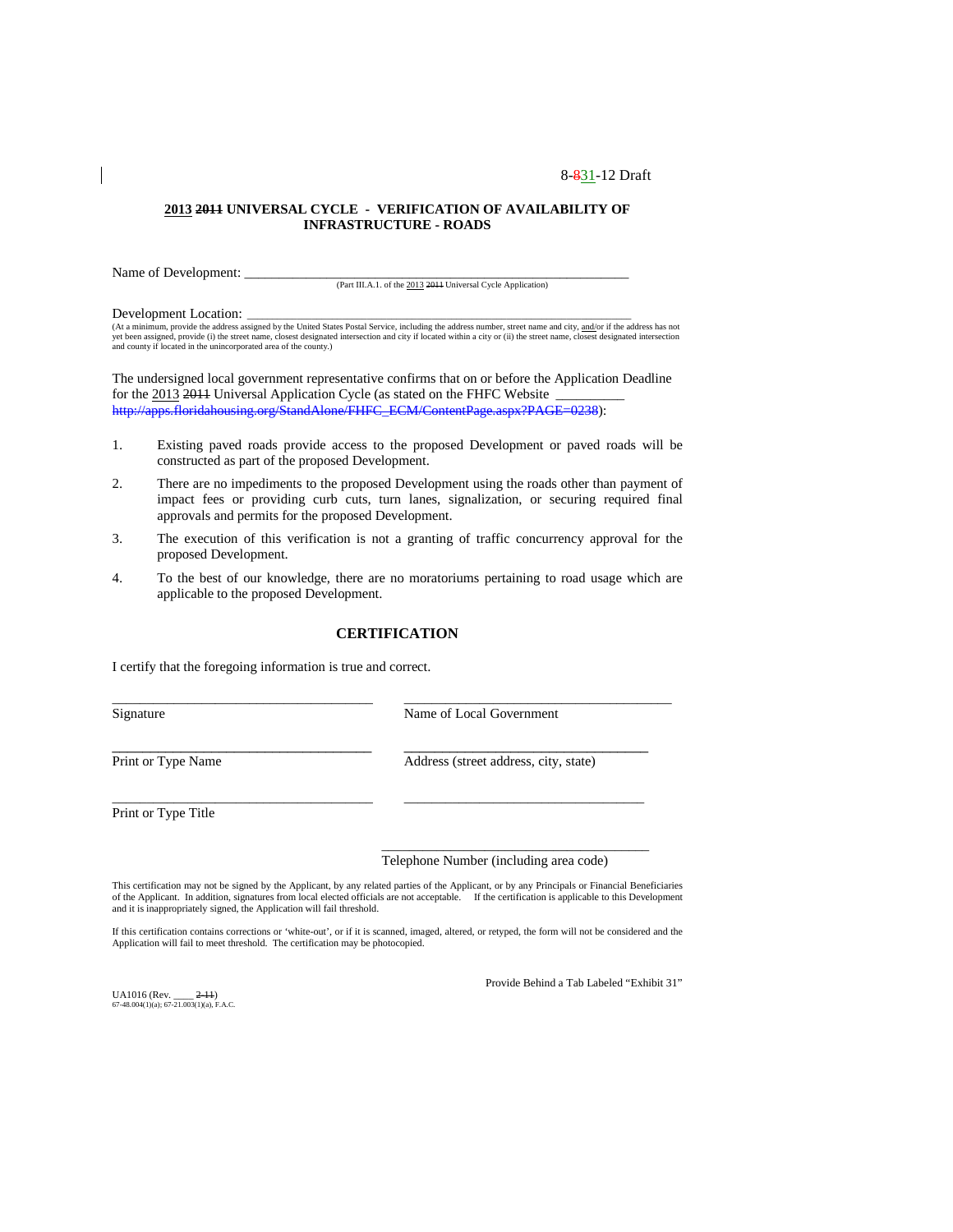#### 8-831-12 Draft **2013 2011 UNIVERSAL CYCLE - LOCAL GOVERNMENT VERIFICATION THAT DEVELOPMENT IS CONSISTENT WITH ZONING AND LAND USE REGULATIONS**

Name of Development: \_\_\_\_\_\_\_\_\_\_\_\_\_\_\_\_\_\_\_\_\_\_\_\_\_\_\_\_\_\_\_\_\_\_\_\_\_\_\_\_\_\_\_\_\_\_\_\_\_\_\_\_\_\_\_\_\_\_

(Part III.A.1. of the 2013 2011 Universal Cycle Application)

or

**Development Location:**<br>(At a minimum, provide the address assigned by the United States Postal Service, including the address number, street name and city, <u>and/</u>or if the address has not<br>yet been assigned, provide (i) th and county if located in the unincorporated area of the county.)

The undersigned Local Government official confirms that on or before the Application Deadline for the 2013 2014 Universal Application Cycle (as stated on the FHFC Website

[http://apps.floridahousing.org/StandAlone/FHFC\\_ECM/ContentPage.aspx?PAGE=0238\)](http://apps.floridahousing.org/StandAlone/FHFC_ECM/ContentPage.aspx?PAGE=0238):

The number of units (not buildings) allowed for this development site (if restricted) is: if a PUD, the number of units (not buildings) allowed per development site is:

if not a PUD and development site is subject to existing special use or similar permit, number of units allowed for this development site is: \_\_\_\_\_\_\_; and

 $(1)$   $(2)$  The zoning designation for the above-referenced Development location site is \_\_\_\_\_\_\_\_\_\_\_; and

(2)  $(3)$  The proposed number of units and intended use are is consistent with current land use regulations and the referenced zoning designation or, if the Development consists of rehabilitation, the intended use is allowed as a legally nonconforming use. To the best of my knowledge, there are no additional land use regulation hearings or approvals required to obtain the zoning classification or density described herein. Assuming compliance with the applicable land use regulations, there are no known conditions which would preclude construction or rehabilitation (as the case may be) of the referenced Development on the proposed site.

# **CERTIFICATION**

I certify that the City/County of  $\qquad$  has vested in me the authority (Name of City/County)

to verify consistency with local land use regulations and the zoning designation specified above or, if the Development consists of rehabilitation, the intended use is allowed as a "legally non-conforming use" and I further certify that the foregoing information is true and correct. In addition, if the proposed Development site is in the Florida Keys Area as defined in Rule Chapters 67-21 and 67-48, F.A.C., I further certify that the Applicant has obtained the necessary Rate of Growth Ordinance (ROGO) allocations from the Local Government.

\_\_\_\_\_\_\_\_\_\_\_\_\_\_\_\_\_\_\_\_\_\_\_\_\_\_\_\_\_\_\_\_\_\_\_\_\_\_\_\_\_\_\_\_ \_\_\_\_\_\_\_\_\_\_\_\_\_\_\_\_\_\_\_\_\_\_\_\_\_\_\_\_\_\_\_\_\_\_\_\_\_\_\_\_

Signature Print or Type Name

#### Print or Type Title

This certification must be signed by the applicable City's or County's Director of Planning and Zoning, chief appointed official (staff) responsible for determination of issues related to comprehensive planning and zoning, City Manager, or County Manager/Administrator/Coordinator. Signatures from local elected officials are not acceptable, nor are other signatories. If the certification is applicable to this Development and it is inappropriately signed, the Application will fail to meet threshold.

If this certification contains corrections or 'white-out', or if it is scanned, imaged, altered, or retyped, the form will not be considered and the Application will fail to meet threshold. The certification may be photocopied.

Provide Behind a Tab Labeled "Exhibit 32"

\_\_\_\_\_\_\_\_\_\_\_\_\_\_\_\_\_\_\_\_\_\_\_\_\_\_\_\_\_\_\_\_\_\_\_\_\_\_\_\_

 $UA1016$  (Rev.  $2-11$ )  $67-48.004(1)(a)$ ;  $67-21.003(1)(a)$ , F.A.C.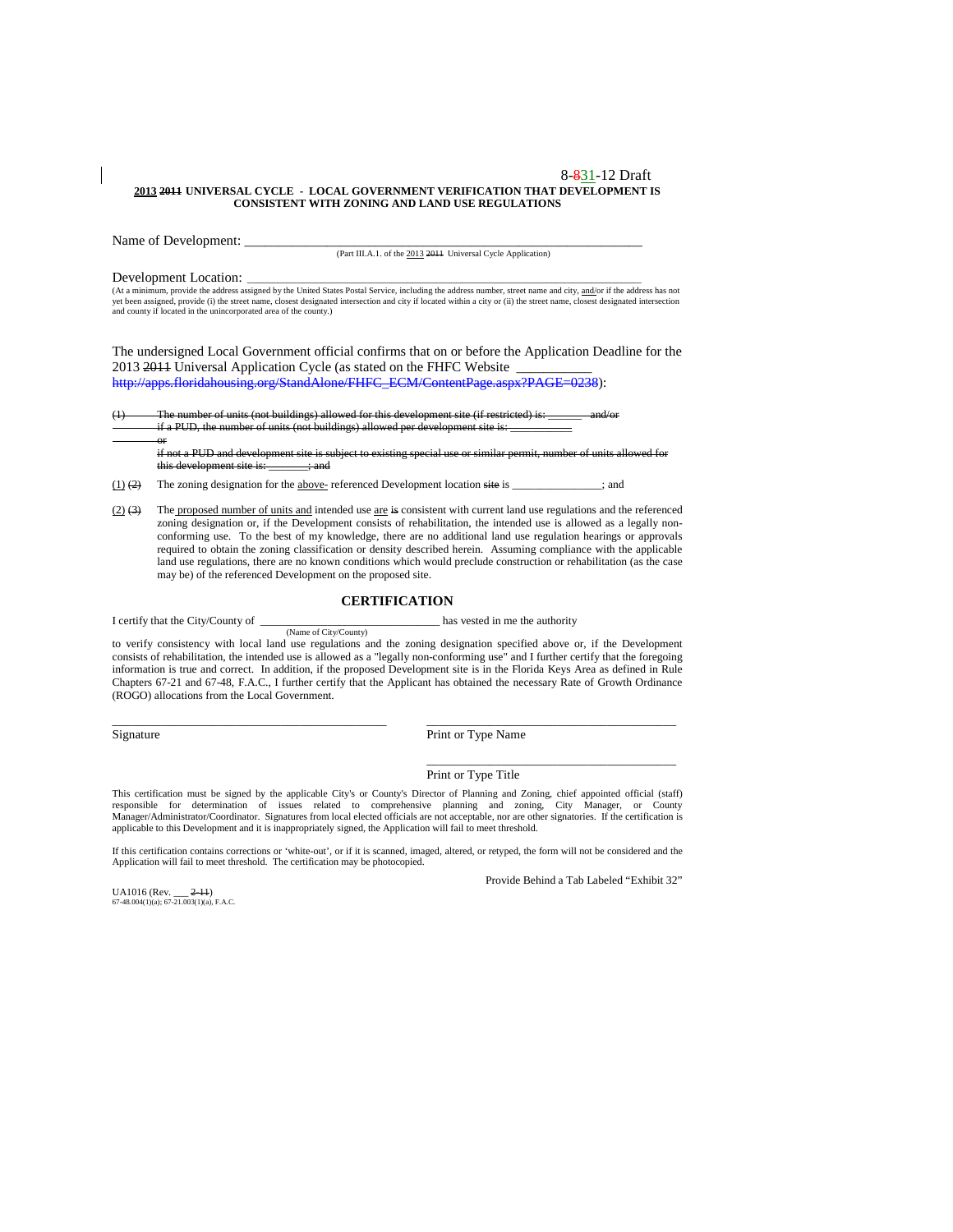# **2013 2011 UNIVERSAL CYCLE - LOCAL GOVERNMENT VERIFICATION THAT PERMITS ARE NOT REQUIRED FOR THIS DEVELOPMENT**

Name of Development: \_

(Part III.A.1. of the 2013 2011 Universal Cycle Application)

Development Location: \_

(At a minimum, provide the address assigned by the United States Postal Service, including the address number, street name and city, and/or if the address has not<br>yet been assigned, provide (i) the street name, closest des and county if located in the unincorporated area of the county.)

Building permits: If no building permits are required for the rehabilitation of the referenced Development site, complete the following certification:

# **CERTIFICATION**

I certify that the foregoing information is true and correct and that the City/County of  $\frac{N_{\text{dimer of City}/\text{Country}}}{N_{\text{dimer of City}/\text{Country}}}$ 

has vested in me the authority to verify that the rehabilitation of the referenced Development site does not require the issuance of building permits. In addition, if the proposed Development site is in the Florida Keys Area as defined in Rule Chapters 67-21 and 67-48, F.A.C., I further certify that the Applicant has obtained the necessary Rate of Growth Ordinance (ROGO) allocations from the Local Government.

\_\_\_\_\_\_\_\_\_\_\_\_\_\_\_\_\_\_\_\_\_\_\_\_\_\_\_\_\_\_\_\_\_\_\_\_\_\_\_\_ \_\_\_\_\_\_\_\_\_\_\_\_\_\_\_\_\_\_\_\_\_\_\_\_\_\_\_\_\_\_\_\_\_\_\_\_

Signature Print or Type Name

Print or Type Title

\_\_\_\_\_\_\_\_\_\_\_\_\_\_\_\_\_\_\_\_\_\_\_\_\_\_\_\_\_\_\_\_\_\_\_\_

This certification must be signed by the applicable City's or County's Director of Planning and Zoning, chief appointed official (staff) responsible for determination of issues related to comprehensive planning and zoning, City Manager, or County Manager / Administrator / Coordinator. Signatures from local elected officials are not acceptable, nor are other signatories. If this certification is applicable to this Development and it is inappropriately signed, this Application will fail to meet threshold.

If this certification contains corrections or 'white-out', or if it is scanned, imaged, altered, or retyped, the form will not be considered and the Application will fail to meet threshold. The certification may be photocopied.

Provide Behind a Tab Labeled "Exhibit 32"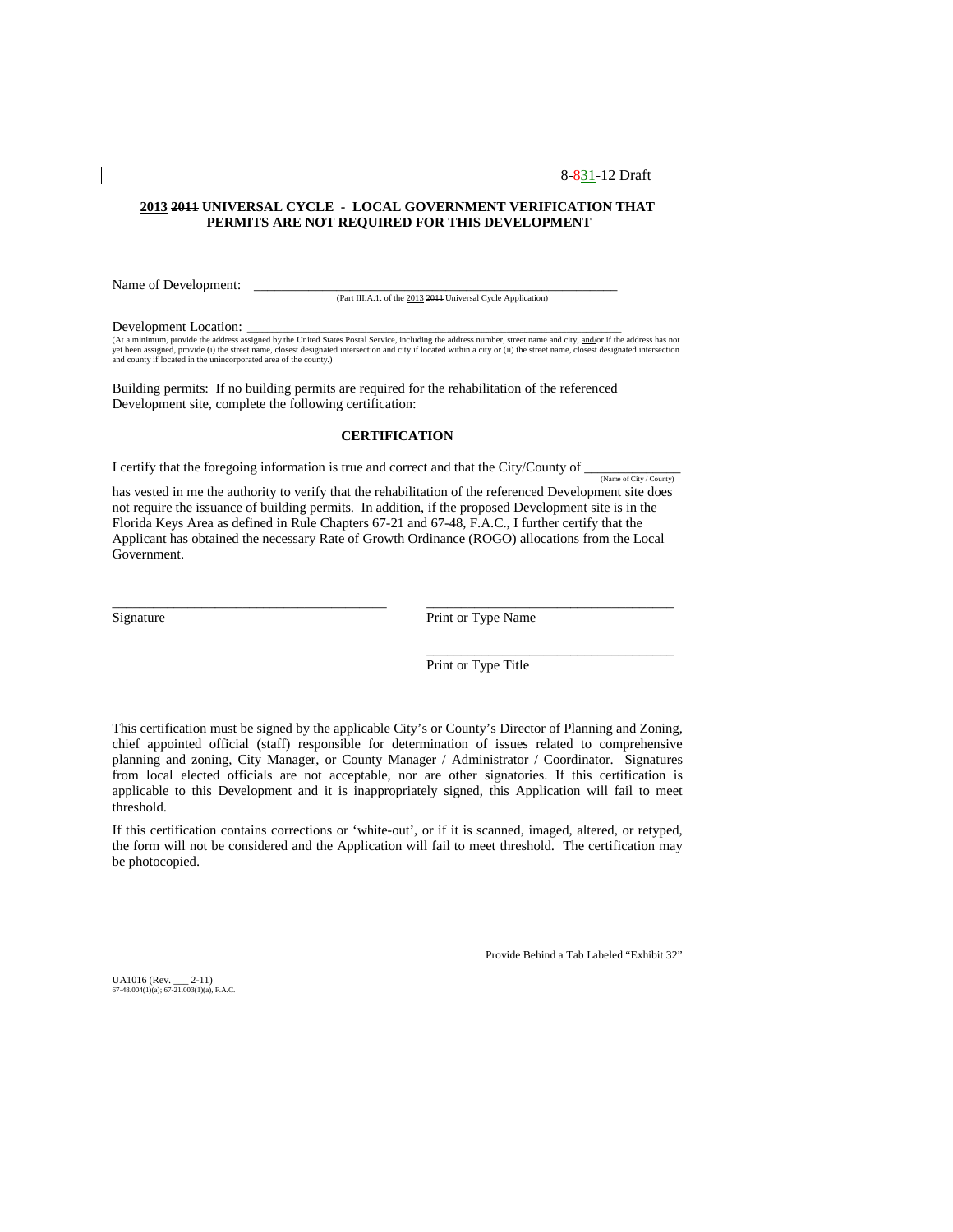#### 8-831-12 Draft **2013 2011 UNIVERSAL CYCLE - VERIFICATION OF ENVIRONMENTAL SAFETY - PHASE I ENVIRONMENTAL SITE ASSESSMENT**

Name of Development:

(Part III.A.1. of the 2013 2011 Universal Cycle Application)

Development Location:<br>(At a minimum, provide the address assigned by the United States Postal Service, including the address number, street name and city, <u>and/</u>or if the address has not yet been assigned, provide (i) the street name, closest designated intersection and city if located within a city or (ii) the street name, closest designated intersection<br>and county if located in the unincorporated area of

As a representative of the firm that performed the Phase I Environmental Site Assessment (ESA), I certify that a Phase I ESA of the above referenced Development site was conducted by the undersigned environmental firm as of  $\frac{1}{(Date of Phase IESA - \text{mm}/dd/yyyy)}$ 

such Phase I ESA meets the standards of ASTM Practice #E-1527-05.

Check all that apply in Items 1, 2 and 3 below:

1. If the Phase I ESA is over 12 months old from the Application Deadline for this Application, has the site's environmental condition changed since the date of the original Phase I ESA?

No Yes No

If "Yes", to demonstrate the condition of the site, the signatory must answer question (1) or (2) below:

- (1) an update to the original Phase I ESA was prepared on \_\_\_\_\_\_\_\_\_\_\_\_\_\_\_\_\_ (Date mm/dd/yyyy) (Date of update must be within 12 months of the Application Deadline for this Application), or
- (2) a new Phase I ESA was prepared on \_\_\_\_\_\_\_\_\_\_\_\_\_\_\_\_\_\_\_\_\_\_\_\_\_ (Date mm/dd/yyyy) (Date of new Phase I ESA must be within 12 months of the Application Deadline for this Application).

Note: The Corporation will not consider a Phase II ESA to be a substitute for the updated Ph. I ESA or new Ph. I ESA.

- 2. If there are one or more existing buildings on the proposed site, the presence or absence of asbestos or asbestos containing<br>materials and lead based paint must be addressed either as a part of the Phase I ESA or as a s indicate which of the following (Item a. or b.) applies:
	- a. the Phase I ESA referenced above addresses the presence or absence of asbestos or asbestos containing materials and lead based paint; or
	- **b.** separate report(s) addressing the presence or absence of asbestos or asbestos containing materials and lead-based paint have been prepared and the undersigned has reviewed the separate report(s). Such separate report(s) may or may not be incorporated by reference in the Phase I ESA.

3. If the Phase I ESA discloses potential problems (including, but not limited to asbestos or asbestos containing materials, lead-based paint, radon gas, etc.) on the proposed site, the signatory must indicate which of the

- a. environmental safety conditions on the site require remediation and a plan that includes anticipated costs and estimated time needed to complete the remediation has been prepared, either as a part of the Phase I ESA or as a separate report; or
- b. a Phase II ESA is required or recommended (the firm that performed the Phase II ESA, even if it is the same firm that prepared the Phase I ESA, MUST complete and execute the Phase II Environmental Site Assessment Verification); or

 $\Box$  c. although environmental safety conditions exist on the site, no remediation or further study is required or recommended. **CERTIFICATION**

I certify that the foregoing information is true and correct.

| <b>Authorized Signature</b>      | Name of Firm that Performed the Phase I ESA                 |
|----------------------------------|-------------------------------------------------------------|
| Print or Type Name of Signatory  | Address of Environmental Firm (street address, city, state) |
| Print or Type Title of Signatory | Telephone Number Including Area Code                        |

This certification must be signed by a representative of the firm that performed the Phase I ESA for the proposed Development location.If this certification contains corrections or 'white-out', or if it is scanned, imaged, altered, or retyped, the form will not be considered and the Application will fail to meet threshold. The certification may be photocopied.

UA1016 (Rev. \_\_\_ <del>2-11</del>)<br>67-48.004(1)(a); 67-21.003(1)(a), F.A.C.

Provide Behind a Tab Labeled "Exhibit 33"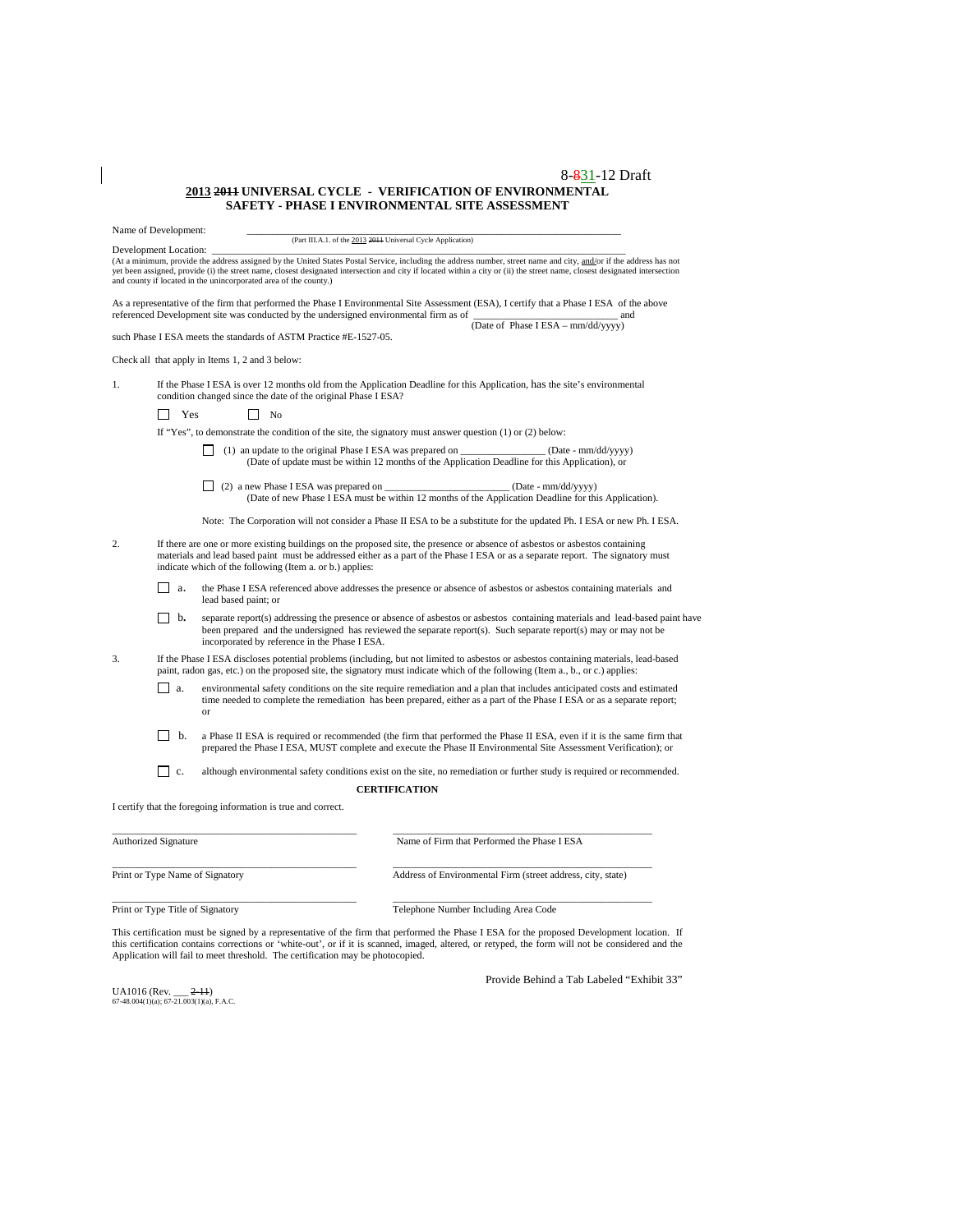# **2013 2011 UNIVERSAL CYCLE - VERIFICATION OF ENVIRONMENTAL SAFETY - PHASE II ENVIRONMENTAL SITE ASSESSMENT**

Name of Development:

(Part III.A.1. of the 2013 2011 Universal Cycle Application)

Development Location:<br>(At a minimum, provide the address assigned by the United States Postal Service, including the address number, street name and city, and/or if the address has not<br>yet been assigned, provide (i) the st

As a representative of the firm that performed the Phase II Environmental Site Assessment (ESA), I certify that:

1. A Phase II ESA of the above referenced Development location was required or recommended by the Phase I ESA. The Phase II ESA was conducted by the undersigned environmental firm as of  $\frac{1}{2}$  in accordance with ASTM Practice #E-1903-11 97(2002).

(Date of Phase II ESA – mm/dd/yyyy)

If the Phase II ESA is over 12 months old from the Application Deadline for this Application, has the site's environmental condition changed since the date of the Phase II ESA?

 $\Box$  Yes  $\Box$  No

If "Yes", to demonstrate the condition of the site, an update to the original Phase II ESA was prepared on

(Date of Update to Phase II ESA – mm/dd/yyyy\*)

- \* Date of the update to the Phase II ESA, as stated above, must be within 12 months of the Application Deadline for this Application)
- 2. If the Phase II ESA disclosed potential problems (including, but not limited to asbestos or asbestos containing materials, lead-based paint, radon gas, etc.) on the proposed site, a plan that includes anticipated costs and estimated time needed to complete the remediation has been prepared either as a part of the Phase II ESA or as a separate report.

# **CERTIFICATION**

I certify that the foregoing information is true and correct.

\_\_\_\_\_\_\_\_\_\_\_\_\_\_\_\_\_\_\_\_\_\_\_\_\_\_\_\_\_\_\_\_\_\_\_ \_\_\_\_\_\_\_\_\_\_\_\_\_\_\_\_\_\_\_\_\_\_\_\_\_\_\_\_\_\_\_\_\_\_\_\_ Authorized Signature Name of Firm that Performed the Ph. II ESA \_\_\_\_\_\_\_\_\_\_\_\_\_\_\_\_\_\_\_\_\_\_\_\_\_\_\_\_\_\_\_\_\_\_\_ \_\_\_\_\_\_\_\_\_\_\_\_\_\_\_\_\_\_\_\_\_\_\_\_\_\_\_\_\_\_\_\_\_\_\_ Print or Type Name of Signatory Address of Environmental Firm (street address, city, state) \_\_\_\_\_\_\_\_\_\_\_\_\_\_\_\_\_\_\_\_\_\_\_\_\_\_\_\_\_\_\_\_\_\_\_ \_\_\_\_\_\_\_\_\_\_\_\_\_\_\_\_\_\_\_\_\_\_\_\_\_\_\_\_\_\_\_\_\_\_\_ Print or Type Title of Signatory Telephone Number Including Area Code

This certification must be signed by a representative of the firm that performed the Phase II ESA for the proposed Development location.If this certification contains corrections or 'white-out', or if it is scanned, imaged, altered, or retyped, the form will not be considered and the Application will fail to meet threshold. The certification may be photocopied.

Provide Behind a Tab Labeled "Exhibit 34"

 $UA1016$  (Rev.  $2-11$ )  $67-48.004(1)(a)$ ;  $67-21.003(1)(a)$ , F.A.C.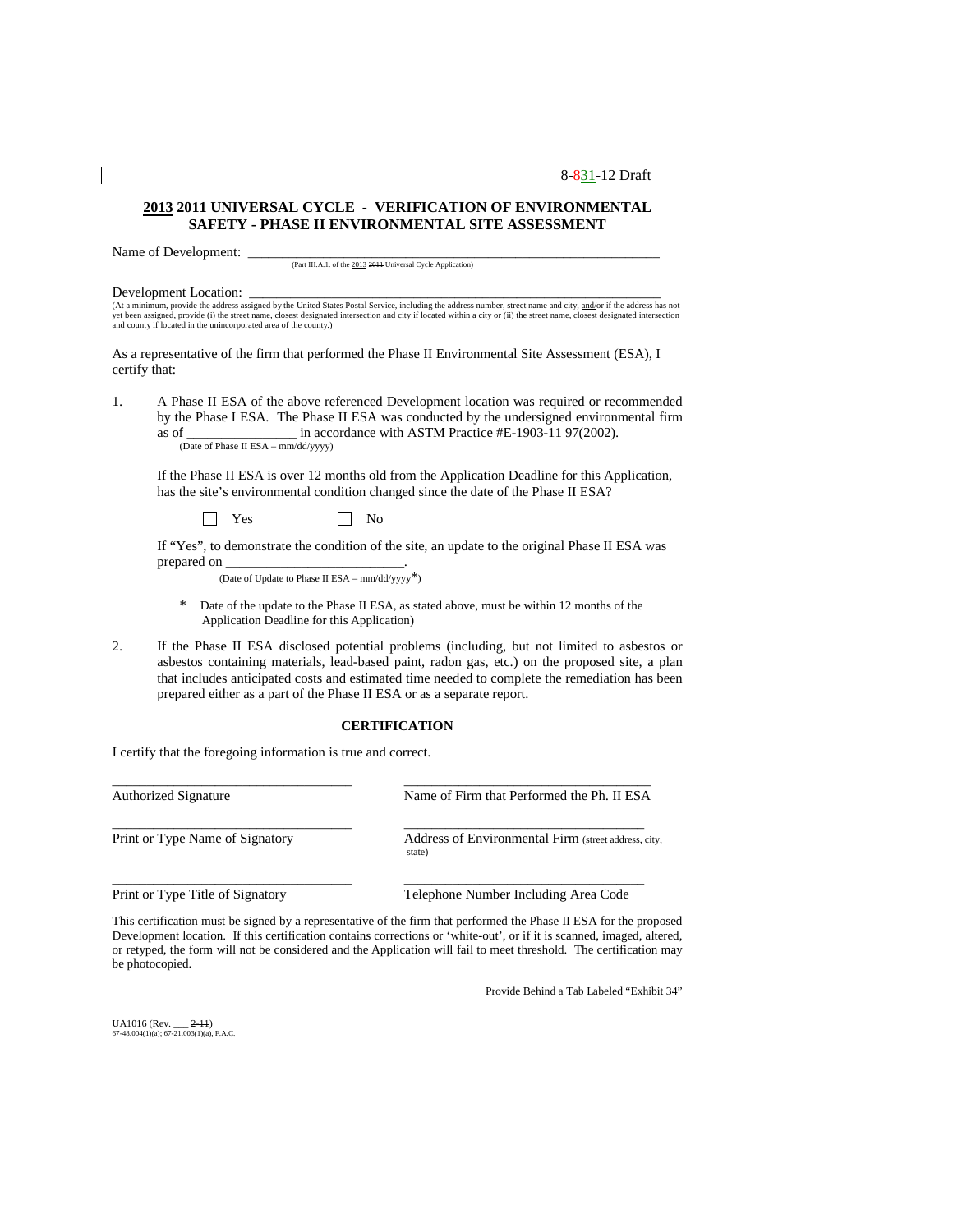# **2013 2011 UNIVERSAL CYCLE - VERIFICATION OF INCLUSION IN LOCAL HOMELESS ASSISTANCE CONTINUUM OF CARE PLAN BY LEAD AGENCY**

Name of Development:

(Part III.A.1. of the 2013 2011 Universal Application)

Development Location:<br>(At a minimum, provide the address assigned by the United States Postal Service, including the address number, street name and city, <u>and/</u>or if the address has not<br>yet been assigned, provide (i) the

Catchment Area:

Lead Agency (if it has been designated):

The Lead Agency for the Catchment Area identified above confirms that the Development identified above meets the following criteria:

- 1. The proposed Development is located within the Catchment Area identified above;
- 2. The nature and scope of the proposed Development is in conformance with the Local Homeless Assistance Continuum of Care Plan that is on file, at the time of Application Deadline, with the State Office on Homelessness; and
- 3. The proposed Development is specifically included in the list of activities to be undertaken as part of the implementation of the Local Homeless Assistance Continuum of Care Plan that is on file, at the time of Application Deadline, with the State Office on Homelessness.

## **CERTIFICATION BY THE LEAD AGENCY OF INCLUSION IN LOCAL HOMELESS CONTINUUM OF CARE PLAN:**

I certify that the above information is true and correct.

Signature Print or Type Name

Print or Type Agency Name Print or Type Title

\_\_\_\_\_\_\_\_\_\_\_\_\_\_\_\_\_\_\_\_\_\_\_\_\_\_\_\_\_\_\_\_\_\_\_\_\_\_\_\_\_\_ \_\_\_\_\_\_\_\_\_\_\_\_\_\_\_\_\_\_\_\_\_\_\_\_\_\_\_\_\_\_\_\_

**-OR-**

The State Office on Homelessness confirms that the Development identified above meets the following criteria:

1. The proposed Development is located within the Catchment Area identified above, and

\_\_\_\_\_\_\_\_\_\_\_\_\_\_\_\_\_\_\_\_\_\_\_\_\_\_\_\_\_\_\_\_\_\_\_\_\_\_\_\_\_\_ \_\_\_\_\_\_\_\_\_\_\_\_\_\_\_\_\_\_\_\_\_\_\_\_\_\_\_\_\_\_\_

2. The proposed Development is in a Catchment Area for which no Local Homeless Assistance Continuum of Care Plan has been recognized by the State Office on Homelessness at the time of Application Deadline.

#### **CERTIFICATION BY THE STATE OFFICE ON HOMELESSNESS THAT NO LOCAL HOMELESS CONTINUUM OF CARE PLAN EXISTS:**

I certify that the above information is true and correct. \_\_\_\_\_\_\_\_\_\_\_\_\_\_\_\_\_\_\_\_\_\_\_\_\_\_\_\_\_\_\_\_\_\_\_\_\_\_\_\_\_\_\_\_

Signature

Print or Type Name Print or Type Title

This certification must be signed by the authorized signatory from the Lead Agency or from the State Office on Homelessness. Other signatories are not acceptable. If the certification is inappropriately signed, the Application will not qualify for the Homeless Demographic Commitment. If the certification contains corrections or 'white-out' or if it is scanned, imaged, altered, or retyped, the Application will fail to qualify for the Homeless Demographic Commitment. The certification may be photocopied.

\_\_\_\_\_\_\_\_\_\_\_\_\_\_\_\_\_\_\_\_\_\_\_\_\_\_\_\_\_\_\_\_\_\_\_\_\_\_\_\_\_\_\_\_ \_\_\_\_\_\_\_\_\_\_\_\_\_\_\_\_\_\_\_\_\_\_\_\_\_\_\_\_\_\_\_\_

Provide Behind a Tab Labeled "Exhibit 35"

8-831-12 Draft

UA1016 (Rev.\_\_\_ 2-11)  $67-48.004(1)(a)$ ;  $67-21.003(1)(a)$ , F.A.C.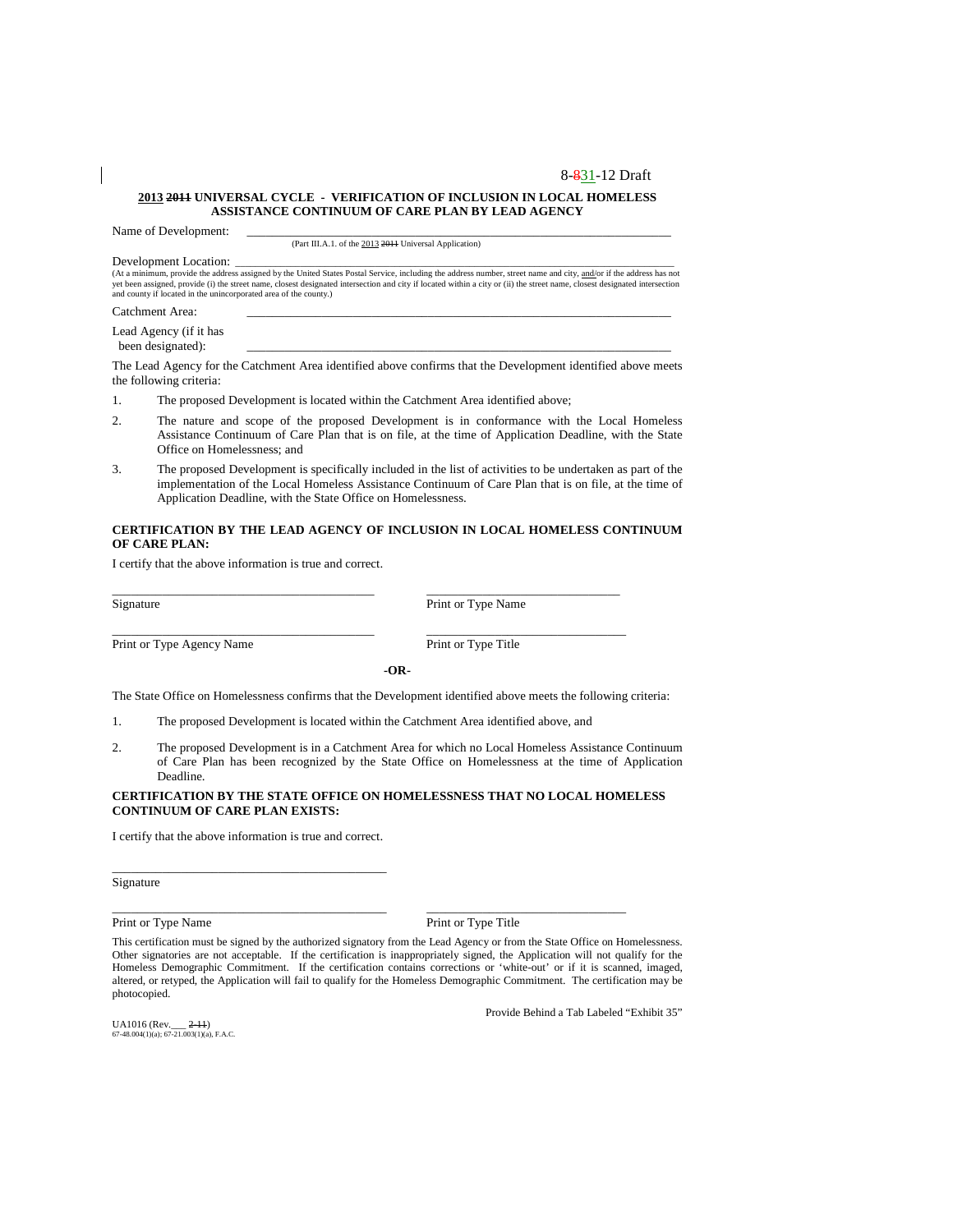# **2013 2011 UNIVERSAL CYCLE - LOCAL GOVERNMENT VERIFICATION OF CONTRIBUTION - GRANT**

|                                                                                     | (Part III.A.1. of the 2013 2011 Universal Application)                                                                                                                                                                                                                                                                                                                                                                                                                                                                                                                                                                                                                                         |  |
|-------------------------------------------------------------------------------------|------------------------------------------------------------------------------------------------------------------------------------------------------------------------------------------------------------------------------------------------------------------------------------------------------------------------------------------------------------------------------------------------------------------------------------------------------------------------------------------------------------------------------------------------------------------------------------------------------------------------------------------------------------------------------------------------|--|
| and county if located in the unincorporated area of the county.)                    | (At a minimum, provide the address assigned by the United States Postal Service, including the address number, street name and city, and/or if the address has not<br>yet been assigned, provide (i) the street name, closest designated intersection and city if located within a city or (ii) the street name, closest designated intersection                                                                                                                                                                                                                                                                                                                                               |  |
|                                                                                     | On of before the Application Deadline for the 2013 2011 Universal Application Cycle (as stated on the FHFC                                                                                                                                                                                                                                                                                                                                                                                                                                                                                                                                                                                     |  |
|                                                                                     |                                                                                                                                                                                                                                                                                                                                                                                                                                                                                                                                                                                                                                                                                                |  |
|                                                                                     |                                                                                                                                                                                                                                                                                                                                                                                                                                                                                                                                                                                                                                                                                                |  |
|                                                                                     |                                                                                                                                                                                                                                                                                                                                                                                                                                                                                                                                                                                                                                                                                                |  |
| applications, requests, etc., by the Applicant to the Local Government.             | Applicant for its use solely for assisting the proposed Development referenced above. The City/County does not<br>expect to be repaid or reimbursed by the Applicant, or any other entity, provided the funds are expended solely<br>for the Development referenced above. No consideration or promise of consideration has been given with respect<br>to the grant. For purposes of the foregoing, the promise of providing affordable housing does not constitute<br>consideration. This grant is firm, is in place as of the Application Deadline referenced above, and is provided<br>specifically with respect to the proposed Development—without the need for any additional petitions, |  |
|                                                                                     |                                                                                                                                                                                                                                                                                                                                                                                                                                                                                                                                                                                                                                                                                                |  |
| The following government point of contact can verify the above stated contribution: | Address (street address and city):                                                                                                                                                                                                                                                                                                                                                                                                                                                                                                                                                                                                                                                             |  |
|                                                                                     |                                                                                                                                                                                                                                                                                                                                                                                                                                                                                                                                                                                                                                                                                                |  |
|                                                                                     |                                                                                                                                                                                                                                                                                                                                                                                                                                                                                                                                                                                                                                                                                                |  |
|                                                                                     | <b>CERTIFICATION</b>                                                                                                                                                                                                                                                                                                                                                                                                                                                                                                                                                                                                                                                                           |  |
|                                                                                     | I certify that the foregoing information is true and correct and that this commitment is effective through                                                                                                                                                                                                                                                                                                                                                                                                                                                                                                                                                                                     |  |
| Date (mm/dd/yyyy)                                                                   |                                                                                                                                                                                                                                                                                                                                                                                                                                                                                                                                                                                                                                                                                                |  |

Signature Print or Type Name

Telephone Number Print or Type Title

This certification must be signed by the chief appointed official (staff) responsible for such approvals, Mayor, City Manager, County Manager/Administrator/Coordinator, Chairperson of the City Council/Commission or Chairperson of the Board of County Commissioners. If the contribution is from a Land Authority organized pursuant to Chapter 380.0663, Florida Statutes, this certification must be signed by the Chair of the Land Authority. One of the authorized persons named above may sign this form for certification of state, federal or Local Government funds initially obtained by or derived from a Local Government that is directly administered by an intermediary such as a housing finance authority, a community reinvestment corporation, or a state-certified Community Housing Development Organization (CHDO). Other signatories are not acceptable. The Applicant will not receive credit for this contribution if the certification is improperly signed. To be considered for points, the amount of the contribution stated on this form must be a precise dollar amount and cannot include words such as estimated, up to, maximum of, not to exceed, etc.

\_\_\_\_\_\_\_\_\_\_\_\_\_\_\_\_\_\_\_\_\_\_\_\_\_\_\_\_\_\_\_\_\_\_\_\_\_\_\_\_\_\_\_\_\_\_\_\_\_\_\_\_\_ \_\_\_\_\_\_\_\_\_\_\_\_\_\_\_\_\_\_\_\_\_\_\_\_\_\_\_\_\_\_\_\_\_\_\_\_\_\_\_\_\_\_\_\_\_

\_\_\_\_\_\_\_\_\_\_\_\_\_\_\_\_\_\_\_\_\_\_\_\_\_\_\_\_\_\_\_\_\_\_\_\_\_\_\_\_\_\_\_\_\_ \_\_\_\_\_\_\_\_\_\_\_\_\_\_\_\_\_\_\_\_\_\_\_\_\_\_\_\_\_\_\_\_\_\_\_\_

This contribution will not be considered if the certification contains corrections or 'white-out' or if the certification is scanned, imaged, altered, or retyped. The certification may be photocopied.

The Application may still be eligible for automatic points.

UA1016 (Rev. \_\_\_ <del>2-11</del>)<br>67-48.004(1)(a); 67-21.003(1)(a), F.A.C.

Provide Behind a Tab Labeled "Exhibit 39 36"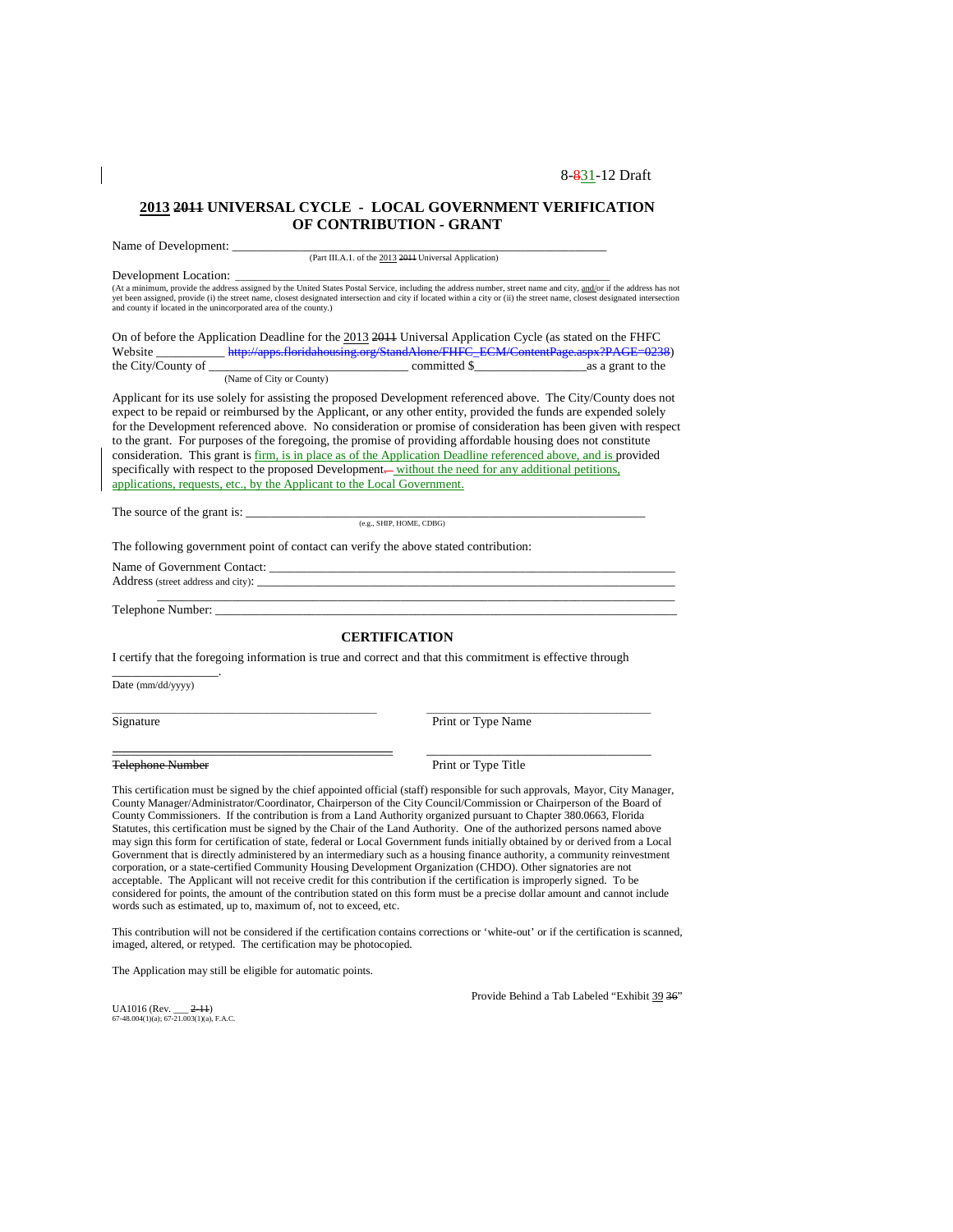## 8-831-12 Draft **2013 2011 UNIVERSAL CYCLE - LOCAL GOVERNMENT VERIFICATION OF CONTRIBUTION - FEE WAIVER**

**To be eligible to be considered for points, a sheet showing the computations by which the total amount of each fee waiver is determined must be attached to this verification form. Computations should include, where applicable, waived fee amount per set-aside unit.**

Name of Development:

(Part III.A.1. of the 2013 2011 Universal Application)

Development Location: <u>example and the United States Postal Service, including the address number, street name and city, and/or if the address has not (At a minimum, provide the address assigned by the United States Postal</u> yet been assigned, provide (i) the street name, closest designated intersection and city if located within a city or (ii) the street name, closest designated intersection and county if located in the unincorporated area of the county.)

Amount of Fee Waiver: \$\_\_\_\_\_\_\_\_\_\_\_\_\_\_. Is this amount based upon a per set-aside (affordable) unit computation?  $\Box$  yes  $\Box$  no

On or before the Application Deadline for the 2011 Universal Application Cycle (as stated on the FHFC Website Alone/FHFC\_ECM/ContentPage.aspx?PAGE=0238) the City/County of

\_\_\_\_\_\_\_\_\_\_\_\_\_\_\_\_\_\_\_\_\_\_\_\_\_\_\_, pursuant to \_\_\_\_\_\_\_\_\_\_\_\_\_\_\_\_\_\_\_\_\_\_\_\_\_\_\_\_\_\_\_\_\_\_\_\_\_\_\_\_\_\_\_\_\_\_\_\_\_, waived the (Name of City/County) (Reference Official Action, cite Ordinance or Resolution Number and Date)

following fees:

No consideration or promise of consideration has been given with respect to the fee waiver. For purposes of the foregoing, the promise of providing affordable housing does not constitute consideration. This fee waiver is firm, is in place as of the Application Deadline referenced above, and is provided specifically with respect to the proposed Development without the need for any additional petitions, applications, requests, etc., by the Applicant to the Local Government.

\_\_\_\_\_\_\_\_\_\_\_\_\_\_\_\_\_\_\_\_\_\_\_\_\_\_\_\_\_\_\_\_\_\_\_\_\_\_\_\_\_\_\_\_\_\_\_\_\_\_\_\_\_\_\_\_\_\_\_\_\_\_\_\_\_\_\_\_\_\_\_\_\_\_\_\_\_\_\_\_\_\_\_\_\_\_\_\_\_.

The following government point of contact can verify the above stated contribution: Name of Government Contact:

Address (street address and city): \_\_\_\_\_\_\_\_\_\_\_\_\_\_\_\_\_\_\_\_\_\_\_\_\_\_\_\_\_\_\_\_\_\_\_\_\_\_\_\_\_\_\_\_\_\_\_\_\_\_\_\_\_\_\_\_\_\_\_\_\_\_\_\_\_\_\_\_\_\_\_\_\_\_\_\_\_\_\_\_\_\_\_

Telephone Number:

# **CERTIFICATION**

I certify that the foregoing information and the computations stated on the sheet attached to this form are true and correct and that this commitment is effective through

Date (mm/dd/yyyy)

\_\_\_\_\_\_\_\_\_\_\_\_\_\_\_\_\_\_\_\_\_\_\_\_\_\_\_\_\_\_\_\_\_\_\_\_\_\_\_\_\_\_\_\_\_\_\_\_\_\_ \_\_\_\_\_\_\_\_\_\_\_\_\_\_\_\_\_\_\_\_\_\_\_\_\_\_\_\_\_\_\_\_\_\_\_\_\_\_\_\_\_\_\_\_\_

Signature Print or Type Name

Telephone Number Print or Type Title

\_\_\_\_\_\_\_\_\_\_\_\_\_\_\_\_\_\_\_\_\_\_\_\_\_\_\_\_\_\_\_\_\_\_\_\_\_\_\_\_\_\_\_\_\_\_\_\_\_\_ \_\_\_\_\_\_\_\_\_\_\_\_\_\_\_\_\_\_\_\_\_\_\_\_\_\_\_\_\_\_\_\_\_\_\_\_\_\_\_\_\_\_\_\_

NOTE TO LOCAL GOVERNMENT OFFICIAL: Waivers that are not specifically made for the benefit of this Development but are instead of general benefit to the area in which the Development is located will NOT qualify as a contribution to the Development. Further, the fact that no impact fees or other fees are levied by a local jurisdiction for ANY type of development DOES NOT constitute a "Local Government Contribution" to the proposed Development. Similarly, if such fees ARE levied by the local jurisdiction but the nature of the proposed Development exempts it (e.g., typically, a Rehabilitation Development is not subject to impact fees), for purposes of this form, no "Local Government Contribution" exists and no points will be awarded.

This certification must be signed by the chief appointed official (staff) responsible for such approvals, Mayor, City Manager, County Manager/Administrator/Coordinator, Chairperson of the City Council/Commission or Chairperson of the Board of County Commissioners. Other signatories are not acceptable. The Applicant will not receive credit for this contribution if the certification is improperly signed. To be considered for points, the amount of the contribution stated on this form must be a precise dollar amount and cannot include words such as estimated, up to, maximum of, not to exceed, etc.

This contribution will not be considered if the certification contains corrections or 'white-out' or if the certification is scanned, imaged, altered, or retyped. The certification may be photocopied.

The Application may still be eligible for automatic points.

Provide Behind a Tab Labeled "Exhibit 40 37"

 $U_A$ 1016 (Rev.  $2-11$ ) 67-48.004(1)(a); 67-21.003(1)(a), F.A.C.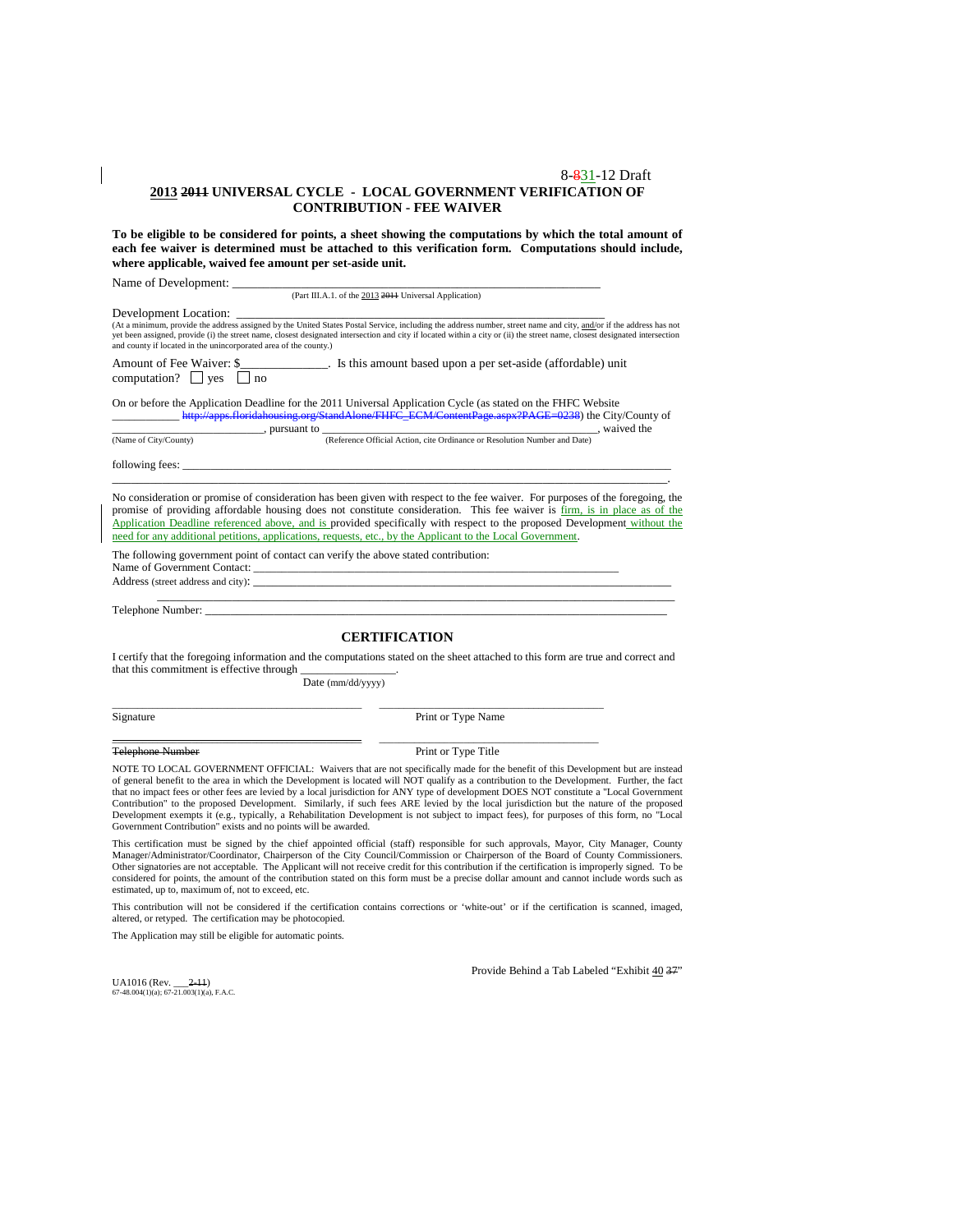# 8-831-12 Draft **2013 2011 UNIVERSAL CYCLE - LOCAL GOVERNMENT VERIFICATION OF CONTRIBUTION - LOAN**

**To be eligible to be considered for points, a sheet showing the payment stream for which the net present value of the loan was calculated must be attached to this verification form.** 

Name of Development:

(Part III.A.1. of the 2013 2011 Universal Cycle Application)

Development Location:<br>(At a minimum, provide the address assigned by the United States Postal Service, including the address number, street name and city, and/or if the address has not<br>yet been assigned, provide (i) the st

On or before the Application Deadline for the 2011 Universal Application Cycle (as stated on the FHFC Website \_\_\_\_\_\_ [http://apps.floridahousing.org/StandAlone/FHFC\\_ECM/ContentPage.aspx?PAGE=0238\)](http://apps.floridahousing.org/StandAlone/FHFC_ECM/ContentPage.aspx?PAGE=0238) the City/County of  $\frac{1}{\text{(loan amount)}}$  in the form of a reduced interest rate loan (Name of City or County)

to the Applicant for its use solely for assisting the proposed Development referenced above. The loan will bear interest at a rate of \_\_\_\_\_\_\_% per annum over a period of \_\_\_\_\_ years. The loan's repayment period, amortization period, payment frequency and other applicable terms are:

\_\_\_\_\_\_\_\_\_\_\_\_\_\_\_\_\_\_\_\_\_\_\_\_\_\_\_\_\_\_\_\_\_\_\_\_\_\_\_\_\_\_\_\_\_\_\_\_\_\_\_\_\_\_\_\_\_\_\_\_\_\_\_\_\_\_\_\_\_\_\_\_\_\_\_\_\_\_\_\_\_\_\_\_\_\_\_\_\_\_\_\_\_\_\_\_\_\_\_\_\_\_\_\_\_ \_\_\_\_\_\_\_\_\_\_\_\_\_\_\_\_\_\_\_\_\_\_\_\_\_\_\_\_\_\_\_\_\_\_\_\_\_\_\_\_\_\_\_\_\_\_\_\_\_\_\_\_\_\_\_\_\_\_\_\_\_\_\_\_\_\_\_\_\_\_\_\_\_\_\_\_\_\_\_\_\_\_\_\_\_\_\_\_\_\_\_\_\_\_\_\_\_\_\_\_\_\_\_\_\_

No consideration or promise of consideration has been given with respect to the loan. For purposes of the foregoing, the promise of providing affordable housing does not constitute consideration. This loan is firm, is in place as of the Application Deadline referenced above, and is provided specifically with respect to the proposed Development without the need for any additional petitions, applications, requests, etc., by the Applicant to the Local Government.

The following government point of contact can verify the above stated contribution:

Name of Government Contact:

Address (street address and city): \_\_\_\_\_\_\_\_\_\_\_\_\_\_\_\_\_\_\_\_\_\_\_\_\_\_\_\_\_\_\_\_\_\_\_\_\_\_\_\_\_\_\_\_\_\_\_\_\_\_\_\_\_\_\_\_\_\_\_\_\_\_\_\_\_\_\_\_\_\_\_\_\_\_\_\_\_\_\_\_\_\_\_

Telephone Number:

# **CERTIFICATION**

I certify that the foregoing information and the payment stream stated on the sheet attached to this form are true and correct and that this commitment is effective through

Date (mm/dd/yyyy)

#### \_\_\_\_\_\_\_\_\_\_\_\_\_\_\_\_\_\_\_\_\_\_\_\_\_\_\_\_\_\_\_\_\_\_\_\_\_\_\_\_\_\_\_ \_\_\_\_\_\_\_\_\_\_\_\_\_\_\_\_\_\_\_\_\_\_\_\_\_\_\_\_\_\_\_\_\_\_\_\_ Signature Print or Type Name

\_\_\_\_\_\_\_\_\_\_\_\_\_\_\_\_\_\_\_\_\_\_\_\_\_\_\_\_\_\_\_\_\_\_\_\_\_\_\_\_\_\_\_ \_\_\_\_\_\_\_\_\_\_\_\_\_\_\_\_\_\_\_\_\_\_\_\_\_\_\_\_\_\_\_\_\_\_\_ Telephone Number Print or Type Title

This certification must be signed by the chief appointed official (staff) responsible for such approvals, Mayor, City Manager, County Manager /Administrator/Coordinator, Chairperson of the City Council/Commission or Chairperson of the Board of County Commissioners. If the contribution is from a Land Authority organized pursuant to Chapter 380.0663, Florida Statutes, this certification must be signed by the Chair of the Land Authority. One of the authorized persons named above may sign this form for certification of state, federal or Local Government funds initially obtained by or derived from a Local Government that is directly administered by an intermediary such as a housing finance authority, a community reinvestment corporation, or a state-certified Community Housing Development Organization (CHDO). Other<br>signatories are not acceptable. The Applicant will not receive credit for this contribution if considered for points, the amount of the contribution stated on this form must be a precise dollar amount and cannot include words such as estimated, up to, maximum of, not to exceed, etc.

This contribution will not be considered if the certification contains corrections or 'white-out' or if the certification is scanned, imaged, altered, or retyped. The certification may be photocopied.

The Application may still be eligible for automatic points.

Provide Behind a Tab Labeled "Exhibit 41 38"

UA1016 (Rev. \_\_\_ 2-11)  $67-48.004(1)(a)$ ;  $67-21.003(1)(a)$ , F.A.C.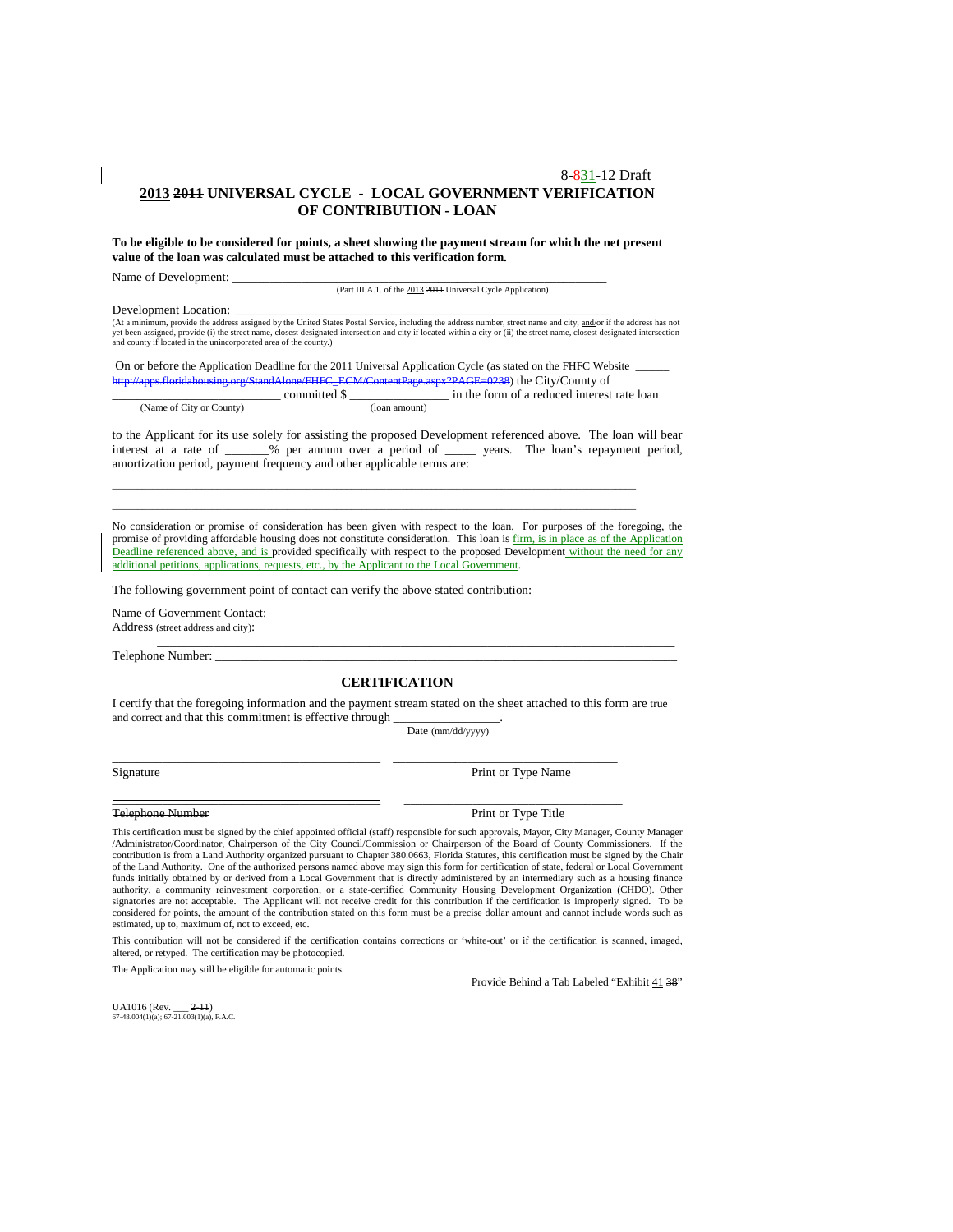# 8-831-12 Draft **2013 2011 UNIVERSAL CYCLE - LOCAL GOVERNMENT VERIFICATION OF CONTRIBUTION - FEE DEFERRAL**

**To be eligible to be considered for points, a sheet showing the payment stream for which the net present value of the fee deferral was calculated must be attached to this verification form.**

Name of Development:

(Part III.A.1. of the 2013 2011 Universal Cycle Application)

Development Location:<br>(At a minimum, provide the address assigned by the United States Postal Service, including the address number, street name and city, <u>and/</u>or if the address has not<br>yet been assigned, provide (i) the and county if located in the unincorporated area of the county.) Complete the following:

| On or before the Application Deadline for the 2011 Universal Application Cycle (as stated on the FHFC Website |     |                                      |    |
|---------------------------------------------------------------------------------------------------------------|-----|--------------------------------------|----|
| http://apps.floridahousing.org/StandAlone/FHFC_ECM/ContentPage.aspx?PAGE=0238)                                | the | City/County                          | of |
| committed to defer \$                                                                                         |     | in fees for the proposed Development |    |
| (Name of City or County)                                                                                      |     |                                      |    |

referenced above. The fee deferral will bear interest at a rate of \_\_\_\_\_\_% per annum over a period of \_\_ years. The fee deferral repayment period, amortization period, payment frequency and other applicable terms are:

\_\_\_\_\_\_\_\_\_\_\_\_\_\_\_\_\_\_\_\_\_\_\_\_\_\_\_\_\_\_\_\_\_\_\_\_\_\_\_\_\_\_\_\_\_\_\_\_\_\_\_\_\_\_\_\_\_\_\_\_\_\_\_\_\_\_\_\_\_\_\_\_\_\_\_\_\_\_\_\_\_\_\_\_\_\_\_\_\_\_\_\_\_\_\_\_\_\_\_\_\_\_ \_\_\_\_\_\_\_\_\_\_\_\_\_\_\_\_\_\_\_\_\_\_\_\_\_\_\_\_\_\_\_\_\_\_\_\_\_\_\_\_\_\_\_\_\_\_\_\_\_\_\_\_\_\_\_\_\_\_\_\_\_\_\_\_\_\_\_\_\_\_\_\_\_\_\_\_\_\_\_\_\_\_\_\_\_\_\_\_\_\_\_\_\_\_\_\_\_\_\_\_\_\_

No consideration or promise of consideration has been given with respect to the fee deferral. For purposes of the foregoing, the promise of providing affordable housing does not constitute consideration. This fee deferral is firm, is in place as of the Application Deadline referenced above, and is provided specifically with respect to the proposed Development without the need for any additional petitions, applications, requests, etc., by the Applicant to the Local Government.

The following government point of contact can verify the above stated contribution:

Name of Government Contact: Address (street address and city):

\_\_\_\_\_\_\_\_\_\_\_\_\_\_\_\_\_\_\_\_\_\_\_\_\_\_\_\_\_\_\_\_\_\_\_\_\_\_\_\_\_\_\_\_\_\_\_\_\_\_\_\_\_\_\_\_\_\_\_\_\_\_\_\_\_\_\_\_\_\_\_\_\_\_\_\_\_\_\_\_\_\_\_ Telephone Number:

#### **CERTIFICATION**

I certify that the foregoing information and the payment stream stated on the sheet attached to this form are true and correct and that this commitment is effective through

\_\_\_\_\_\_\_\_\_\_\_\_\_\_\_\_\_\_\_\_\_\_\_\_\_\_\_\_\_\_\_\_\_\_\_\_\_\_\_\_\_\_\_ \_\_\_\_\_\_\_\_\_\_\_\_\_\_\_\_\_\_\_\_\_\_\_\_\_\_\_\_\_\_\_\_\_\_\_\_

\_\_\_\_\_\_\_\_\_\_\_\_\_\_\_\_\_\_\_\_\_\_\_\_\_\_\_\_\_\_\_\_\_\_\_\_\_\_\_\_\_\_\_ \_\_\_\_\_\_\_\_\_\_\_\_\_\_\_\_\_\_\_\_\_\_\_\_\_\_\_\_\_\_\_\_\_\_\_\_

Date (mm/dd/yyyy)

Signature Print or Type Name

#### Telephone Number Print or Type Title

This certification must be signed by the chief appointed official (staff) responsible for such approvals, Mayor, City Manager, County Manager /Administrator/Coordinator, Chairperson of the City Council/Commission or Chairperson of the Board of County Commissioners. If the contribution is from a Land Authority organized pursuant to Chapter 380.0663, Florida Statutes, this certification must be signed by the Chair of the Land Authority. Other signatories are not acceptable. The Applicant will not receive credit for this contribution if the certification is<br>improperly signed. To be considered for points, the amount of the contributio include words such as estimated, up to, maximum of, not to exceed, etc.

This contribution will not be considered if the certification contains corrections or 'white-out' or if the certification is scanned, imaged, altered, or retyped. The certification may be photocopied.

The Application may still be eligible for automatic points.

Provide Behind a Tab Labeled "Exhibit 42 39"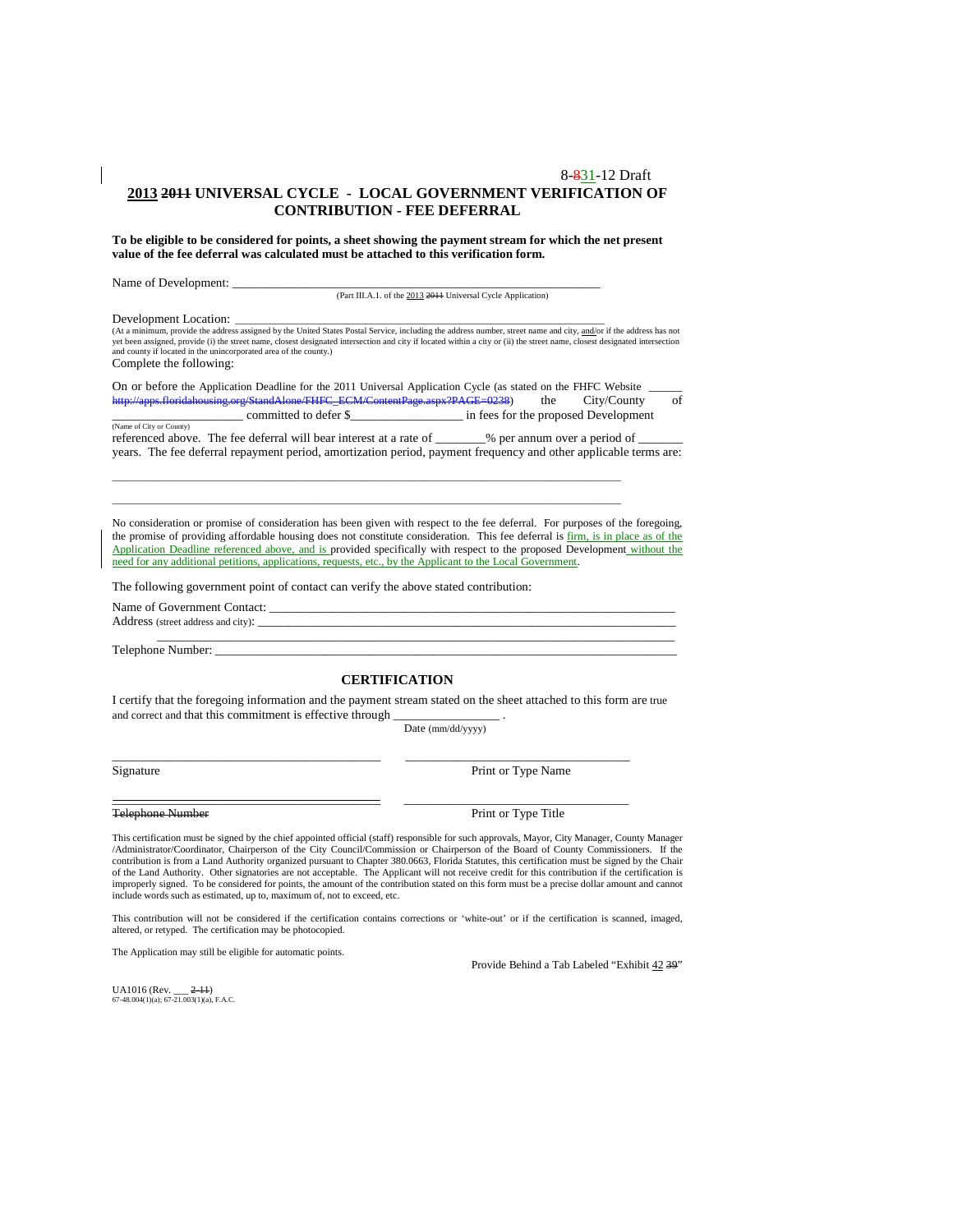\_\_\_\_\_\_\_\_\_\_\_\_\_. (Ordinance No., Resolution No., or Citation of Policy)

### **2013 UNIVERSAL CYCLE - VERIFICATION OF LOCAL GOVERNMENT INCENTIVES FOR AFFORDABLE HOUSING**

Name of Development:

(Part III.A.1. of the 2013 Universal Cycle Application)

Development Location:

(At a minimum, provide the address assigned by the United States Postal Service, including the address number, street name and city, and/or if the address has not yet been assigned, provide (i) the street name, closest designated intersection and city if located within a city or (ii) the street name, closest designated intersection and county if located in the unincorporated area of the county.)

The following planning efforts for affordable housing are offered by the City or County of \_\_\_\_\_\_\_\_\_\_\_\_\_\_\_\_\_\_\_\_\_\_: (Name of City or County)

1. Expedited Permitting Process – the above-named Local Government currently administers an expedited permitting process for affordable housing enacted by: \_\_\_\_\_\_\_\_\_\_\_\_\_\_\_\_\_\_\_\_\_\_\_\_\_\_\_\_\_\_\_\_\_\_\_, adopted

Date (mm/dd/yyyy)

The name of Jurisdiction that will issue building permits is:

- 2. Contributions the above named Local Government has an on-going and current process for providing contributions to affordable housing properties or developments.
- 3 Modification of Fee Requirements the above-named Local Government currently makes available to affordable housing properties or developments the modification of fee requirements, including a reduction or waiver of fees and alternative methods of fee payment.
- 4. Impact of Regulations the above-named Local Government currently has a process, established by ordinance, resolution, plan, or policy, that requires consideration of the impact of proposed policies, ordinances, regulations, or plan provisions on the cost of affordable housing prior to adoption of such policies, ordinances, regulations, or plan provisions. . .

# **CERTIFICATION**

I certify that the above information is true and correct.

\_\_\_\_\_\_\_\_\_\_\_\_\_\_\_\_\_\_\_\_\_\_\_\_\_\_\_\_\_\_\_\_\_\_\_\_\_\_\_\_\_ \_\_\_\_\_\_\_\_\_\_\_\_\_\_\_\_\_\_\_\_\_\_\_\_\_\_\_\_\_\_\_\_\_\_\_\_\_\_\_\_\_ Signature Print or Type Name

> \_\_\_\_\_\_\_\_\_\_\_\_\_\_\_\_\_\_\_\_\_\_\_\_\_\_\_\_\_\_\_\_\_\_\_\_\_\_\_\_\_\_ Print or Type Title

This certification must be signed by the chief appointed official (staff) responsible for issues related to the selected incentive(s), Mayor, City Manager, County Manager/Administrator/Coordinator, or Chairperson of the City Council/Commission or Chairperson of the Board of County Commissioners. Other signatories are not acceptable. Zero points will be awarded if the certification is improperly signed. Signatory must be a representative of the Local Government that has enacted the incentive. For purposes of this form only, if a Development is located within a municipality but the incentive is not available in the city, Applicant may use county incentive. For example, if a Development is located in a town which does not have impact fee requirements but the county has such requirements and they have a reduction or waiver of these fees for affordable housing, the Applicant may submit a properly executed Local Government Incentives Form from the county. If both city and county incentives will be used (Applicant cannot receive points for the same incentive from both the city and the county), the Applicant must provide a form from the city with the city incentive(s) selected and a form from the county with the county incentive(s) selected.

The Applicant will not receive credit for any of the selected incentives if the certification contains corrections or 'white-out' or if the certification is scanned, imaged, altered, or retyped. The certification may be photocopied.

UA1016 (Rev. \_\_)<br>67-48.004(1)(a); 67-21.003(1)(a), F.A.C.

Provide Behind a Tab Labeled "Exhibit 43"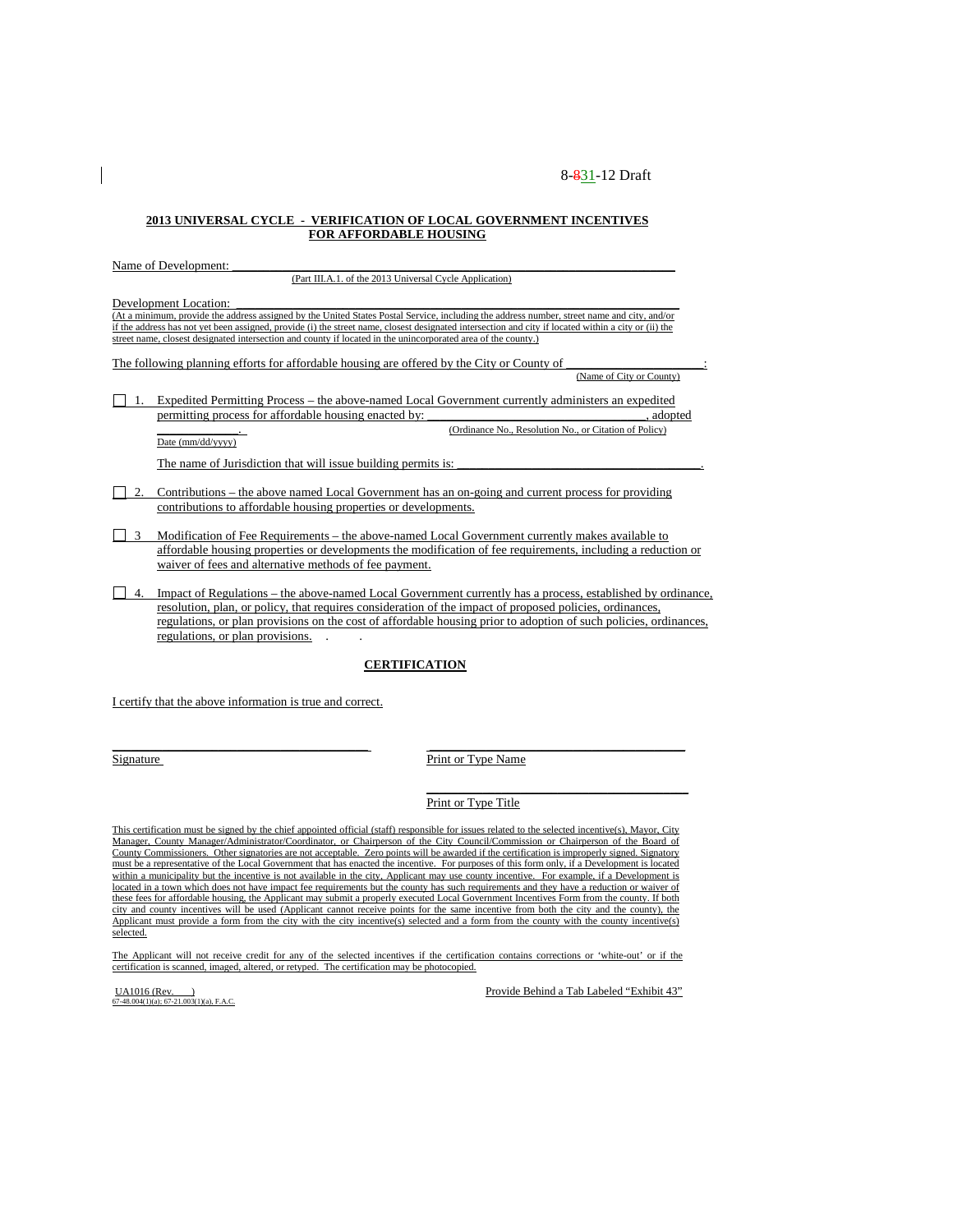#### **2011 UNIVERSAL CYCLE - LOCAL GOVERNMENT VERIFICATION OF AFFORDABLE HOUSING INCENTIVES EXPEDITED PERMITTING PROCESS FOR AFFORDABLE HOUSING**

| Name of Development:                                                                                                                                                                                                                                                                                                                                                                                                 |
|----------------------------------------------------------------------------------------------------------------------------------------------------------------------------------------------------------------------------------------------------------------------------------------------------------------------------------------------------------------------------------------------------------------------|
| (Part III.A.1. of the 2011 Universal Cycle Application)                                                                                                                                                                                                                                                                                                                                                              |
| <b>Development Location:</b>                                                                                                                                                                                                                                                                                                                                                                                         |
| (At a minimum, provide the address assigned by the United States Postal Service, including the address number, street name and city, and/or if the address has not<br>yet been assigned, provide (i) the street name, closest designated intersection and city if located within a city or (ii) the street name, closest designated intersection<br>and county if located in the unincorporated area of the county.) |
| Name of City or County Government:                                                                                                                                                                                                                                                                                                                                                                                   |
| Name of Jurisdiction that will issue building permits:                                                                                                                                                                                                                                                                                                                                                               |
| City/County of<br>eurrently administers an expedited<br>(Name of City or County)                                                                                                                                                                                                                                                                                                                                     |
| permitting process for affordable housing enacted by<br>(Ordinance, Resolution Number or citation of policy)                                                                                                                                                                                                                                                                                                         |
| adopted<br>Date (mm/dd/yyyy)                                                                                                                                                                                                                                                                                                                                                                                         |
|                                                                                                                                                                                                                                                                                                                                                                                                                      |

I certify that the above information is true and correct.

| 9. angtur |  |  |  |  |
|-----------|--|--|--|--|
| vienaa    |  |  |  |  |

Print or Type Name

#### **Print or Type Title**

 $\overline{\phantom{a}}$  , and the contribution of the contribution of  $\overline{\phantom{a}}$ 

This certification must be signed by the chief appointed official (staff) responsible for issues related to this incentive, Mayor, City Manager, County Manager/Administrator/Coordinator, or Chairperson of the City Council/Commission or Chairperson of the Board of County Commissioners. Other signatories are not acceptable. Zero points will be awarded if the certification is improperly signed. Signatory must be a representative of the local government that has enacted the incentive. For purposes of this form only, if a Development is located within a municipality but the incentive is not available in the city, Applicant may use county incentive. For example, if a Development is located in a town which does not have impact fee requirements but the county has such requirements and they have a reduction or waiver of these fees for affordable housing, the Applicant may submit a properly executed Local Government Verification of Affordable Housing Incentives Form from the county.

\_\_\_\_\_\_\_\_\_\_\_\_\_\_\_\_\_\_\_\_\_\_\_\_\_\_\_\_\_\_\_\_\_\_\_\_\_\_\_\_\_ \_\_\_\_\_\_\_\_\_\_\_\_\_\_\_\_\_\_\_\_\_\_\_\_\_\_\_\_\_\_\_\_\_\_

The Applicant will not receive credit for this incentive if the certification contains corrections or 'white-out' or if the certification is scanned, imaged, altered, or retyped. The certification may be photocopied.

Provide Behind a Tab Labeled "Exhibit 40"

A1016 (Rev.2-11) 67-48.004(1)(a); 67-21.003(1)(a), F.A.C.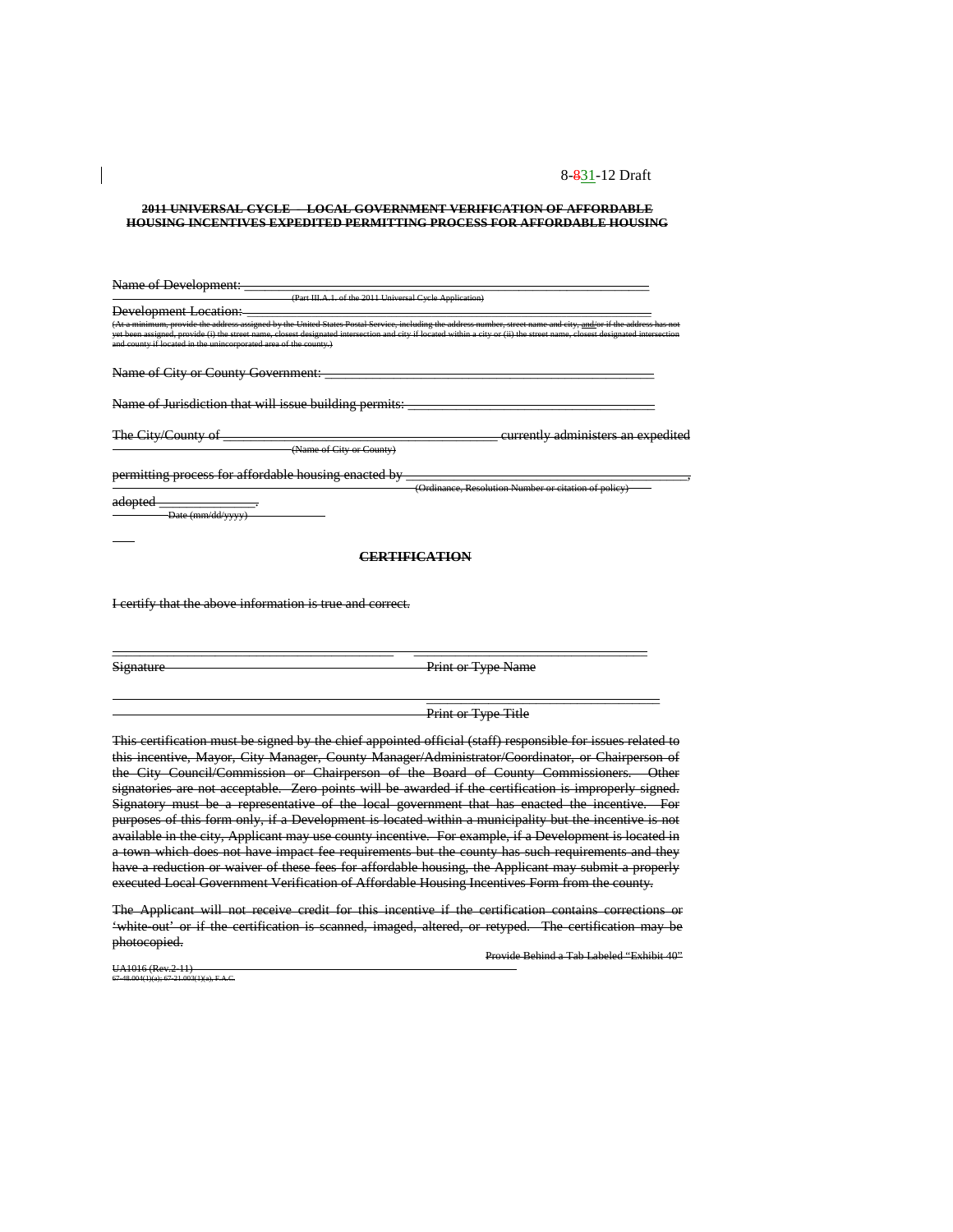## **2011 UNIVERSAL CYCLE - LOCAL GOVERNMENT VERIFICATION OF AFFORDABLE HOUSING INCENTIVES CONTRIBUTIONS TO AFFORDABLE HOUSING PROPERTIES OR DEVELOPMENTS**

Name of Development: (Part III.A.1. of the 2011 Universal Cycle Application)

(At a minimum, provide the address assigned by the United States Postal Service, including the address number, street name and city, <u>and/</u>or if the address has not yet been assigned, provide (i) the street name, closest designated intersection and city if located within a city or (ii) the street name, closest designated intersection and county if located in the unincorporated area of the county.)

Name of City or County Government

Development Location:

The referenced Local Government has an on-going and current process for providing contributions to affordable housing properties or developments.

#### **CERTIFICATION**

\_\_\_\_\_\_\_\_\_\_\_\_\_\_\_\_\_\_\_\_\_\_\_\_\_\_\_\_\_\_\_\_\_\_\_\_\_\_\_\_\_ \_\_\_\_\_\_\_\_\_\_\_\_\_\_\_\_\_\_\_\_\_\_\_\_\_\_\_\_\_\_\_\_\_\_

I certify that the above information is true and correct.

Signature Print or Type Name

 $\overline{\phantom{a}}$  , and the contribution of the contribution of  $\overline{\phantom{a}}$ 

Print or Type Title

This certification must be signed by the chief appointed official (staff) responsible for issues related to this incentive, Mayor, City Manager, County Manager/Administrator/Coordinator, or Chairperson of the City Council/Commission or Chairperson of the Board of County Commissioners. Other signatories are not acceptable. Zero points will be awarded. Signatory must be a representative of the local government that has enacted the incentive. For purposes of this form only, if a Development is located within a municipality but the incentive is not available in the city, Applicant may use county incentive. For example, if a Development is located in a town which does not have impact fee requirements but the county has such requirements and they have a reduction or waiver of these fees for affordable housing, the Applicant may submit a properly executed Local Government Verification of Affordable Housing Incentives Form from the county.

The Applicant will not receive credit for this incentive if the certification contains corrections or 'white-out' or if the certification is scanned, imaged, altered, or retyped. The certification may be photocopied.

UA1016 (Rev. 2-11)  $0.54C$  Provide Behind a Tab Labeled "Exhibit 41"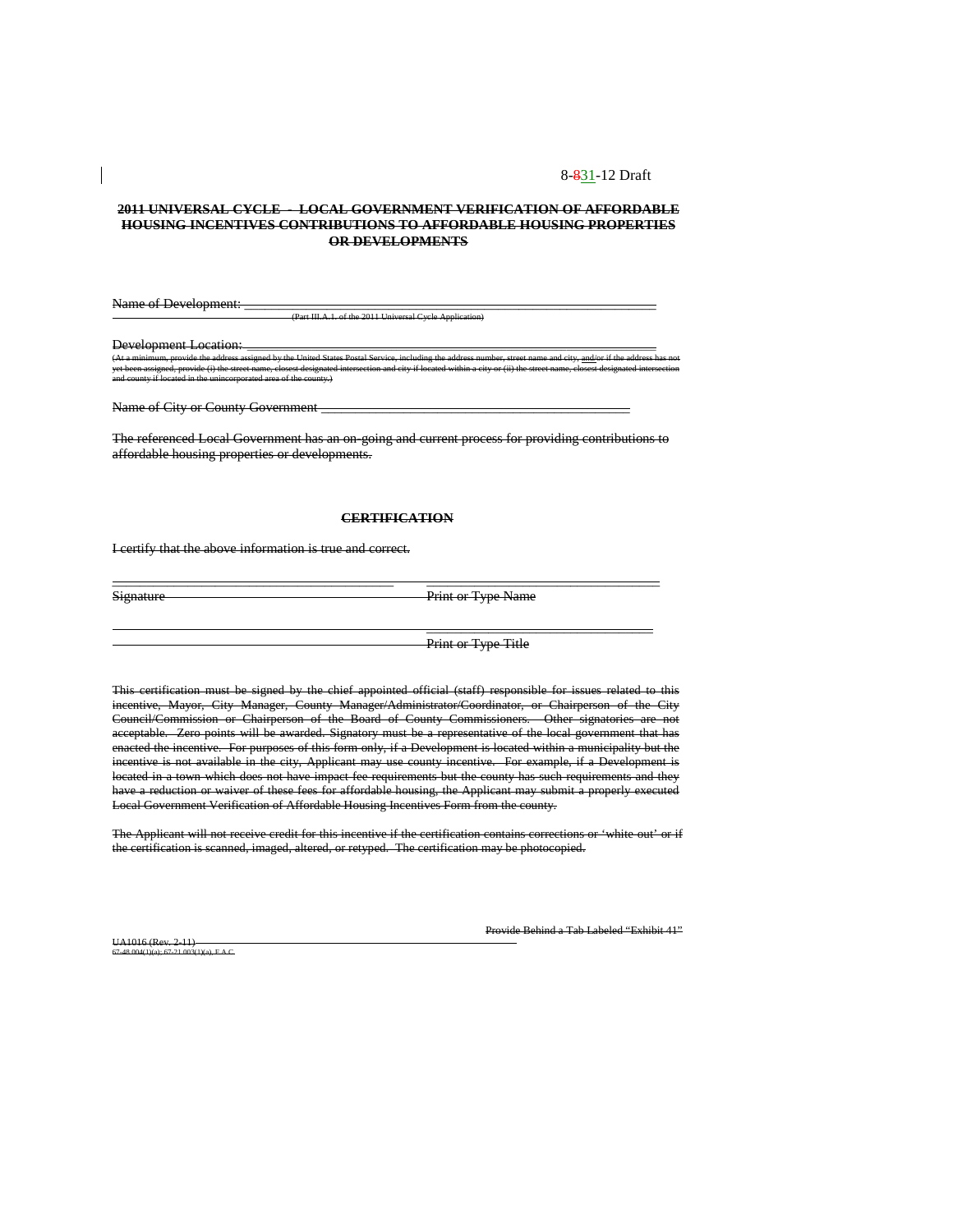# **2011 UNIVERSAL CYCLE - LOCAL GOVERNMENT VERIFICATION OF AFFORDABLE HOUSING INCENTIVES MODIFICATION OF FEE REQUIREMENTS FOR AFFORDABLE HOUSING PROPERTIES OR DEVELOPMENTS**

Name of Development:

(Part III.A.1. of the 2011 Universal Cycle Application)

Development Location: (At a minimum, provide the address assigned by the United States Postal Service, including the address number, street name and city, <u>and/</u>or if the address has not yet been assigned, provide (i) the street name, closest designated intersection and city if located within a city or (ii) the street name, closest designated intersection and county if located in the unincorporated area of the county.)

Name of City or County Government: \_\_\_\_\_\_\_\_\_\_\_\_\_\_\_\_\_\_\_\_\_\_\_\_\_\_\_\_\_\_\_\_\_\_\_\_\_\_\_\_\_\_\_\_

The referenced Local Government currently makes available to affordable housing properties or developments the modification of fee requirements, including a reduction or waiver of fees and alternative methods of fee payment.

# **CERTIFICATION**

\_\_\_\_\_\_\_\_\_\_\_\_\_\_\_\_\_\_\_\_\_\_\_\_\_\_\_\_\_\_\_\_\_\_\_\_\_\_\_\_ \_\_\_\_\_\_\_\_\_\_\_\_\_\_\_\_\_\_\_\_\_\_\_\_\_\_\_\_\_\_\_\_\_\_\_\_

I certify that the above information is true and correct.

Signature Print or Type Name

Print or Type Title

 $\overline{\phantom{a}}$  , and the contract of the contract of the contract of the contract of the contract of the contract of the contract of the contract of the contract of the contract of the contract of the contract of the contrac

This certification must be signed by the chief appointed official (staff) responsible for issues related to this incentive, Mayor, City Manager, County Manager/Administrator/Coordinator, or Chairperson of the City Council/Commission or Chairperson of the Board of County Commissioners. Other signatories are not acceptable. Zero points will be awarded. Signatory must be a representative of the local government that has enacted the incentive. For purposes of this form only, if a Development is located within a municipality but the incentive is not available in the city, Applicant may use county incentive. For example, if a Development is located in a town which does not have impact fee requirements but the county has such requirements and they have a reduction or waiver of these fees for affordable housing, the Applicant may submit a properly executed Local Government Verification of Affordable Housing Incentives Form from the county.

The Applicant will not receive credit for this incentive if the certification contains corrections or 'white-out' or if the certification is scanned, imaged, altered, or retyped. The certification may be photocopied.

Provide Behind a Tab Labeled "Exhibit 42"

UA1016 (Rev. 2-11) 67-48.004(1)(a); 67-21.003(1)(a), F.A.C.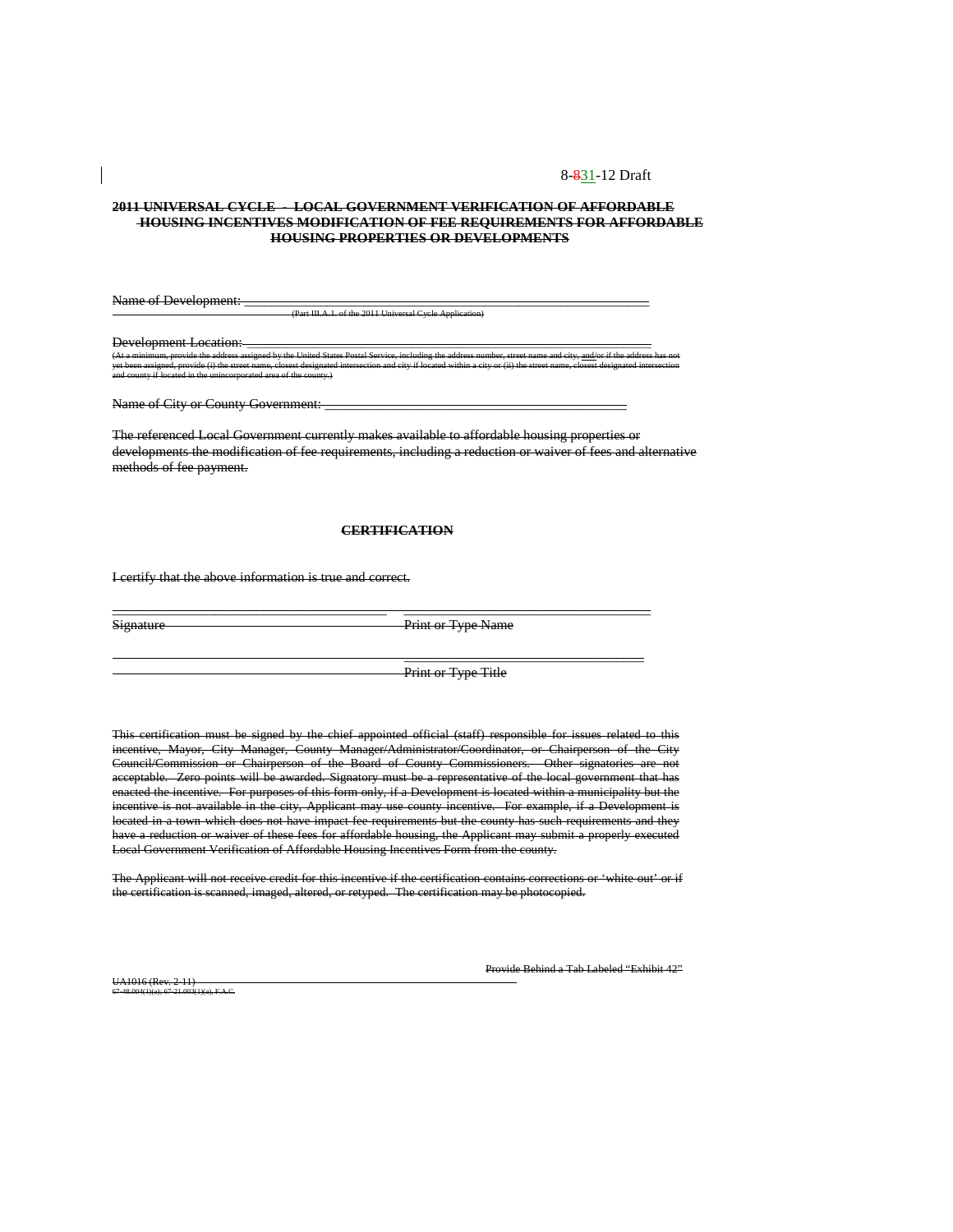## **2011 UNIVERSAL CYCLE - LOCAL GOVERNMENT VERIFICATION OF AFFORDABLE HOUSING INCENTIVES IMPACT OF POLICIES, ORDINANCES, REGULATIONS, OR PLAN PROVISIONS ON COST OF AFFORDABLE HOUSING PROPERTIES OR DEVELOPMENTS**

Name of Development:  $(2a^{2} + b^{2})$ <sup>1</sup>. Of the 2011 Universal Cycle Application

Development Location:<br>(At a minimum provide the address (At a minimum, provide the address assigned by the United States Postal Service, including the address number, street name and city, <u>and/</u>or if the address has not yet been assigned, provide (i) the street name, closest designated intersection and city if located within a city or (ii) the street name, closest designated intersection and county if located in the unincorporated area of the county.)

Name of City or County Government: \_\_\_\_\_\_\_\_\_\_\_\_\_\_\_\_\_\_\_\_\_\_\_\_\_\_\_\_\_\_\_\_\_\_\_\_\_\_\_\_\_\_\_\_\_\_\_\_\_

The referenced Local Government currently has a process, established by ordinance, resolution, plan, or policy, that requires consideration of the impact of proposed policies, ordinances, regulations, or plan provisions on the cost of affordable housing prior to adoption of such policies, ordinances, regulations, or plan provisions.

#### **CERTIFICATION**

\_\_\_\_\_\_\_\_\_\_\_\_\_\_\_\_\_\_\_\_\_\_\_\_\_\_\_\_\_\_\_\_\_\_\_\_\_\_\_\_\_\_\_\_ \_\_\_\_\_\_\_\_\_\_\_\_\_\_\_\_\_\_\_\_\_\_\_\_\_\_\_\_\_\_\_\_\_

I certify that the above information is true and correct.

Signature Print or Type Name

Print or Type Title

 $\overline{\phantom{a}}$  ,  $\overline{\phantom{a}}$  ,  $\overline{\phantom{a}}$  ,  $\overline{\phantom{a}}$  ,  $\overline{\phantom{a}}$  ,  $\overline{\phantom{a}}$  ,  $\overline{\phantom{a}}$  ,  $\overline{\phantom{a}}$  ,  $\overline{\phantom{a}}$  ,  $\overline{\phantom{a}}$  ,  $\overline{\phantom{a}}$  ,  $\overline{\phantom{a}}$  ,  $\overline{\phantom{a}}$  ,  $\overline{\phantom{a}}$  ,  $\overline{\phantom{a}}$  ,  $\overline{\phantom{a}}$ 

This certification must be signed by the chief appointed official (staff) responsible for issues related to this incentive, Mayor, City Manager, County Manager/Administrator/Coordinator, or Chairperson of the City Council/Commission or Chairperson of the Board of County Commissioners. Other signatories are not acceptable. Zero points will be awarded. Signatory must be a representative of the local government that has enacted the incentive. For purposes of this form only, if a Development is located within a municipality but the incentive is not available in the city, Applicant may use county incentive. For example, if a Development is located in a town which does not have impact fee requirements but the county has such requirements and they have a reduction or waiver of these fees for affordable housing, the Applicant may submit a properly executed Local Government Verification of Affordable Housing Incentives Form from the county.

The Applicant will not receive credit for this incentive if the certification contains corrections or 'white-out' or if the certification is scanned, imaged, altered, or retyped. The certification may be photocopied.

UA1016 (Rev.2-11)  $6.5AC$  Provide Behind a Tab Labeled "Exhibit 43"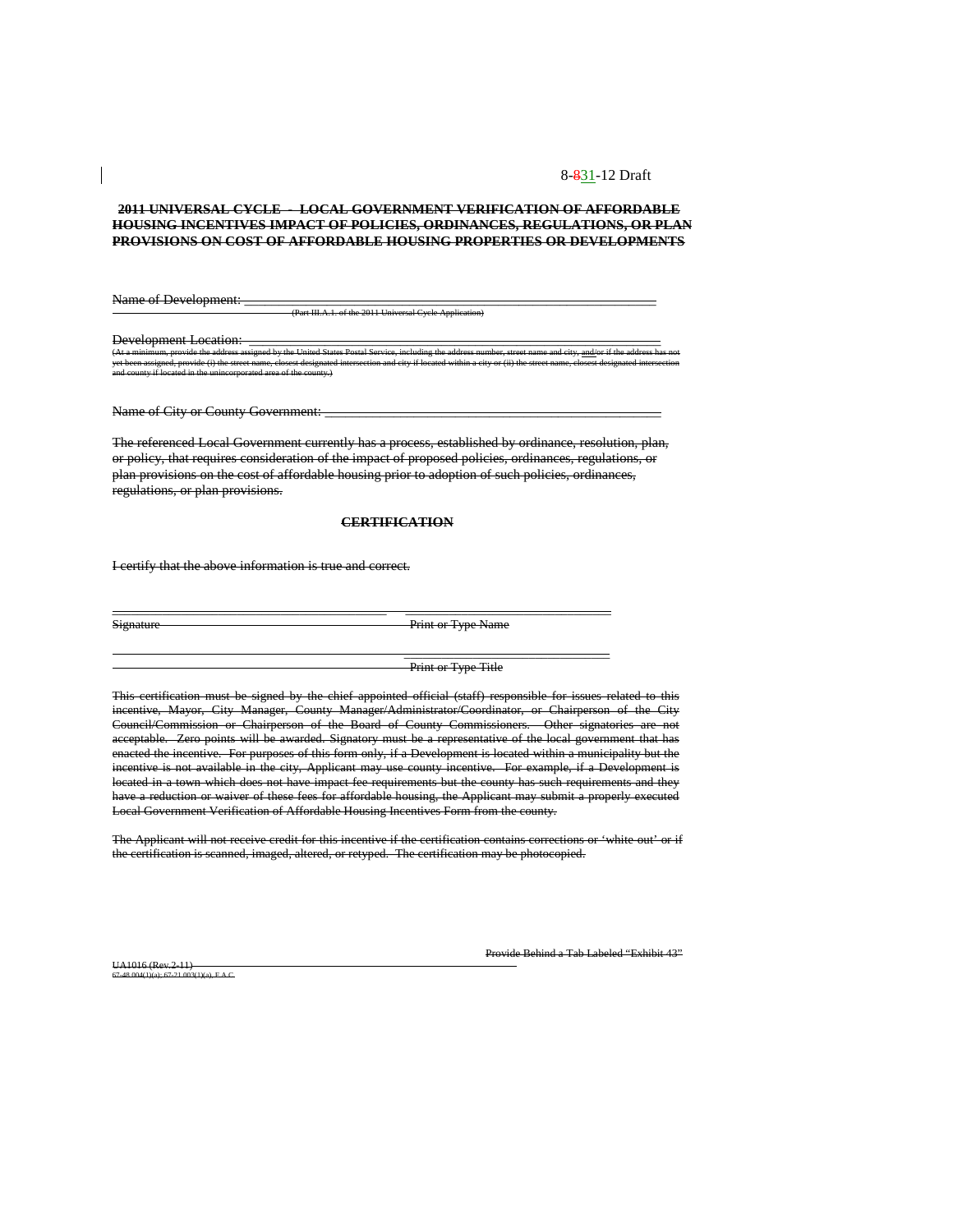# **2013 2011 UNIVERSAL CYCLE - COMMITMENT TO DEFER DEVELOPER FEE**

|              | commits to defer up to                                                                         |  |
|--------------|------------------------------------------------------------------------------------------------|--|
|              | (Name of Developer - Part II.B.1.a. - see Note below)                                          |  |
| $\mathbb{S}$ | of its Developer fee to offset any funding shortfall until the closing                         |  |
|              |                                                                                                |  |
|              | (Name of Development - Part III.A.1. of the 2013 2011 Universal Cycle Application)             |  |
|              | Additionally, the Developer identified above commits to defer up to \$                         |  |
|              | fill any funding shortfall after closing of permanent financing for the Development identified |  |
| above.       |                                                                                                |  |
|              | the undersigned, certify that I<br>(Print or Type Name)                                        |  |

have the authority to make this commitment on behalf of the above-named Developer.

Signature

\_\_\_\_\_\_\_\_\_\_\_\_\_\_\_\_\_\_\_\_\_\_\_\_\_\_\_\_\_\_\_\_\_\_\_

**NOTE:** If the proposed Development will have more than one Developer and the Developers are committing to defer some or all of the Developer fee, each Developer must complete and provide a Commitment to Defer Developer Fee form reflecting the portion of the Developer fee it is deferring.

If this certification contains corrections or 'white-out', or if it is scanned, imaged, altered, or retyped, the form will not be considered. The certification may be photocopied.

> Provide Behind a Tab Labeled "Exhibit 45" (Supplemental MMRB App. Cycle); or<br>Provide Behind a Tab Labeled "Exhibit <u>12</u> <del>10</del>" (4 Percent HC County HFA Bonds Application

Form)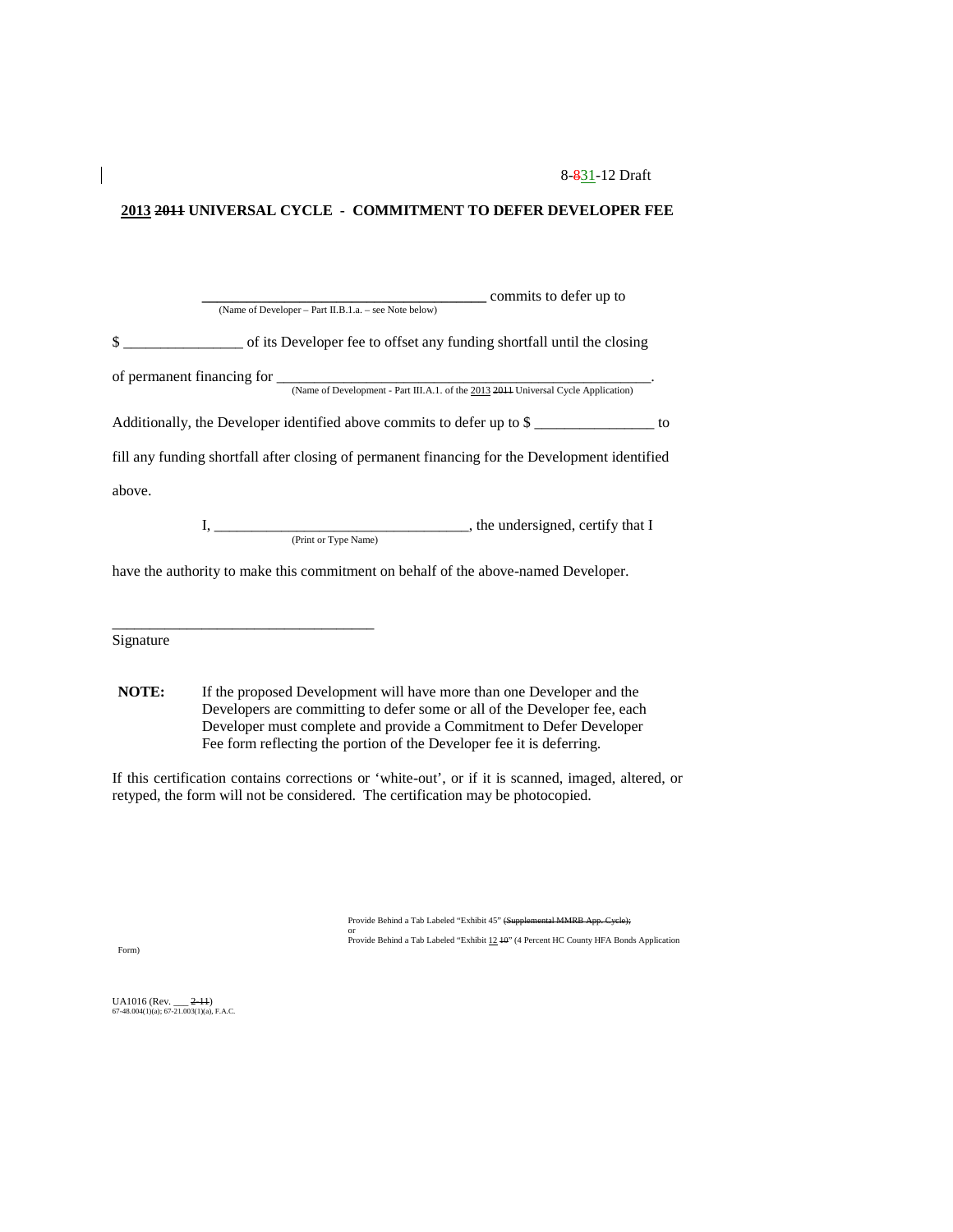# **4 PERCENT HC COUNTY HFA BONDS APPLICATION FORM**

# **1. Applicant:**

- a. Name of Applicant:
- b. Attach a listing of the Principals for the Applicant, including the percentage of ownership interest of each Principal, as **"Exhibit 1"** to this Application form.

c. Federal Employer Identification Number:

If not yet obtained, provide a copy of the completed, submitted application for the Federal Employer Identification Number behind a tab labeled "**Exhibit 2**".

d. Is the Applicant applying as a Non-Profit organization?  $\circ$  Yes  $\circ$  No

If "Yes", the Applicant must respond to questions (1) and (2) below and provide the required information behind a tab labeled **"Exhibit 3"**. If "No", skip Non-Profit status questions and proceed to question 2. below.

(1) Provide the following documentation for each Non-Profit entity:

(a) attorney opinion letter; and

(b) IRS determination letter

#### (2) Answer the following questions:

(a) Is the Applicant or one of its general partners or managing members incorporated as a <u>Non-Profit entity pursuant to Chapter 617, Florida Statutes, or similar state statute if</u><br>incorporated outside Florida?  $\circ$  Yes  $\circ$  No incorporated outside Florida?

If "No", is the Applicant or one of its general partners or managing members a whollyowned subsidiary of a Non-Profit entity formed pursuant to Chapter 617, Florida Statutes, or similar state statute if incorporated outside Florida? ○ Yes ○ No

- (b) Is the Applicant or one of its general partners or managing members a  $501(c)(3)$  or  $501(c)(4)$  Non-Profit entity or is the Applicant or one of its general partners or managing members a wholly-owned subsidiary of a  $501(c)(3)$  or  $501(c)(4)$  Non-Profit entity?  $\circ$  Yes  $\circ$  No
- (c) Does the Non-Profit entity have an ownership interest, either directly or indirectly, in the general partner or general partnership interest or in the managing member or the managing member's interest in the Applicant?  $\circ$  Yes  $\circ$  No

If "Yes", state the percentage owned in the general partnership or managing member interest: \_\_\_\_\_\_\_\_\_\_\_\_\_%

- (d) Percentage of Developer's fee that will go to the Non-Profit entity: \_\_\_\_\_\_\_\_\_\_\_\_%
- (e) Provide the description/explanation of the role of the Non-Profit entity.
- (f) Provide the names and addresses of the members of the governing board of the Non-Profit entity.

UA1016 (Rev. <u>2-11</u>) **Pg. 1 of 7 Pages** 67-48.004(1)(a); 67-21.003(1)(a), F.A.C.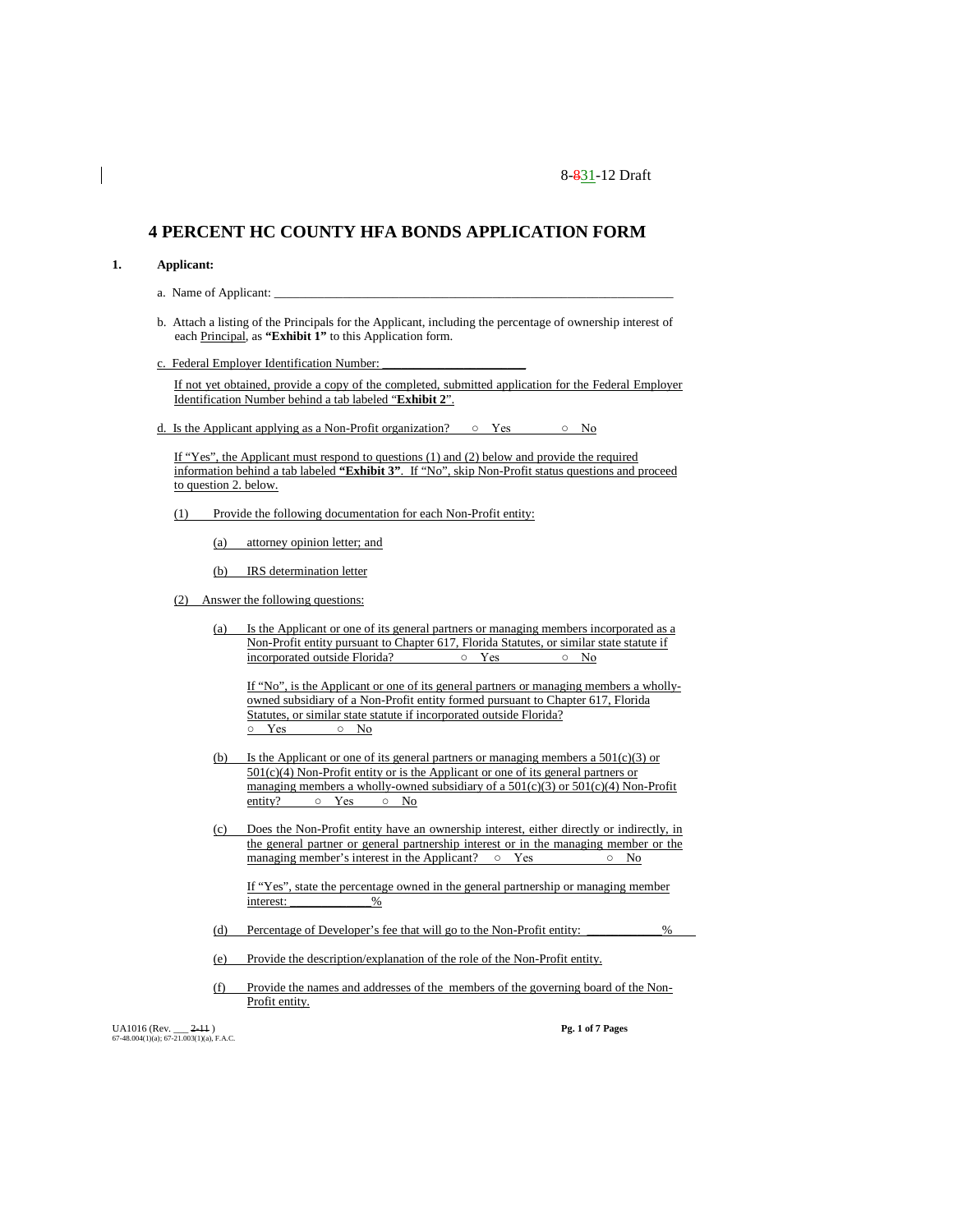- (g) For each Non-Profit entity, provide the articles of incorporation demonstrating that one of the purposes of the Non-Profit entity is to foster low-income housing.
- (h) Year Non-Profit entity was incorporated: \_\_\_\_\_\_ (yyyy)
- (i) Is the Non-Profit entity affiliated with or controlled by a for-profit entity within the meaning of Section 42(h), Internal Revenue Code?  $\circ$  Yes  $\circ$  No If "Yes", state name of the for-profit entity:

### **2. Contact Person for this Application:**

| City: | State: $\angle$ Zip: $\angle$ |
|-------|-------------------------------|
|       |                               |
|       |                               |
|       |                               |

#### **3. Developer:**

a. Name of each Developer (include all co-Developers):

b. Attach a listing of the Principals for each Developer as **"Exhibit 4 2"** to this Application form.

\_\_\_\_\_\_\_\_\_\_\_\_\_\_\_\_\_\_\_\_\_\_\_\_\_\_\_\_\_\_\_\_\_\_\_\_\_\_\_\_\_\_\_\_\_\_\_\_\_\_\_\_\_\_\_\_\_\_\_\_\_\_\_\_\_\_\_\_\_\_\_\_\_\_\_\_\_\_\_\_\_

# **4. Proposed Development Information:**

a. Name of Development:

b. Location of Development Site:

- $(1)$  County:  $\overline{\phantom{a}}$
- (2) Address of Development Site:

Select the question(s) below that best applies to the proposed Development - question (a) or question (b) or both questions (a) and (b) below and provide the applicable information. If question (b) is selected, the Applicant must also select either question (b)(i) or question (b)(ii) below and, if question (b)(i) is selected, the name of the city must be stated.

 $\Box$  (a) The following address number, street name and city has been assigned by the USPS:

\_\_\_\_\_\_\_\_\_\_\_\_\_\_\_\_\_\_\_\_\_\_\_\_\_\_\_\_\_\_\_\_\_\_\_\_\_\_\_\_\_\_\_\_\_\_\_\_\_\_\_\_\_\_\_\_\_\_\_\_\_\_\_\_\_\_\_ \_\_\_\_\_\_\_\_\_\_\_\_\_\_\_\_\_\_\_\_\_\_\_\_\_\_\_\_\_\_\_\_\_\_\_\_\_\_\_\_\_\_\_\_\_\_\_\_\_\_\_\_\_\_\_\_\_\_\_\_\_\_\_\_\_\_\_\_\_

\_\_\_\_\_\_\_\_\_\_\_\_\_\_\_\_\_\_\_\_\_\_\_\_\_\_\_\_\_\_\_\_\_\_\_\_\_\_\_\_\_\_\_\_\_\_\_\_\_\_\_\_\_\_\_\_\_\_\_\_\_\_\_\_\_\_\_\_\_

or  $\Box$  (b) The address has not yet been assigned by the USPS:  $\Box$ 

(Street Name and closest designated intersection) and  $\circ$  (i) The proposed Development is located within the city limits of: (Name of City) or

○ (ii) The proposed Development is located within the unincorporated area of the County.

UA1016 (Rev. \_\_\_ 2-11 ) **Pg. 2 of 7 Pages** 67-48.004(1)(a); 67-21.003(1)(a), F.A.C.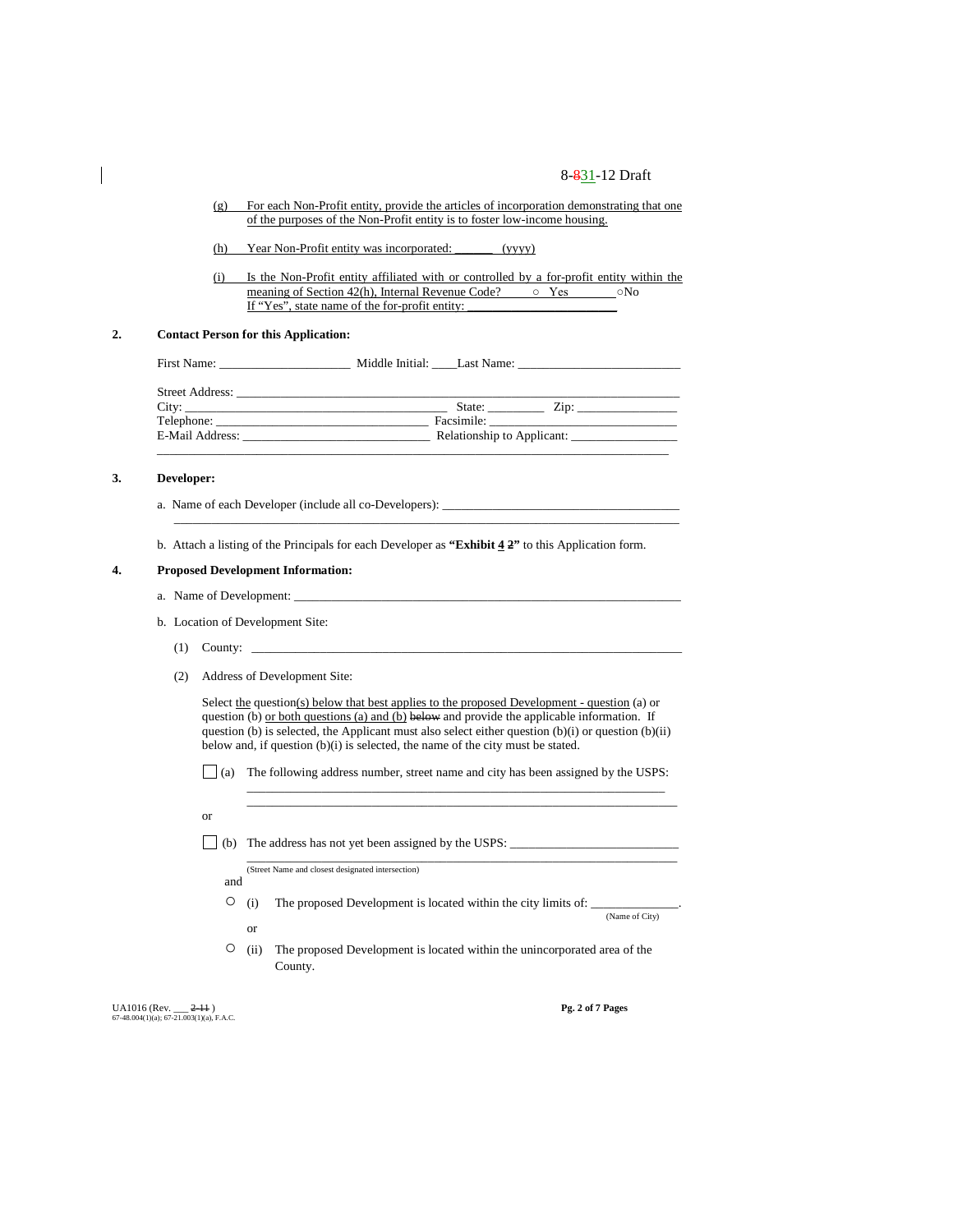- (a) Name of local jurisdiction where Development is located: If Development is located within a municipality (incorporated city, town, or village) the municipality must be specified.
- (b) Name of Chief elected official: First: \_\_\_\_\_\_\_\_\_\_\_ Middle Initial: \_\_\_ Last: \_\_\_\_\_\_\_\_\_\_

| Title:                               |                 |  |
|--------------------------------------|-----------------|--|
| <b>Street Address:</b>               |                 |  |
| City: State:                         | $\mathbf{Zip:}$ |  |
| Telephone No. (including area code): |                 |  |

- c. Total number of units:
	- $(1)$  Total number of units in proposed Development:  $\Box$

(2) Total number of new construction units: \_\_\_\_\_\_ and total number of rehabilitation units:

- $(3)(2)$  Total number of rental assistance units: (the number of units that receive and/or will receive PBRA and/or ACC, as applicable to the Development Category selected by the Applicant at Section 4.f. of this Application form)
- d. Total number of buildings in proposed Development:
- e. Indicate which of the following questions apply to the proposed Development and provide the required information:

(1)  $DDA – If f+The proposed Development is located in a HUD-designed the following DDA,$ </u> provide the required information at (a) or (b) below:

- (a) If located in a Non-Metropolitan DDA, indicate which DDA: \_\_\_\_\_\_\_\_\_\_\_\_\_\_\_\_; or
- (b) If located in a Metropolitan DDA, provide the zip code for the proposed Development: \_\_\_\_\_\_\_.
- $\Box$  (2) <u>QCT -</u> The proposed Development is located in the following QCT: \_\_\_\_\_\_\_\_\_\_\_\_\_\_\_. A copy of a letter from the local planning office or census bureau which verifies that the proposed Development is located in the referenced QCT is provided as **"Exhibit 5 3"** to this Application form.
- $\Box$  (3) Multi-phase Development -
	- $\overline{O}$  (a) The Applicant indicated that the proposed Development is located in a HUDdesignated DDA and/or QCT at questions (1) and/or (2) above and the proposed Development is a the first phase of a multiphase Development as defined in Section 4.e.(3) of the Instructions to this Application form.
	- or
	- (b) The Applicant indicated that the proposed Development is located in a HUDdesignated DDA and/or QCT at questions (1) and/or (2) above and the proposed Development is an additional phase of a multi-phase Development where a phase was previously funded. Information regarding the previously funded phase(s) is set out on the chart below:

| Previously Funded Phase(s) of the Multi-Phase Development |                         |  |  |
|-----------------------------------------------------------|-------------------------|--|--|
| FHFC File No.                                             | <b>Development Name</b> |  |  |
|                                                           |                         |  |  |
|                                                           |                         |  |  |
|                                                           |                         |  |  |
|                                                           |                         |  |  |

UA1016 (Rev\_\_\_ 2-11) **Pg. 3 of 7 Pages** 67-48.004(1)(a); 67-21.003(1)(a), F.A.C.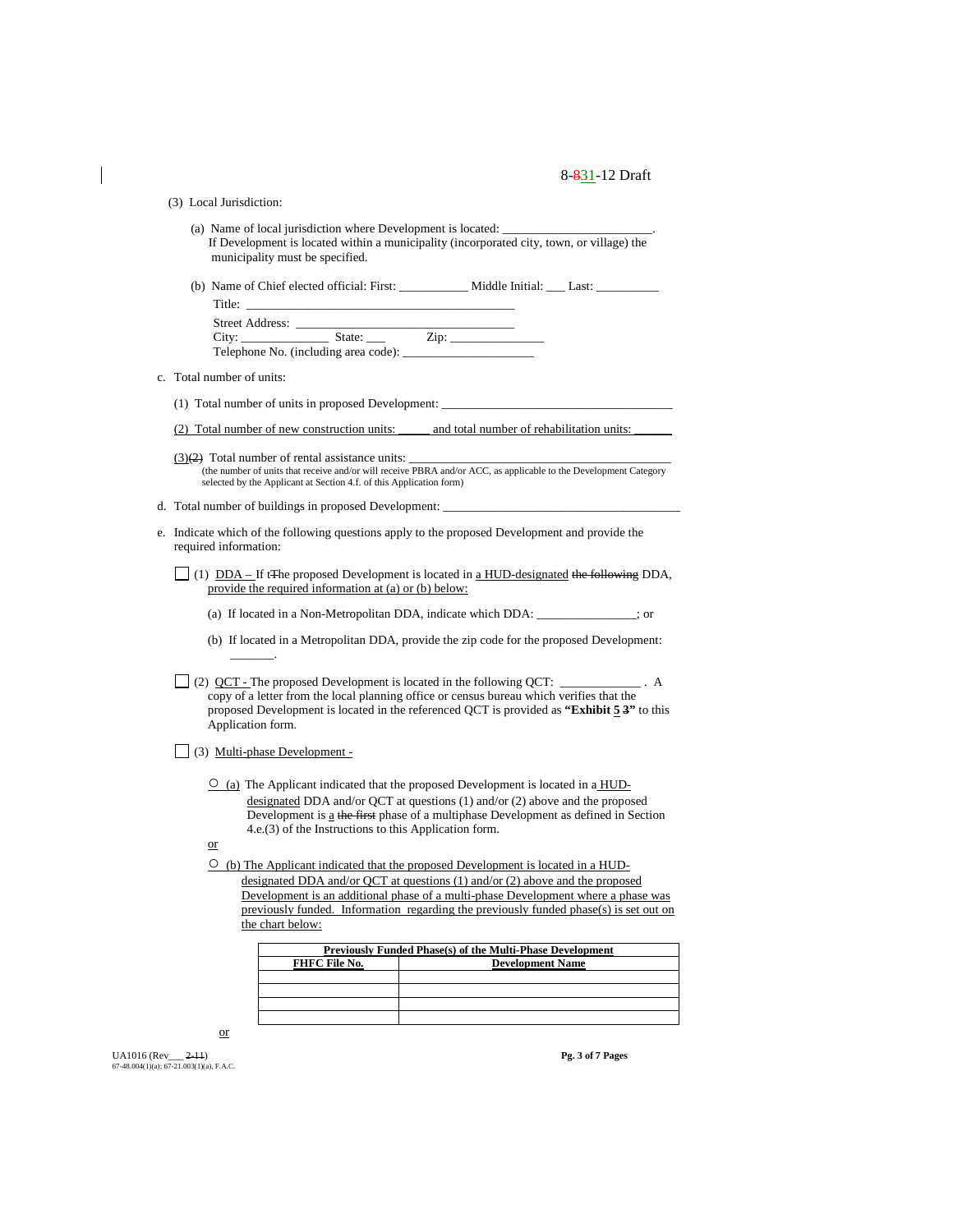| $\Box$ (4) The Applicant is applying for Housing Credits for eligible acquisition expenses. If this<br>applies to the proposed Development, answer the following questions:                                                                                            |                  |                                                                                    |                                                                 |
|------------------------------------------------------------------------------------------------------------------------------------------------------------------------------------------------------------------------------------------------------------------------|------------------|------------------------------------------------------------------------------------|-----------------------------------------------------------------|
| (a) Is/are the building(s) acquired or to be acquired from a related party? $\circ$ Yes $\circ$ No                                                                                                                                                                     |                  |                                                                                    |                                                                 |
| (b) Name of previous owner: $\frac{1}{2}$                                                                                                                                                                                                                              |                  |                                                                                    |                                                                 |
|                                                                                                                                                                                                                                                                        |                  |                                                                                    |                                                                 |
|                                                                                                                                                                                                                                                                        |                  |                                                                                    |                                                                 |
| (e) Date $\frac{\text{mm}{\text{dd}}\text{yyyy}}{\text{and cost of last rehabilitation:}}$                                                                                                                                                                             |                  |                                                                                    |                                                                 |
| (f) Describe acquisition facts and circumstances relative to Section 42(d), IRC ("10-year rule"):                                                                                                                                                                      |                  |                                                                                    |                                                                 |
| (g) Is a waiver of the 10-year rule being sought by the Applicant? $\circ$ Yes $\circ$ No                                                                                                                                                                              |                  |                                                                                    |                                                                 |
| (5) The proposed Development will receive historic Housing Credits in the amount of<br>$s$ <sub>___________</sub> .                                                                                                                                                    |                  |                                                                                    |                                                                 |
| $\Box$ (6) The Applicant is applying for Housing Credits for eligible Rehabilitation expenses. The<br>estimated qualified basis in Rehabilitation expenses per set-aside unit within one 24-month<br>period for the building(s) being Rehabilitated is \$____________. |                  |                                                                                    |                                                                 |
| f. Development Category:<br>$\circ$                                                                                                                                                                                                                                    | Rehabilitation   | $\circ$                                                                            | Acquisition and Rehabilitation                                  |
| $\circ$                                                                                                                                                                                                                                                                | Redevelopment    | $\circ$                                                                            | Acquisition and Redevelopment                                   |
| $\circ$<br>Preservation                                                                                                                                                                                                                                                |                  | $\circ$                                                                            | Acquisition and Preservation                                    |
| O                                                                                                                                                                                                                                                                      | New Construction |                                                                                    |                                                                 |
| If Redevelopment, Acquisition and Redevelopment, Preservation or Acquisition and Preservation is<br>selected, provide the required documentation as "Exhibit $64"$ to this Application form.                                                                           |                  |                                                                                    |                                                                 |
|                                                                                                                                                                                                                                                                        |                  |                                                                                    |                                                                 |
|                                                                                                                                                                                                                                                                        |                  |                                                                                    |                                                                 |
| h. Demographic Commitment:                                                                                                                                                                                                                                             |                  | $\circ$ Elderly $\circ$ Homeless                                                   | $\bigcirc$ Family                                               |
|                                                                                                                                                                                                                                                                        |                  | O Farmworker/Commercial Fishing Worker                                             |                                                                 |
| i. Provide the Surveyor Certification of Development Location Point for MMRB and Non-Competitive<br>HC Applications form as "Exhibit $7.5$ " to this Application form.                                                                                                 |                  |                                                                                    |                                                                 |
| j. Set-Aside Commitment:                                                                                                                                                                                                                                               |                  |                                                                                    |                                                                 |
|                                                                                                                                                                                                                                                                        |                  |                                                                                    |                                                                 |
| (1) Indicate the minimum set-aside:                                                                                                                                                                                                                                    |                  | $\circ$ 20% of units at 50% AMI or less<br>$\circ$ 40% of units at 60% AMI or less |                                                                 |
|                                                                                                                                                                                                                                                                        | as amended       |                                                                                    | $\circ$ Deep rent skewing option as defined in Section 42, IRC, |

 $\overline{\phantom{a}}$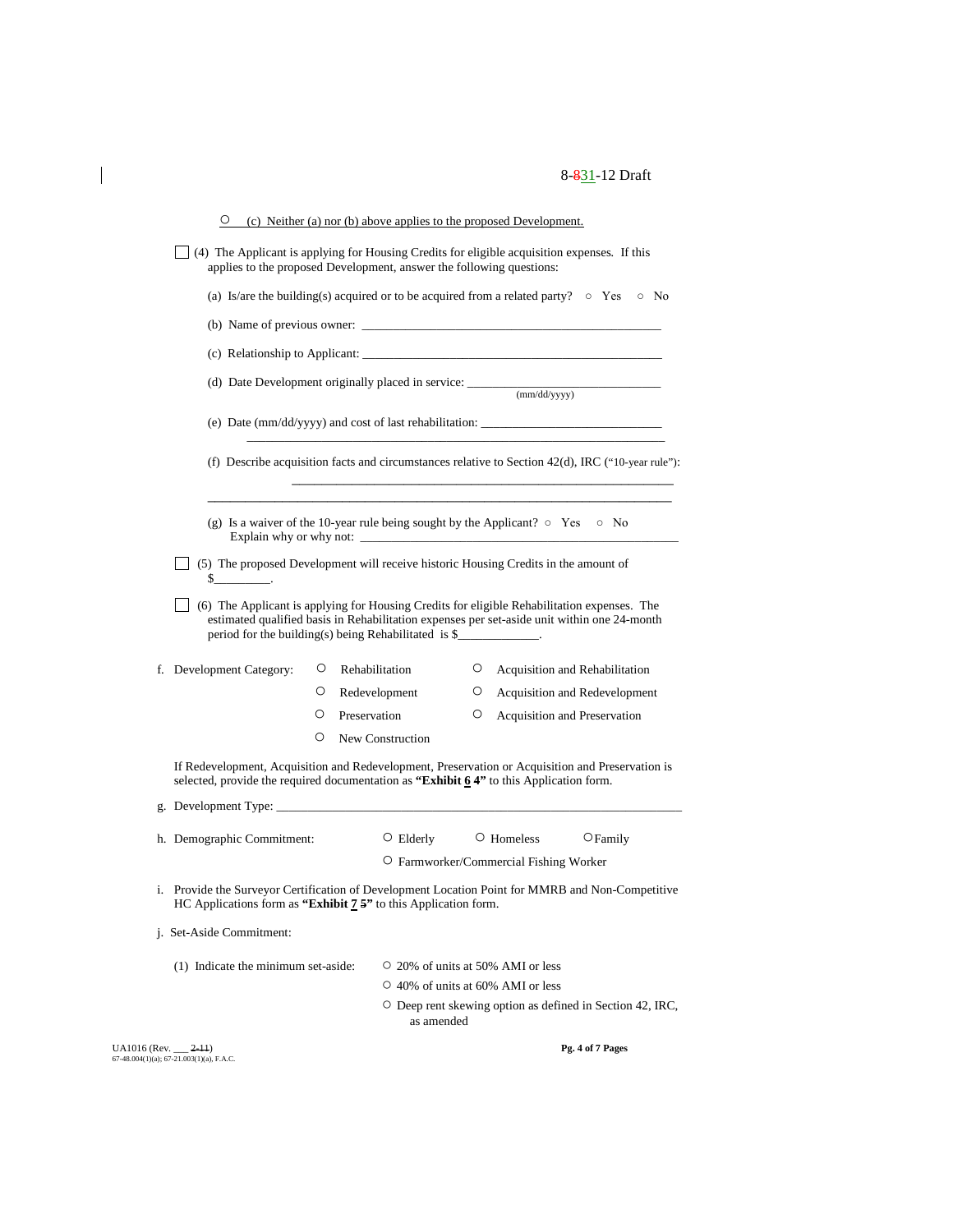(2) Complete the Set-Aside Breakdown Chart:

|                 | Percentage of Residential Units |                 |
|-----------------|---------------------------------|-----------------|
|                 | Commitment for                  | AMI Level       |
|                 | non-competitive HC              |                 |
|                 | %                               | At or Below 25% |
|                 | %                               | At or Below 28% |
|                 | %                               | At or Below 30% |
|                 | %                               | At or Below 33% |
|                 | %                               | At or Below 35% |
|                 | %                               | At or Below 40% |
|                 | %                               | At or Below 45% |
|                 | %                               | At or Below 50% |
|                 | %                               | At or Below 60% |
| Total Set-Aside |                                 |                 |
| Percentage:     | %                               |                 |

- (3) Indicate the total number of years the Applicant irrevocably commits to set aside units in the proposed Development: \_\_\_\_\_\_\_\_\_\_\_\_\_\_\_ affordability period:  $-$  0-50 or more years  $-$  0-45 to 49 years  $\sim$  0 40 to 44 years  $\sim$  0 35 to 39 years  $\sim$  0 31 to 34 years  $\sim$  30 years
- k. If the work proposed in this Application is not yet complete, what is the anticipated placed-in service date? \_\_\_\_\_\_\_\_\_\_\_\_\_\_\_\_\_\_\_\_\_\_\_ (mm/dd/yyyy)

### **5. Funding:**

a. Non-competitive HC funding request (annual amount):  $\S$ 

- b. Finance Documents:
	- (1) If the credit underwriting for the bonds is complete and it was prepared by a Credit Underwriter under contract with the Corporation meeting the criteria required under paragraph 67- 48.027(2)(d), F.A.C., provide a complete copy of the final credit underwriting report as **"Exhibit 8 6"** to this Application form.
	- (2) If the credit underwriting for the bonds has not been completed or has been completed  $(i)$ without meeting the criteria required under paragraph 67-48.027(2)(d), F.A.C., as determined by either the Corporation or a Credit Underwriter under contract with the Corporation, or (ii) by a credit underwriter not under contract with the Corporation, provide the following information:
		- (a) Provide the completed Development Cost Pro-Forma, the Detail/Explanation Sheet, if applicable, the Construction or Rehab Analysis, and the Permanent Analysis as **"Exhibit 8 6"** to this Application form.
		- (b) Bond Financing
			- i. State the name of the assigned Credit Underwriter for the bonds: and
			- ii. Provide a copy of the inducement resolution or acknowledgement resolution awarding the Bonds as **"Exhibit 9 7"** to this Application form.
		- (c) Housing Credit Equity –

Provide the following documentation, as applicable, as **"Exhibit 10 8"** to this Application form:

i. If the equity agreement has closed, provide a copy of the closed limited partnership agreement or limited liability company operating agreement; or

UA1016 (Rev. <u>2-11)</u> **Pg. 5** of 7 **Pages** 67-48.004(1)(a); 67-21.003(1)(a), F.A.C.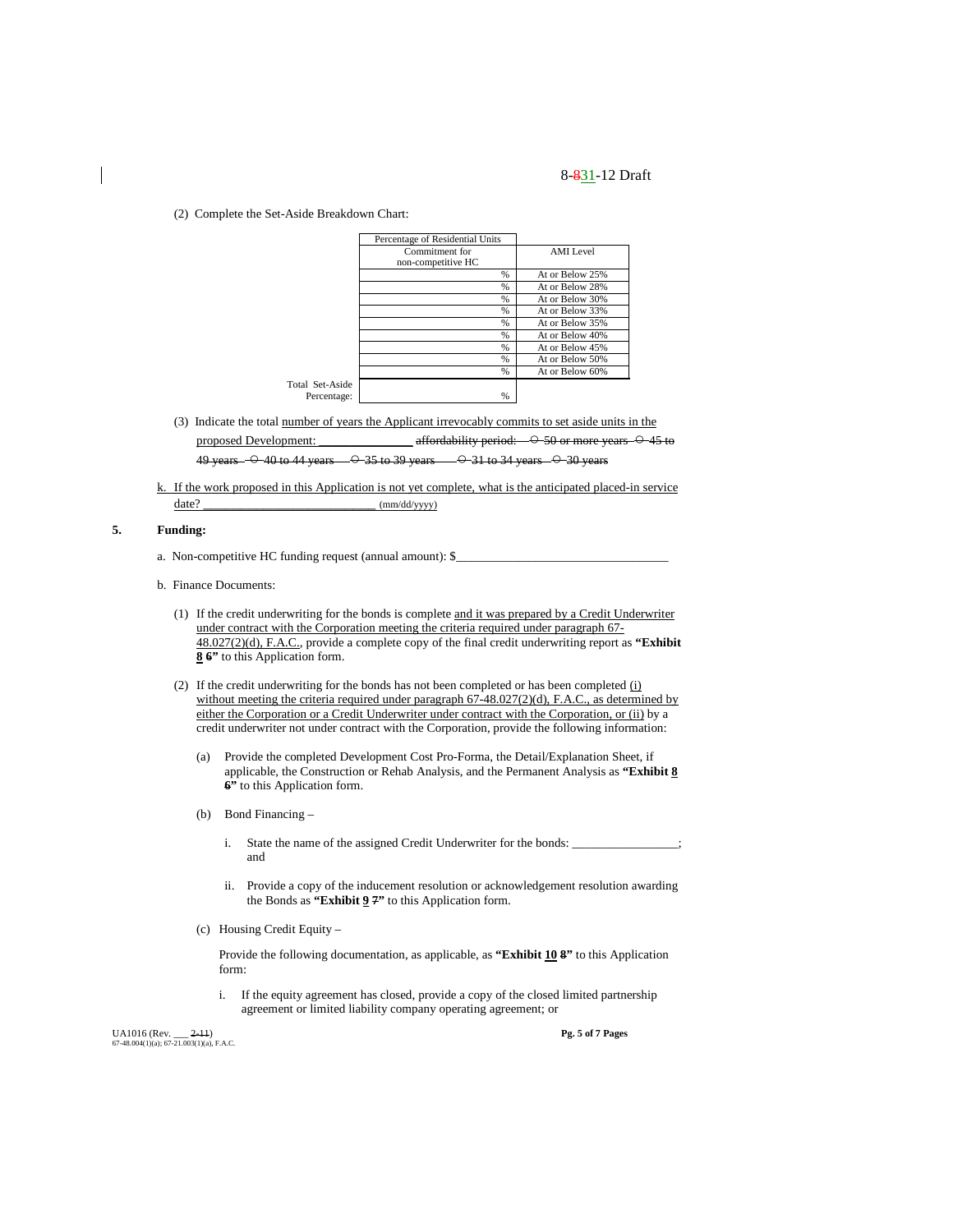- ii. If the equity agreement has not closed, provide a copy of the equity proposal commitment, executed by both parties.
- (d) Other Financing –

Provide a copy of all other funding proposals commitments that will be used as a source of financing for the proposed Development as **"Exhibit 11 9"** to this Application form.

(e) Deferred Developer Fee –

For each Developer committing to defer some or all of the Developer fee, provide a completed and executed Commitment to Defer Developer Fee form as **"Exhibit 12 10"** to this Application form.

#### **6. Certification:**

By completing, executing and submitting this Application (pages 1 through  $\frac{7}{5}$  5 and all applicable exhibits), the Applicant certifies and acknowledges that:

- a. The proposed Development can be completed and operating within the development schedule and budget (i) outlined in the final credit underwriting report submitted with the Application form, or (ii) submitted to the Corporation as a part of the Application form.
- b. The Applicant will promptly furnish such other supporting information, documents, and pay such fees as may be requested or required by the Corporation and/or the Credit Underwriter.
- c. If the Applicant enters credit underwriting at its own risk, the Applicant understands and agrees that the Corporation is not responsible or liable for actions taken by the Applicant in reliance on a conditional credit underwriting invitation by the Corporation. If the Applicant elects to enter credit underwriting based on a conditional credit underwriting invitation, the Applicant understands and agrees that it is doing so at Applicant's sole risk and, by its execution below, accepts such risk as its own, and hereby waives any and all claims and actions for damages or costs against Florida Housing and/or the Credit Underwriter in connection therewith.
- d. The Applicant commits that no qualified residents will be refused occupancy because they have Section 8 vouchers or certificates. The Applicant further commits to actively seek tenants from public housing waiting lists and tenants who are participating in and/or have successfully completed the training provided by welfare to work or self-sufficiency type programs.
- e. The Applicant commits to participate in the statewide housing locator system, as required by Florida Housing.
- f. The Applicant and all Financial Beneficiaries have read all applicable Corporation rules governing this Application form and have read the Instructions for completing this Application form and will abide by the applicable Florida Statutes and administrative rules, including, but not limited to, Rule Chapter 67-48, Florida Administrative Code. The Applicant and all Financial Beneficiaries have read, understand and will comply with Section 42 of the Internal Revenue Code, as amended, and all related federal regulations.
- g. The undersigned understands and agrees that the Applicant must submit IRS Forms 8821 for all Financial Beneficiaries prior to Final Housing Credit Allocation.
- h. The undersigned is authorized to bind the Applicant and all Financial Beneficiaries to this certification and warranty of truthfulness and completeness of the Application form.

UA1016 (Rev. <u>2-11)</u> **Pg. 6** of 7 **Pages** 67-48.004(1)(a); 67-21.003(1)(a), F.A.C.